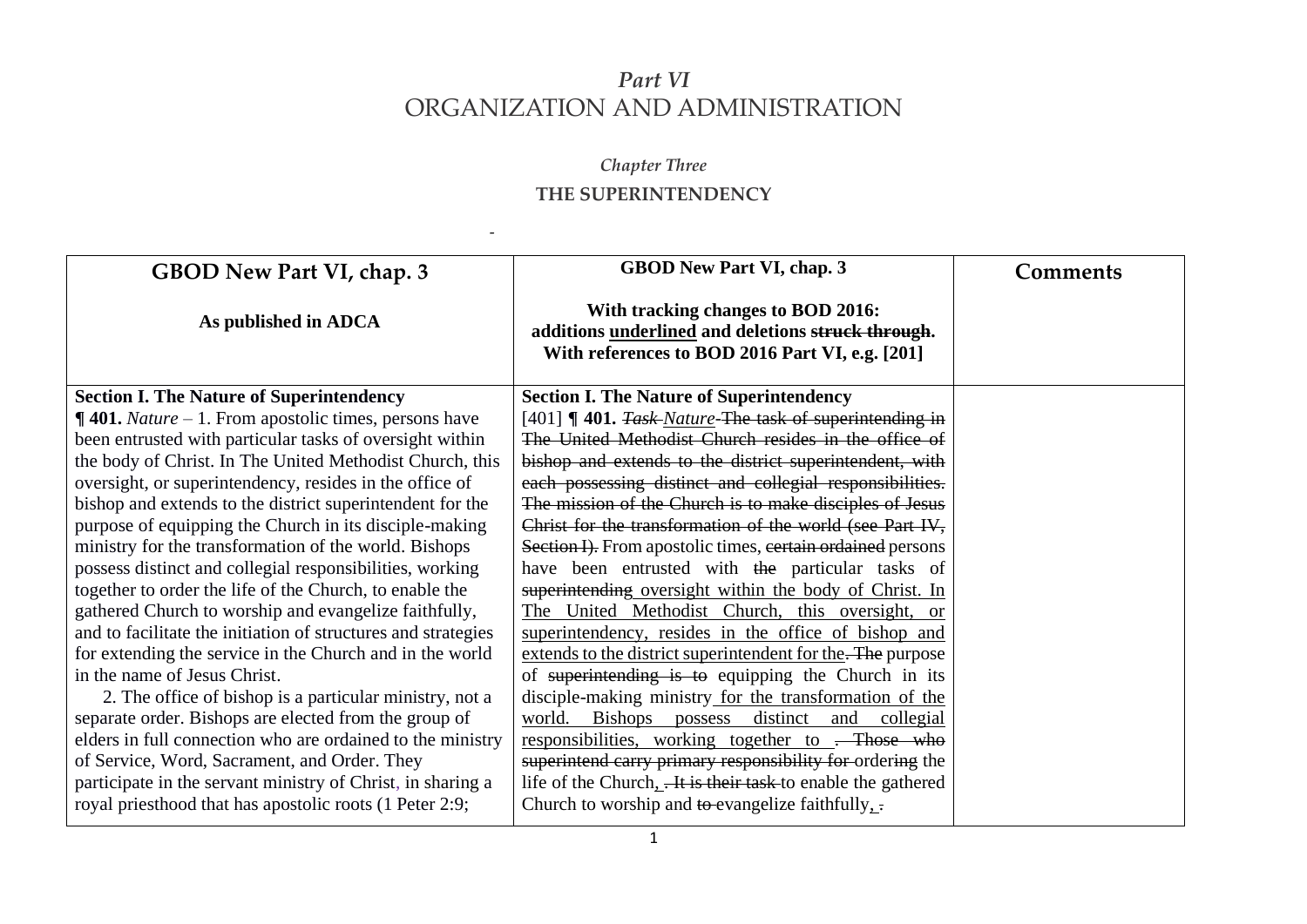| John 21:15-17; Acts 20:28; 1 Peter 5:2-3; 1 Timothy 3:1-                      | It is also their task-and to facilitate the initiation of                                                 |                             |
|-------------------------------------------------------------------------------|-----------------------------------------------------------------------------------------------------------|-----------------------------|
| 7).                                                                           | structures and strategies for extending the the equipping                                                 |                             |
| $>$ VII: $-$ <                                                                | of Christian people for service in the Church and in the                                                  |                             |
| GBOD $\P$ 401.1 = 401; 401.2=402                                              | world in the name of Jesus Christ and to help extend the                                                  | Deleted sentences: see GBOD |
|                                                                               | service in mission. It is their task, as well, to see that all                                            | $\P$ 404.1                  |
|                                                                               | matters, temporal and spiritual, are administered in a                                                    |                             |
|                                                                               | manner that acknowledges the ways and the insights of                                                     |                             |
|                                                                               | the world critically and with understanding while                                                         |                             |
|                                                                               | remaining cognizant of and faithful to the mandate of the                                                 |                             |
|                                                                               | Church. The formal leadership in The United Methodist                                                     |                             |
|                                                                               | Church, located in these superintending offices, is an                                                    |                             |
|                                                                               | integral part of the system of an itinerant ministry.                                                     |                             |
|                                                                               |                                                                                                           |                             |
|                                                                               | Section II. Offices of Bishop and District Superintendent                                                 |                             |
|                                                                               | [402] 1402. Special Ministry, Not Separate                                                                |                             |
|                                                                               | $Order-2$ . The offices of bishop and district                                                            |                             |
|                                                                               | superintendent exist in The United Methodist Church as                                                    |                             |
|                                                                               | is a particular ministry, not a separate order. ies.                                                      |                             |
|                                                                               | Bishops are elected and district superintendents are                                                      |                             |
|                                                                               | appointed from the group of elders in full connection<br>who are ordained to be ministers the ministry of |                             |
|                                                                               | Service, Word, Sacrament, and Order. and thereby They                                                     |                             |
|                                                                               | participate in the servant ministry of Christ, in sharing a                                               |                             |
|                                                                               | royal priesthood that has apostolic roots (1 Peter 2:9;                                                   |                             |
|                                                                               | John 21:15-17; Acts 20:28; 1 Peter 5:2-3; 1 Timothy                                                       |                             |
|                                                                               | $3:1-7$ ).                                                                                                |                             |
|                                                                               |                                                                                                           |                             |
|                                                                               | $>$ VII: $\equiv$                                                                                         |                             |
|                                                                               |                                                                                                           |                             |
|                                                                               |                                                                                                           |                             |
| Section II. The Council of Bishops and the Role of a                          | Section II. The Council of Bishops and the Role of a                                                      |                             |
| <b>Bishop</b>                                                                 | <b>Bishop</b>                                                                                             |                             |
| <b><math>\P</math> 402.</b> The Council of Bishops. $-1$ . By virtue of their | [422] ¶ 402. Council of Bishops-1. Bishops, although                                                      |                             |
| election and consecration, bishops are members of the                         | elected by jurisdictional or central conferences, are                                                     |                             |
| Council of Bishops and are bound in special covenant                          | elected general superintendents of the whole Church. As                                                   |                             |
| with all other bishops. In keeping with this covenant,                        | all ordained ministers are first elected into membership                                                  |                             |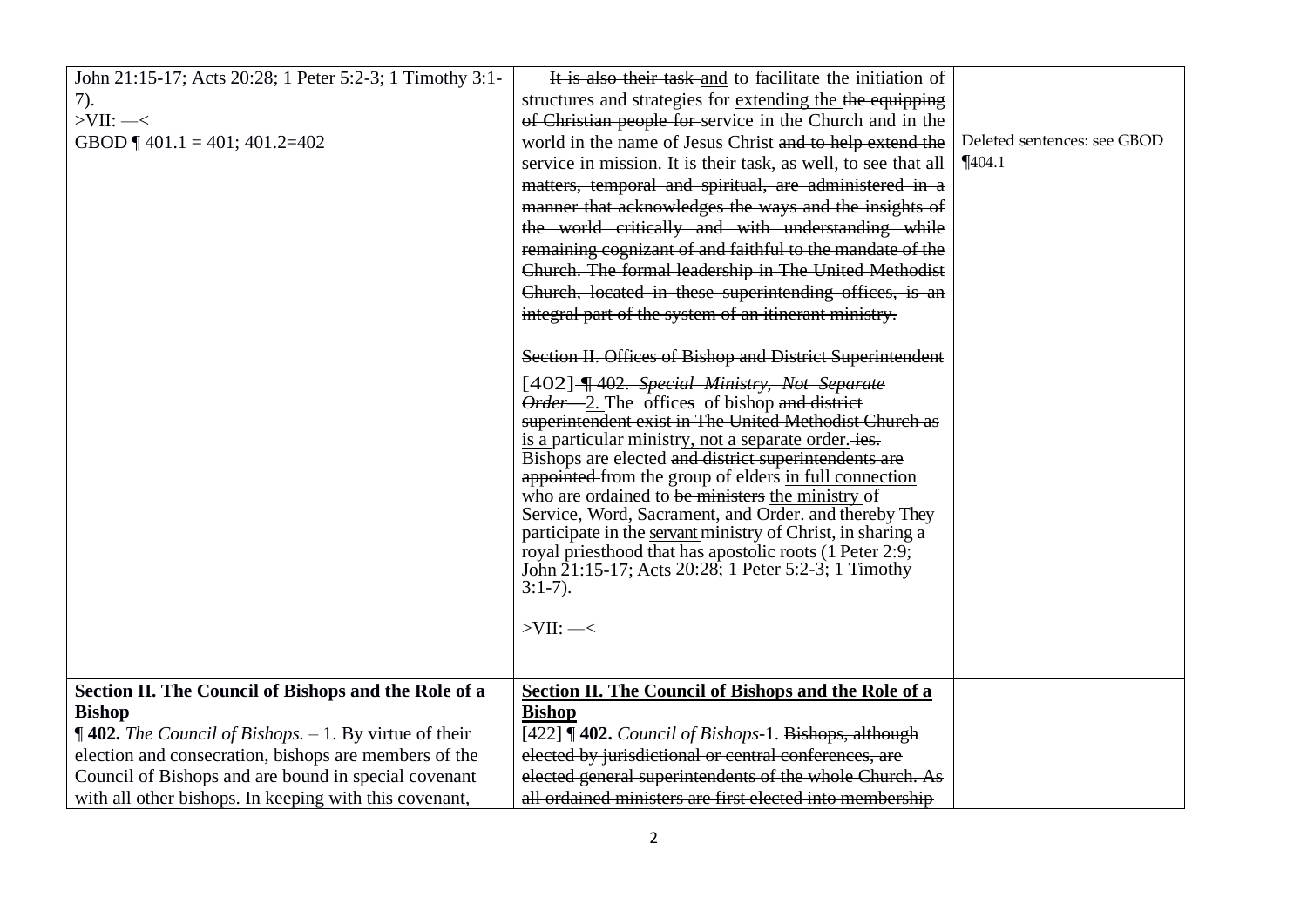bishops fulfill their servant leadership and express their mutual accountability. The Council of Bishops is a faith community of mutual trust and concern responsible for the faith development and continuing wellbeing of its members.

2. The Council of Bishops is thus the collegial expression of episcopal leadership in the Church and through the Church into the world. The Church expects the Council of Bishops to speak to the Church and from the Church to the world and to give leadership in the quest for Christian unity and interreligious relationships.

3. In order to exercise meaningful leadership, the Council of Bishops is to meet at stated intervals. The Council of Bishops is charged with the oversight of the spiritual and temporal affairs of the whole Church, to be executed in regularized consultation and cooperation with other councils and service agencies of the Church.

4. The Council of Bishops may assign one of its members to visit another episcopal area or Methodistrelated church. When so assigned, the bishop shall be recognized as the accredited representative of the Council of Bishops, and when requested by the resident bishop or president in that area or Church, may exercise therein the functions of episcopacy.

5. The Council of Bishops may provide, if and when necessary, for episcopal visitation of mission fields not included in central or provisional central conferences.

6. Retired bishops may participate in the Council of Bishops and its committees, but without vote. Further provisions shall be according to General Conference Regulations (GC-R 412). >VII: *—<* GBOD  $\P$  402.1-4 = 422.1-4; 402.5=567; 402.6=409

of an annual conference and subsequently appointed to pastoral charges, so bishops become through their election members first of the Council of Bishops before they are subsequently assigned to areas of service. By virtue of their election and consecration, bishops are members of the Council of Bishops and are bound in special covenant with all other bishops. In keeping with this covenant, bishops fulfill their servant leadership and express their mutual accountability. The Council of Bishops is a faith community of mutual trust and concern responsible for the faith development and continuing well-being of its members.

2. The Council of Bishops is thus the collegial expression of episcopal leadership in the Church and through the Church into the world. The Church expects the Council of Bishops to speak to the Church and from the Church to the world and to give leadership in the quest for Christian unity and interreligious relationships.

3. In order to exercise meaningful leadership, the Council of Bishops is to meet at stated intervals. The Council of Bishops is charged with the oversight of the spiritual and temporal affairs of the whole Church, to be executed in regularized consultation and cooperation with other councils and service agencies of the Church. 4. The Council of Bishops may assign one of its members to visit another episcopal area or Methodistrelated church. When so assigned, the bishop shall be recognized as the accredited representative of the Council of Bishops, and when requested by the resident bishop or president in that area or Church, may exercise therein the functions of episcopacy.

[567] 5.¶ 567. The Council of Bishops may provide, if and when necessary, for episcopal visitation of mission fields not included in central or provisional central conferences.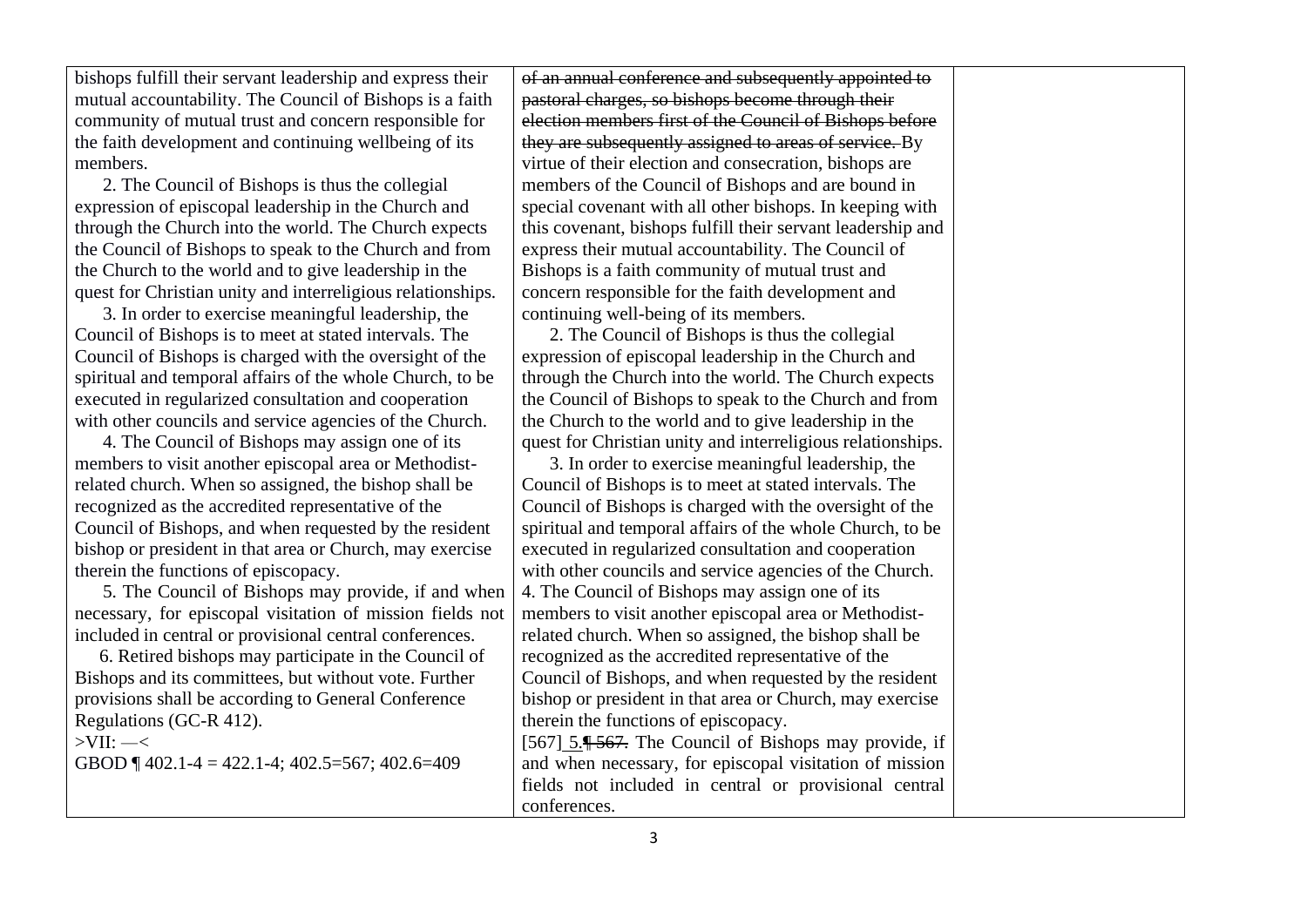|                                                                                                                                                                                                                                                                                                                                                                                                                                                                                                                                                                                                                                                                                                                                                                                                                                                                                                                                                                                                                                                                                                                                                                                                                                                                                                                                           | [409] 6. Retired bishops may participate in the Council<br>of Bishops and its committees, but without vote. Further<br>provisions shall be according to General Conference<br>Regulations (GC-R 412)<br>$>$ VII: $-$                                                                                                                                                                                                                                                                                                                                                                                                                                                                                                                                                                                                                                                                                                                                                                                                                                                                                                                                                                                                                                                                                                                                                  |                                                |
|-------------------------------------------------------------------------------------------------------------------------------------------------------------------------------------------------------------------------------------------------------------------------------------------------------------------------------------------------------------------------------------------------------------------------------------------------------------------------------------------------------------------------------------------------------------------------------------------------------------------------------------------------------------------------------------------------------------------------------------------------------------------------------------------------------------------------------------------------------------------------------------------------------------------------------------------------------------------------------------------------------------------------------------------------------------------------------------------------------------------------------------------------------------------------------------------------------------------------------------------------------------------------------------------------------------------------------------------|-----------------------------------------------------------------------------------------------------------------------------------------------------------------------------------------------------------------------------------------------------------------------------------------------------------------------------------------------------------------------------------------------------------------------------------------------------------------------------------------------------------------------------------------------------------------------------------------------------------------------------------------------------------------------------------------------------------------------------------------------------------------------------------------------------------------------------------------------------------------------------------------------------------------------------------------------------------------------------------------------------------------------------------------------------------------------------------------------------------------------------------------------------------------------------------------------------------------------------------------------------------------------------------------------------------------------------------------------------------------------|------------------------------------------------|
|                                                                                                                                                                                                                                                                                                                                                                                                                                                                                                                                                                                                                                                                                                                                                                                                                                                                                                                                                                                                                                                                                                                                                                                                                                                                                                                                           |                                                                                                                                                                                                                                                                                                                                                                                                                                                                                                                                                                                                                                                                                                                                                                                                                                                                                                                                                                                                                                                                                                                                                                                                                                                                                                                                                                       |                                                |
| <b><math>\P</math></b> 403. <i>Role of a Bishop.</i> - 1. Bishops undertake a<br>ministry of servant leadership, general oversight and<br>supervision. They are authorized to guard the faith, order,<br>liturgy, doctrine, and <i>Discipline</i> of the Church.<br>2. Additionally, the role of a bishop includes the<br>following:<br>a) To faithfully practice, model and lead the spiritual<br>disciplines of our faith and to call and inspire the clergy<br>and laity within the Church to practice the Christian<br>disciplines in their individual lives through the Wesleyan<br>tradition of personal holiness. The bishop is to lead in<br>public worship, in the celebration of the sacraments and<br>in the commendation of our faith.<br>b) To continue to learn and to teach how to make<br>disciples and lead faithful and fruitful congregations<br>using scripture, spiritual disciplines, our Wesleyan<br>heritage, and the history and doctrines of the Church.<br>$c$ ) To work in partnership with the Council of<br>Bishops, the cabinet and lay and clergy leadership of the<br>annual conference, and the professing members of the<br>church, to urge the whole church to move toward the<br>vision of sharing Christ with the world in fulfillment of<br>our mission, faithful discipleship and "an even better | [403] $\blacksquare$ 403. The Role of $\underline{a}$ Bishops and District<br><b>Superintendents-Bishops and superintendents are elders</b><br>in full connection.<br>1. Bishops are elected from the elders and set apart<br>for a ministry of servant leadership, general oversight and<br>supervision (1401). As followers of Jesus Christ, b<br>Bishops are authorized to guard the faith, order, liturgy,<br>doctrine, and <i>Discipline</i> discipline of the Church.<br>The role and calling forth of the bishop is to exercise<br>oversight and support of the Church in its mission of<br>making disciples of Jesus Christ for the transformation of<br>the world. The basis of such discipleship of leadership<br>$\langle episkop\acute{e}\rangle$ lies in discipline and a disciplined life. The<br>bishop leads therefore through the following disciplines:<br>2. Additionally, the role of a bishop includes the<br>following:<br>$a)$ A vital and renewing spirit. The role of the<br>bishop is t-To faithfully practice, model and lead the<br>spiritual disciplines of our faith and to call and inspire the<br>clergy and laity within the Church to practice the<br>Christian disciplines in their individual lives through the<br>Wesleyan tradition of personal holiness. The bishop is to<br>lead in public worship, in the celebration of the | On District Superintendent:<br>see GBOD¶ 416ff |
| way" of being Christ's people in the world.                                                                                                                                                                                                                                                                                                                                                                                                                                                                                                                                                                                                                                                                                                                                                                                                                                                                                                                                                                                                                                                                                                                                                                                                                                                                                               | sacraments and in the commendation of our faith.                                                                                                                                                                                                                                                                                                                                                                                                                                                                                                                                                                                                                                                                                                                                                                                                                                                                                                                                                                                                                                                                                                                                                                                                                                                                                                                      |                                                |
| $d$ ) To be a prophetic voice for justice in a suffering                                                                                                                                                                                                                                                                                                                                                                                                                                                                                                                                                                                                                                                                                                                                                                                                                                                                                                                                                                                                                                                                                                                                                                                                                                                                                  | $b)$ An enquiring mind and a commitment to the                                                                                                                                                                                                                                                                                                                                                                                                                                                                                                                                                                                                                                                                                                                                                                                                                                                                                                                                                                                                                                                                                                                                                                                                                                                                                                                        |                                                |
| and conflicted world through the Wesleyan tradition of                                                                                                                                                                                                                                                                                                                                                                                                                                                                                                                                                                                                                                                                                                                                                                                                                                                                                                                                                                                                                                                                                                                                                                                                                                                                                    | teaching office. The role of the bishop is t To continue to                                                                                                                                                                                                                                                                                                                                                                                                                                                                                                                                                                                                                                                                                                                                                                                                                                                                                                                                                                                                                                                                                                                                                                                                                                                                                                           |                                                |
| social holiness, encouraging and modeling the mission of                                                                                                                                                                                                                                                                                                                                                                                                                                                                                                                                                                                                                                                                                                                                                                                                                                                                                                                                                                                                                                                                                                                                                                                                                                                                                  | learn and to teach how to make disciples and lead faithful<br>and fruitful congregations using scripture, spiritual                                                                                                                                                                                                                                                                                                                                                                                                                                                                                                                                                                                                                                                                                                                                                                                                                                                                                                                                                                                                                                                                                                                                                                                                                                                   |                                                |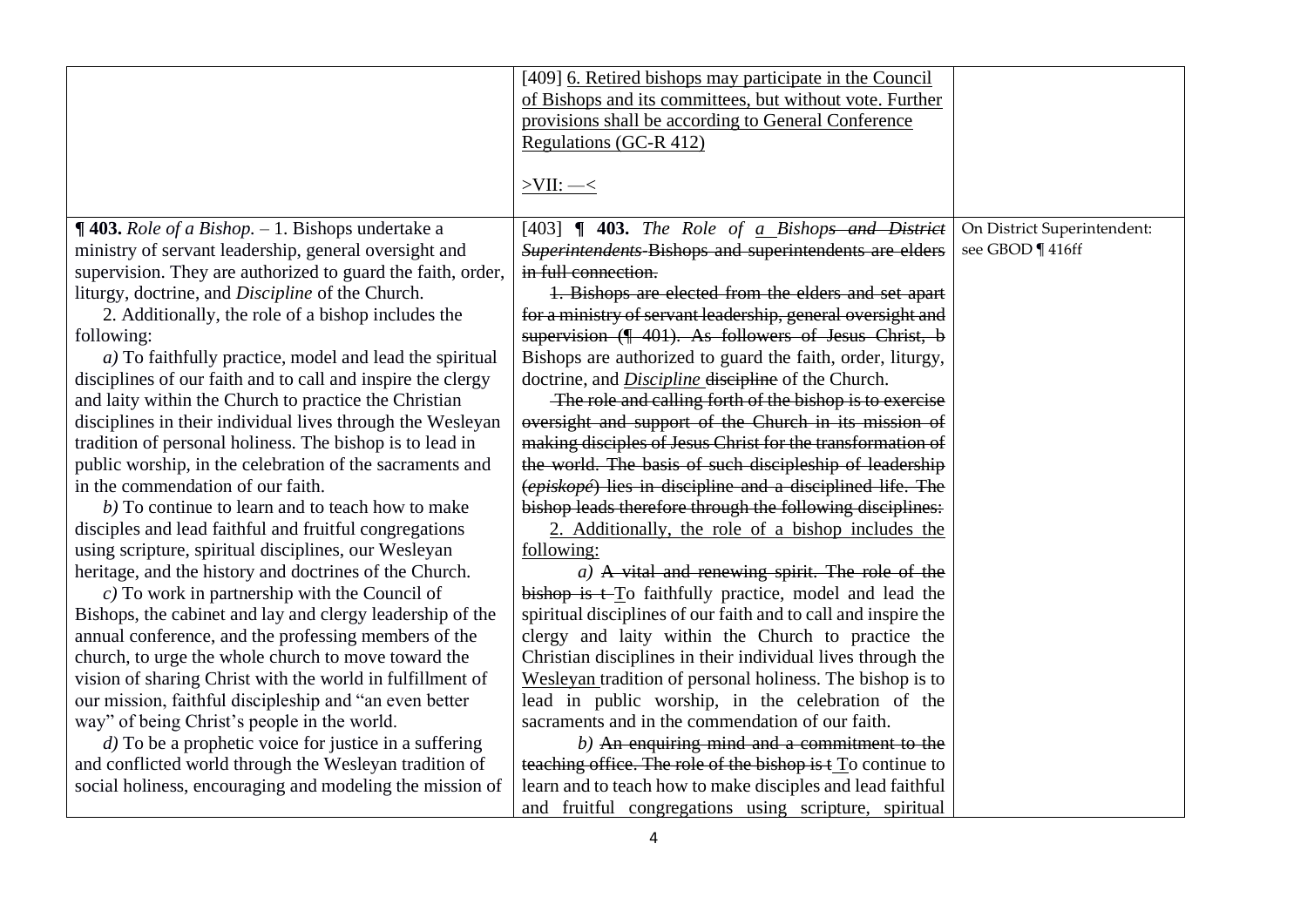witness and service in the world through proclamation of the gospel and alleviation of human suffering.

*e)* To have a passion for the unity of the church in being the shepherd of the whole flock and thereby providing leadership toward the goal of understanding, reconciliation and unity within the Church – The United Methodist Church and the church universal.

*f)* To uphold the *Discipline* and order of the Church by consecrating, ordaining, commissioning, supervising and appointing persons in ministry to the Church and the world. As the presiding officer of the annual conference, the resident bishop provides order and leads in new opportunities for ministry within the annual conference. The bishop shares with other bishops the oversight of the whole church through the Council of Bishops and is held accountable through the Council of Bishops in collaboration with committees on episcopacy. >VII: *—<*

GBOD ¶ 403Intro = 403.1; 403.a-f=403.1a-1f

disciplines, our Wesleyan heritage, and the history and doctrines of the Church.

*c)* A vision for the Church. The role of bishop is to lead the whole Church in claiming its mission of making disciples of Jesus Christ for the transformation of the world. The bishop leads by discerning, inspiring, strategizing, equipping, implementing, and evaluating the fulfillment of the mission of the church. Working To work in partnership with the Council of Bishops, the cabinet and lay and clergy leadership of the annual conference, and the professing members of the church, the bishop to urges the whole church to move toward the vision of sharing Christ with the world in fulfillment of our mission, faithful discipleship and "an even better way" of being Christ's people in the world.

*d)* A prophetic commitment for the transformation of the Church and the world. The role of the bishop is t To be a prophetic voice for justice in a suffering and conflicted world through the tradition of social holiness, The bishop encouraginges and modelings the mission of witness and service in the world through proclamation of the gospel and alleviation of human suffering.

*e)* ATo have a passion for the unity of the church in being . The role of the bishop is to be the shepherd of the whole flock and thereby provide leadership toward the goal of understanding, reconciliation and unity within the Church - The United Methodist Church and the church universal.

*f)* The ministry of administration. The role of the bishop is to uphold the *Discipline* discipline and order of the Church by consecrating, ordaining, commissioning, supervising and appointing persons in ministry to the Church and the world. As the presiding officer of the annual conference, the resident bishop provides order and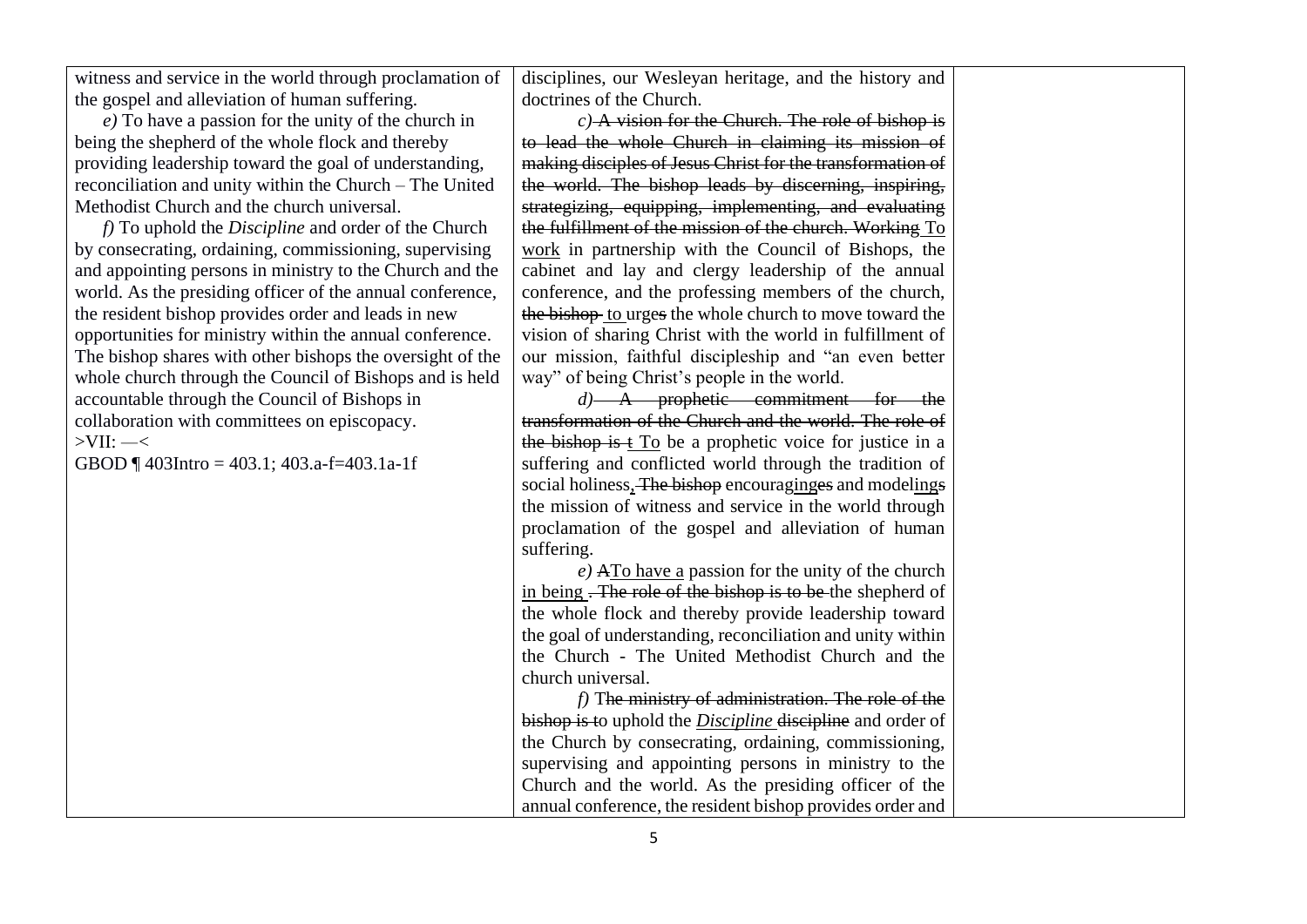|                                                                                                                                                                                                                                                                                                                                                                                                                                                                                                                                                                                                                                                                                                                                                                                                                                                                                                                       | leads in new opportunities for ministry within the annual<br>conference. The bishop shares with other bishops the<br>oversight of the whole church through the Council of<br>Bishops and is held accountable through the Council of<br>Bishops in collaboration with conference and<br>jurisdictional committees on episcopacy.<br>2. District superintendents are elders in full<br>connection appointed by the bishop to the cabinet as an<br>extension of the superintending role of the bishop within<br>the annual conference through the same disciplines and<br>in accordance with their responsibilities designated in the<br><b>Book of Discipline under the supervision of the resident</b><br>bishop.<br>$>$ VII: $-\leq$                                                                                                                                                    |  |
|-----------------------------------------------------------------------------------------------------------------------------------------------------------------------------------------------------------------------------------------------------------------------------------------------------------------------------------------------------------------------------------------------------------------------------------------------------------------------------------------------------------------------------------------------------------------------------------------------------------------------------------------------------------------------------------------------------------------------------------------------------------------------------------------------------------------------------------------------------------------------------------------------------------------------|-----------------------------------------------------------------------------------------------------------------------------------------------------------------------------------------------------------------------------------------------------------------------------------------------------------------------------------------------------------------------------------------------------------------------------------------------------------------------------------------------------------------------------------------------------------------------------------------------------------------------------------------------------------------------------------------------------------------------------------------------------------------------------------------------------------------------------------------------------------------------------------------|--|
| <b>Section III. The Responsibilities of a Bishop</b><br><b><math>\P</math>404.</b> <i>Leadership Responsibilities.</i> $-1$ . To lead and<br>oversee the spiritual and temporal affairs of The United<br>Methodist Church in a manner that acknowledges the<br>ways and the insights of the world critically and with<br>understanding, while remaining cognizant of and faithful<br>to the mandate of the Church.<br>2. To guard, transmit, teach, and proclaim,<br>corporately and individually, the apostolic faith as it is<br>expressed in Scripture and tradition, and, as they are led<br>and endowed by the Spirit, to interpret that faith<br>evangelically and prophetically.<br>3. To teach and uphold the theological traditions of<br>The United Methodist Church.<br>4. To travel through the connection at large as the<br>Council of Bishops to implement strategy for the<br>concerns of the Church. | Section III.HV. Specific-The Responsibilities of a<br><b>Bishops</b><br>[414] [404. Leadership Responsibilities.-Spiritual and<br><b>Temporal-1.</b> To lead and oversee the spiritual and<br>temporal affairs of The United Methodist Church in a<br>manner that acknowledges the ways and the insights of<br>the world critically and with understanding, while<br>remaining cognizant of and faithful to the mandate of<br>the Church. which confesses Jesus Christ as Lord and<br>Savior, and particularly to lead the Church in its mission<br>of witness and service in the world.<br>2. To strengthen the local church, giving spiritual<br>leadership to both laity and clergy; and to build<br>relationships with people of local congregations of the<br>area.<br>2.3. To guard, transmit, teach, and proclaim,<br>corporately and individually, the apostolic faith as it is |  |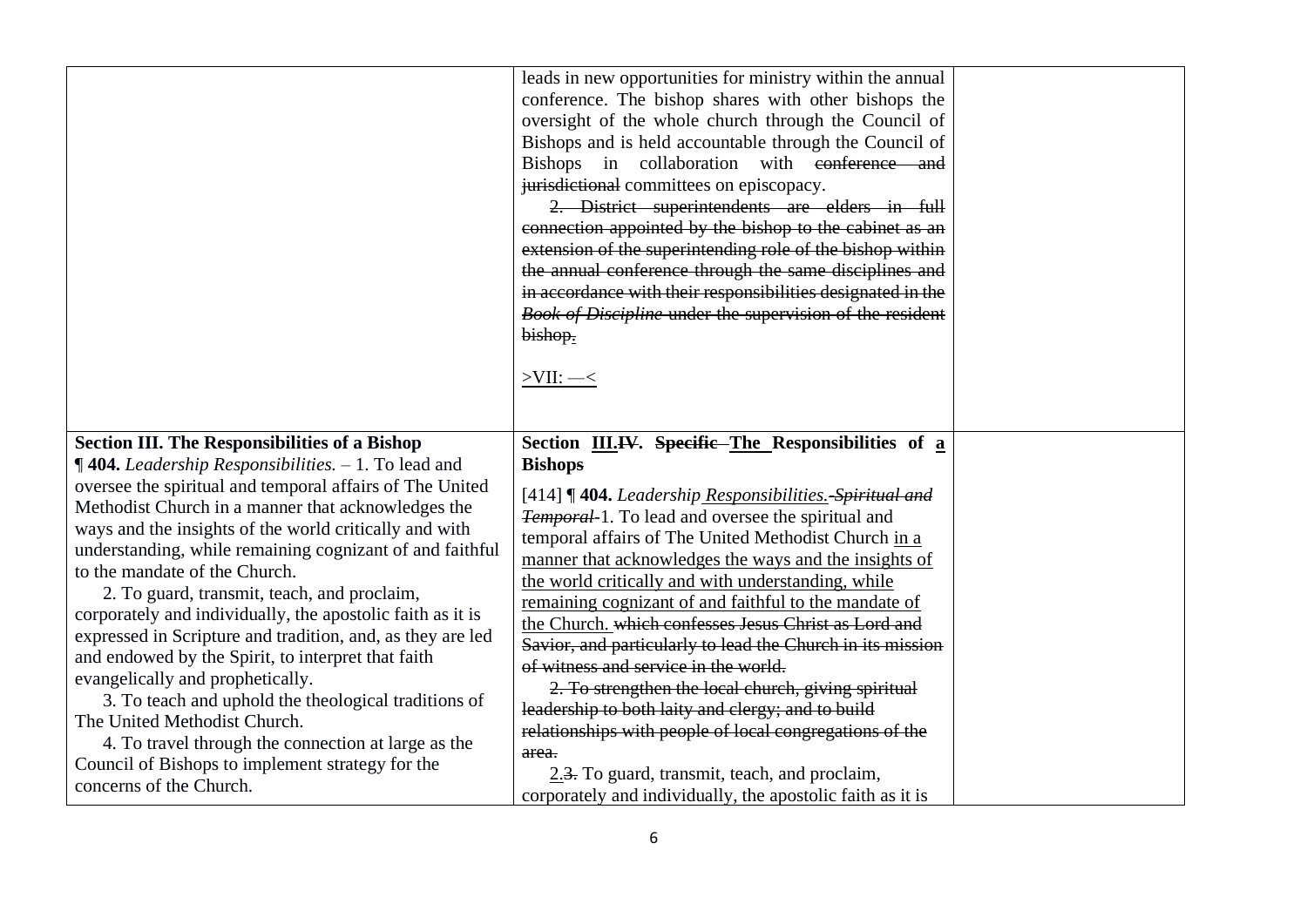5. To promote and support the evangelistic witness of the whole Church.

6. To provide liaison and leadership in the quest for Christian unity in ministry, mission, and structure and in the search for strengthened relationships with other faith communities.

7. To strengthen the local church, giving spiritual leadership to both laity and clergy; and to build relationships with people of local congregations of the area.

8. To convene the Order of Deacons and the Order of Elders and work with the elected chairperson of each order.

9. To promote, support, and model generous Christian giving, with special attention to teaching the biblical principles of giving.

10. To discharge such other duties as the *Discipline* may direct.

>VII: *—<*

GBOD  $\P$  404.1 = 414.1+401; 404.2=414.3; 404.3=414.5; 404.4=414.4; 404.5=414.8; 404.6=414.6; 404.7=414.2; 404.8=414.10; 404.9=414.11; 404.10=414.9

expressed in Scripture and tradition, and, as they are led and endowed by the Spirit, to interpret that faith evangelically and prophetically.

4. To travel through the connection at large as the Council of Bishops (¶ 422) to implement strategy for the concerns of the Church.

 3.5. To teach and uphold the theological traditions of The United Methodist Church.

4. To travel through the connection at large as the Council of Bishops (¶ 422) to implement strategy for the concerns of the Church.

5.8. To promote and support the evangelistic witness of the whole Church.

6. To provide liaison and leadership in the quest for Christian unity in ministry, mission, and structure and in the search for strengthened relationships with other living faith communities.

7.2. To strengthen the local church, giving spiritual leadership to both laity and clergy; and to build relationships with people of local congregations of the area.

7. To organize such missions as shall have been authorized by the General Conference.

8. To promote and support the evangelistic witness of the whole Church.

9. To discharge such other duties as the *Discipline* may direct.

8.10. To convene the Order of Deacons and the Order of Elders and work with the elected chairperson of each order.

9.11. To promote, support, and model generous Christian giving, with special attention to teaching the biblical principles of giving.

10. To discharge such other duties as the *Discipline*  may direct.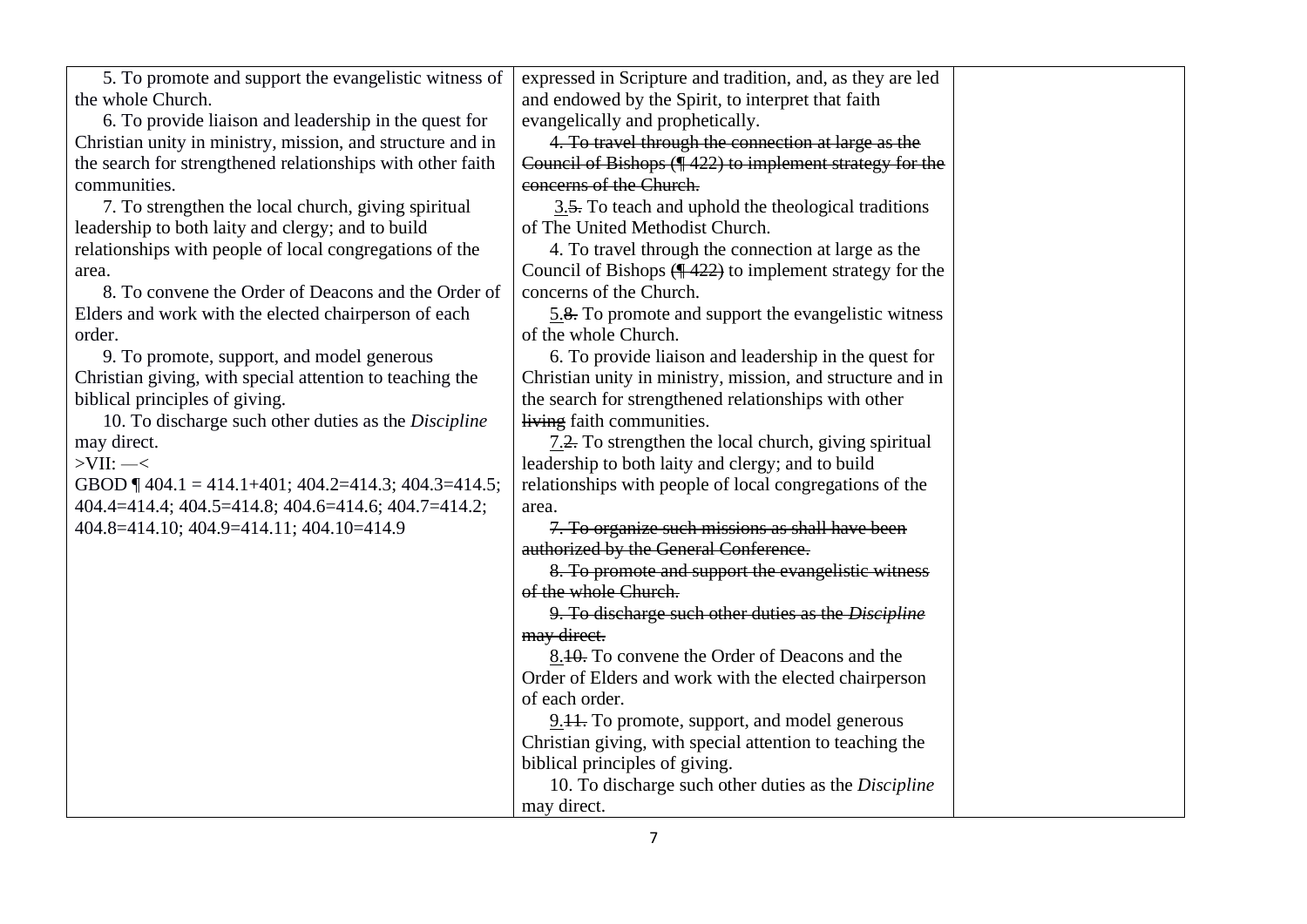| 405. Presidential Responsibilities. $-1$ . To preside in<br>[415] ¶ 405. Presidential ResponsibilitiesDuties-1. To<br>the General, jurisdictional, central, and annual<br>preside in the General, jurisdictional, central, and annual<br>conferences. $1$<br>conferences. <sup>1</sup><br>2. To provide general oversight for the fiscal and<br>2. To provide general oversight for the fiscal and<br>program operations of the annual conference(s). This<br>program operations of the annual conference(s). This<br>may include special inquiry into the work of agencies to<br>may include special inquiry into the work of agencies to<br>ensure that the annual conference and general church<br>ensure that the annual conference and general church<br>policies and procedures are followed.<br>policies and procedures are followed.<br>3. To ensure fair process for clergy and laity as set forth<br>3. To ensure fair process for clergy and laity as set                                                                                                                                                                                                                                                                                                                                                                                                                                                                                                                                                                                                                                                                                                                                                                                                                                                                                                                                                                                                                                                                                                                     |                                                          | $>$ VII: $-$                                                |  |
|------------------------------------------------------------------------------------------------------------------------------------------------------------------------------------------------------------------------------------------------------------------------------------------------------------------------------------------------------------------------------------------------------------------------------------------------------------------------------------------------------------------------------------------------------------------------------------------------------------------------------------------------------------------------------------------------------------------------------------------------------------------------------------------------------------------------------------------------------------------------------------------------------------------------------------------------------------------------------------------------------------------------------------------------------------------------------------------------------------------------------------------------------------------------------------------------------------------------------------------------------------------------------------------------------------------------------------------------------------------------------------------------------------------------------------------------------------------------------------------------------------------------------------------------------------------------------------------------------------------------------------------------------------------------------------------------------------------------------------------------------------------------------------------------------------------------------------------------------------------------------------------------------------------------------------------------------------------------------------------------------------------------------------------------------------------------------------------|----------------------------------------------------------|-------------------------------------------------------------|--|
| proceedings through monitoring the performance of<br>judicial proceedings through monitoring the performance<br>annual conference officials, boards, and committees<br>of annual conference officials, boards, and committees<br>charged with implementing such procedures. <sup>2</sup><br>charged with implementing such procedures. <sup>2</sup><br>4. To form the districts after consultation with the<br>4. To form the districts after consultation with the district<br>district superintendents and after the number of the same<br>superintendents and after the number of the same has<br>has been determined by vote of the annual conference. <sup>3</sup><br>been determined by vote of the annual conference. <sup>3</sup><br>Any district may be designated to be a mission<br>$>$ VII: 405.001<<br>district, and the district superintendent of that district, or<br>5. To consecrate bishops, to ordain elders and deacons, to<br>his or her designee, shall be the agent in charge of the<br>commission deaconesses, home missioners and<br>mission status, nature, and goals of the district. If there is<br>missionaries. As these services are acts of the whole<br>a district missionary organization, or if funds for the<br>Church, the text and rubrics approved by General<br>district are anticipated from a conference organization,<br>Conference shall be used. (see $\P$ 512.6 for central<br>those bodies shall also be asked to approve the method of<br>conferences).<br>organization for a mission district. A mission district may<br>GBOD $\P$ 405.1-4 = 415.1-4; 405.5=415.6<br>be designated when any of the following conditions exist:<br><sup>1</sup> See Judicial Council Decision 395.<br><sup>2</sup> See Judicial Council Decision 524.<br>1) Membership opportunities and resources are limited<br><sup>3</sup> See Judicial Council Decision 422.<br>and not likely to result in regular status for an extended<br>period of time. 2) A strategic demographic, cultural, or<br>language opportunity for serving a limited population is | forth in $\P$ 2701 in all involuntary administrative and | in $\P$ 2701 in all involuntary administrative and judicial |  |
| present. 3) It is expected that long-term sustaining<br>funding from sources outside the district will be<br>necessary to enable the district to exist. 4) The district is                                                                                                                                                                                                                                                                                                                                                                                                                                                                                                                                                                                                                                                                                                                                                                                                                                                                                                                                                                                                                                                                                                                                                                                                                                                                                                                                                                                                                                                                                                                                                                                                                                                                                                                                                                                                                                                                                                               |                                                          |                                                             |  |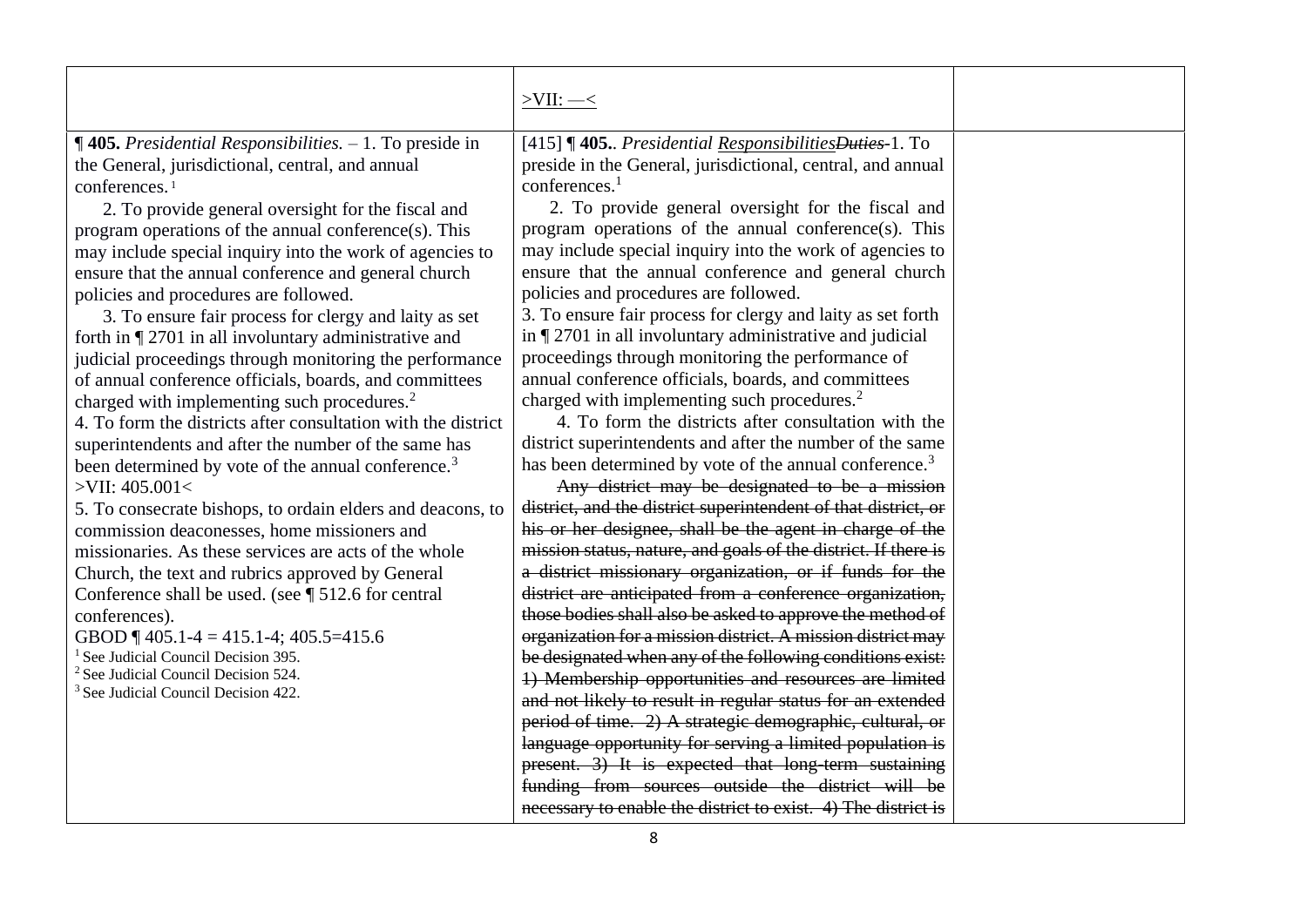|                                                                                                                                                                                                                                                                                                                                                                                                                                                                                                                                                                 | geographically located in a remote location from other<br>districts of the annual conference. When any of these<br>conditions exist, the bishop, in consultation with the<br>congregational development area of the annual<br>conference, may designate any district a mission district.<br>The mission district may be organized in the same<br>manner and have the same rights and powers as any<br>district.<br>5. To appoint the district superintendents annually (<br>$417 - 418$ .                                                                                                                                                                                                   | Deleted section moved to<br>GBOD ¶406.3b                                                                                         |
|-----------------------------------------------------------------------------------------------------------------------------------------------------------------------------------------------------------------------------------------------------------------------------------------------------------------------------------------------------------------------------------------------------------------------------------------------------------------------------------------------------------------------------------------------------------------|---------------------------------------------------------------------------------------------------------------------------------------------------------------------------------------------------------------------------------------------------------------------------------------------------------------------------------------------------------------------------------------------------------------------------------------------------------------------------------------------------------------------------------------------------------------------------------------------------------------------------------------------------------------------------------------------|----------------------------------------------------------------------------------------------------------------------------------|
|                                                                                                                                                                                                                                                                                                                                                                                                                                                                                                                                                                 | $[415.6]$ 5.6. To consecrate bishops; to ordain elders<br>and deacons; to commission deaconesses, home<br>missioners and missionaries.; and to see that the names of<br>the persons commissioned and consecrated are entered on<br>the journals of the conference and that proper credentials<br>are furnished to these persons. As these services are acts<br>of the whole Church, text and rubrics approved by<br>General Conference shall be used.<br>in the form approved by the General Conference.<br>7. To fix the appointments of deaconesses, home<br>missioners, and missionaries and to see that the names<br>and appointments are printed in the journals of the<br>conference. | See GBOD¶ 512.6 for<br>central conferences.                                                                                      |
| $\P$ 406. Appointment-making Responsibilities. $-1$ .<br>Through appointment-making, the connectional nature of<br>the United Methodist system is made visible. The bishop<br>is empowered to make and fix all appointments of clergy<br>in the episcopal area.<br>The United Methodist Church promotes and holds in<br>high esteem the opportunity of an inclusive church $(\P 4)$<br>with the formation of open itineracy. Open itineracy<br>means appointments are made without regard to race,<br>ethnic or tribal origin, gender, being differently abled, | <b>1406.</b> Appointment-making Responsibilities. Working<br>with Ordained, Licensed, Consecrated, and<br>Commissioned Personnel 1. To make and fix the<br>appointments in the annual conferences, provisional<br>annual conferences, and missions as the Discipline may<br>$\frac{4 \text{ireet } (\sqrt{1425-429})}{25}$ . [425.1] 1. Through appointment-<br>making, the connectional nature of the United Methodist<br>system is made visible. The bishop is empowered to<br>make and fix all appointments of clergy in the episcopal<br>area.<br>[425.3] The United Methodist Church promotes and                                                                                      | GBOD $\P$ 406.1 $\rightarrow$ $\P$ 425.1+3<br>GBOD $\P$ 406.2 $\rightarrow$ $\P$ 425.4<br>GBOD $\P$ 406.4 $\rightarrow$ $\P$ 426 |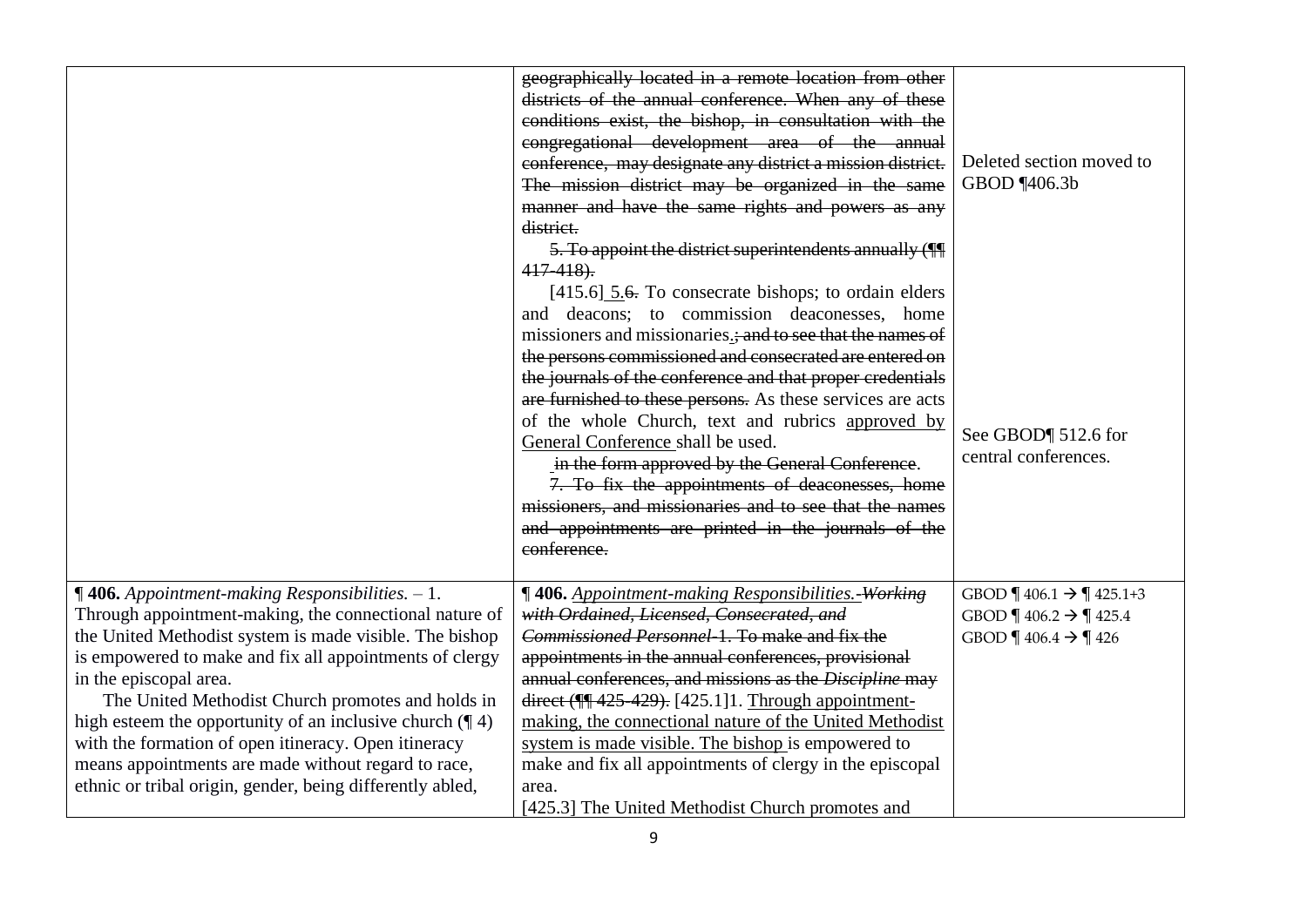marital status, or age, except for the provisions of mandatory retirement.

Appointments are to be made with consideration of the gifts and evidence of God's grace of those appointed, to the needs, characteristics, and opportunities of congregations and institutions, and with faithfulness to the commitment to an open itineracy.<sup>4</sup>

2. A change in appointment of pastors may be initiated by a pastor, a committee on pastor-parish relations, a district superintendent, or a bishop.

3. A change in appointment of deacons may be initiated by a deacon, an agency seeking their service, a district superintendent, or a bishop. The appointment shall reflect the particular nature of the ministry of a deacon.

4. Annual conferences shall, in their training of staffparish relations committees, emphasize the open nature of itineracy and prepare congregations to receive the gifts and graces of appointed clergy without regard to race, ethnic origin, gender, color, disability, marital status, or age. The concept of itineracy is important, and sensitive attention should be given in appointing clergy with physical challenges to responsibilities and duties that meet their gifts and graces. Annual conferences shall prepare clergy and congregations for cross-racial and cross-cultural appointments.

5. Cross-racial and cross-cultural appointments are appointments to a congregation in which the majority of its constituency is different from the clergyperson's own racial/ethnic and cultural background. They are made as a creative response to increasing racial and ethnic diversity. When such appointments are made, cabinets and boards of ordained ministry shall provide specific training for the clergy persons so appointed and for their congregations.

holds in high esteem the opportunity of an inclusive church (¶ 4) with the formation of open itineracy. [425.1] Open itineracy means appointments are made without regard to race, ethnic or tribal origin, gender, being differently abled, marital status, or age, except for the provisions of mandatory retirement.

Appointments are to be made with consideration of the gifts and evidence of God's grace of those appointed, to the needs, characteristics, and opportunities of congregations and institutions, and with faithfulness to the commitment to an open itineracy. $4$ 

[428.1]  $2$ . A change in appointment of pastors may be initiated by a pastor, a committee on pastor-parish relations, a district superintendent, or a bishop.

[430] 3. A change in appointment of deacons may be initiated by a deacon, an agency seeking their service, a district superintendent, or a bishop. The appointment shall reflect the particular nature of the ministry of a deacon.

 $[425.1+4]$  4. Annual conferences shall, in their training of staff-parish relations committees, emphasize the open nature of itineracy and prepare congregations to receive the gifts and graces of appointed clergy without regard to race, ethnic origin, gender, color, disability, marital status, or age. The concept of itineracy is important, and sensitive attention should be given in appointing clergy with physical challenges to responsibilities and duties that meet their gifts and graces. Annual conferences shall prepare clergy and congregations for cross-racial and cross-cultural appointments.

5. Cross-racial and cross-cultural appointments are appointments of clergy persons to congregations in which the majority of its their constituency ies is are different from the clergyperson's own racial/ethnic and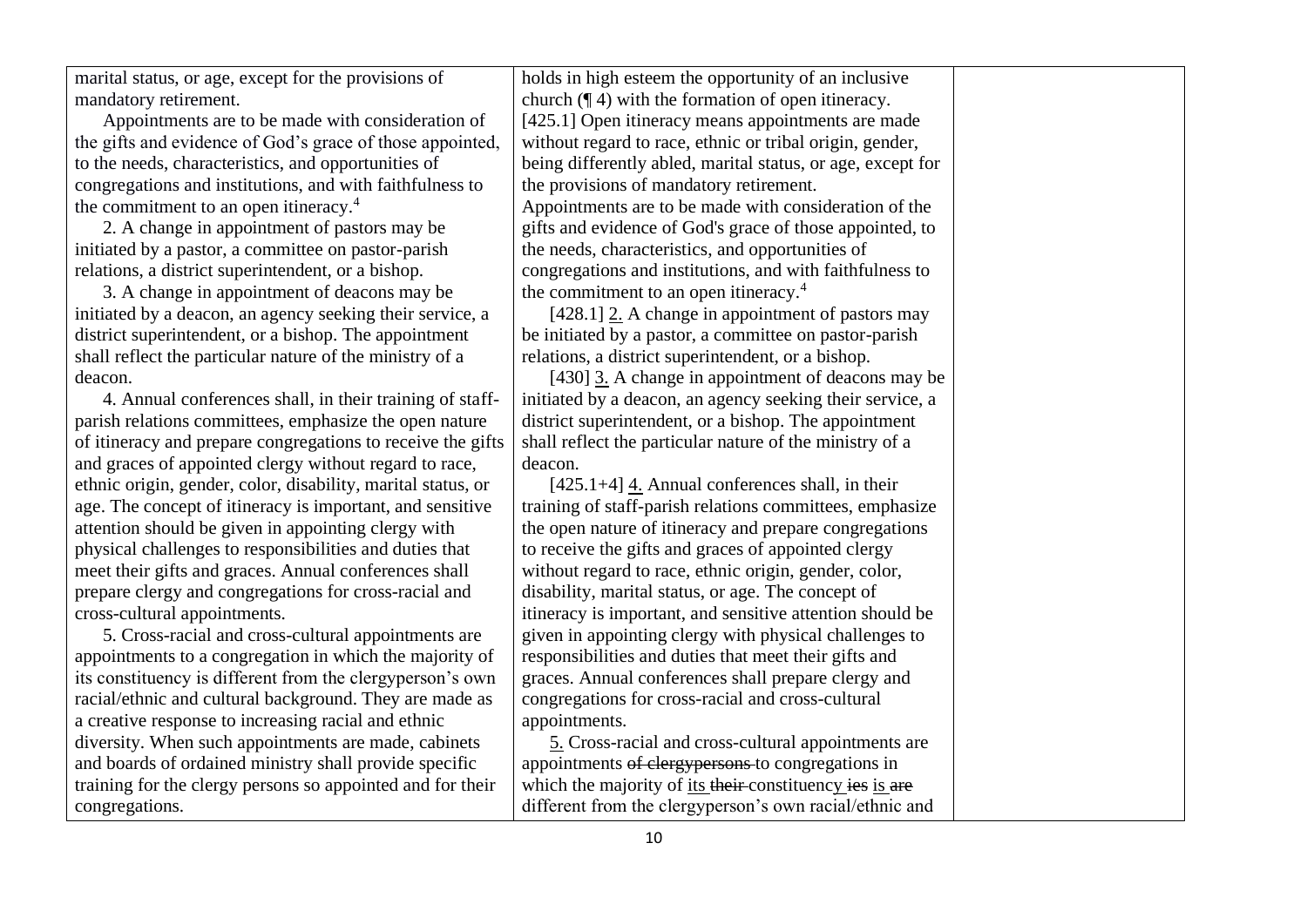6. As part of the appointment-making process, the bishop is responsible for:

*a)* Dividing or uniting a circuit(s), station(s), or mission(s) as judged necessary for missional strategy and then to make appropriate appointments.

*b)* Appointing the district superintendents annually.

*c)* Fixing the charge conference membership of all ordained clergy appointed to ministries other than the local church in keeping with ¶ 331.3.

*d*) Fixing the appointments of deaconesses, home missioners, and missionaries.

*e)* Transferring, upon the request of the receiving bishop, clergy member(s) of one annual conference to another, provided said member(s) agrees to said transfer.<sup>5</sup>  $>$ VII: 406.001 $<$ 

7. The process of consultation shall be mandatory in every annual conference. <sup>6</sup> Consultation is the process whereby the bishop and /or district superintendent confer with the pastor and committee on pastor-parish relations. taking into consideration a performance evaluation, needs of the appointment under consideration, and mission of the Church. The role of the committee on pastor-parish relations is advisory. Each central conference shall establish its minimum standards for the consultation process. Jurisdictional conferences shall follow the procedures in Part VII of the *Discipline*. >VII: 406.002<

GBOD  $\P$  406.1 = 425.1+3; 406.2=428.1; 406.3=430; 406.4=425.1+4

406.5=425.4; 406.6a=416.2; 406.6b=415.5; 406.6c=416.4; 406.6d=416.3; 406.6e=416.5;  $406.7=426.1+Intro$ 

<sup>4</sup> See Judicial Council Decision 492.

<sup>5</sup> See Judicial Council Decisions 114, 254, 554. <sup>6</sup> See Judicial Council Decision 701

cultural background. Cross-racial and cross-cultural appointments They are made as a creative response to increasing racial and ethnic diversity. in the church and in its leadership. Cross-racial and cross-cultural appointments are appointments of clergypersons to congregations in which the majority of their constituencies are different from the clergyperson's own racial/ethnic and cultural background. Annual conferences shall prepare clergy and congregations for cross-racial and cross-cultural appointments. When such appointments are made, bishops, cabinets, and boards of ordained ministry shall provide specific training for the clergy persons so appointed and for their congregations.

6. As part of the appointment-making process, the bishop is responsible for:

*a)*2. To divide or to unite Dividing or uniting a  $circuit(s)$ , station(s), or mission(s) as judged necessary for missional strategy and then to make appropriate appointments.

 $[415.5]$  *b*) To appoint Appointing the district superintendents annually  $\left(\sqrt{44.417-418}\right)$ .

3. To announce the appointments of deaconesses, diaconal ministers, home missionaries, and laypersons in service under the General Board of Global Ministries.

*c)* Fixing4. To fix the charge conference membership of all ordained clergy ministers appointed to ministries other than the local church in keeping with ¶ 331.3

*d)* Fixing the appointments of deaconesses, home missioners, and missionaries.

*e)* Transferring5. To transfer, upon the request of the receiving bishop, clergy member(s) of one annual conference to another, provided said member(s) agrees to said transfer.<sup>5</sup>>VII:  $406.001<$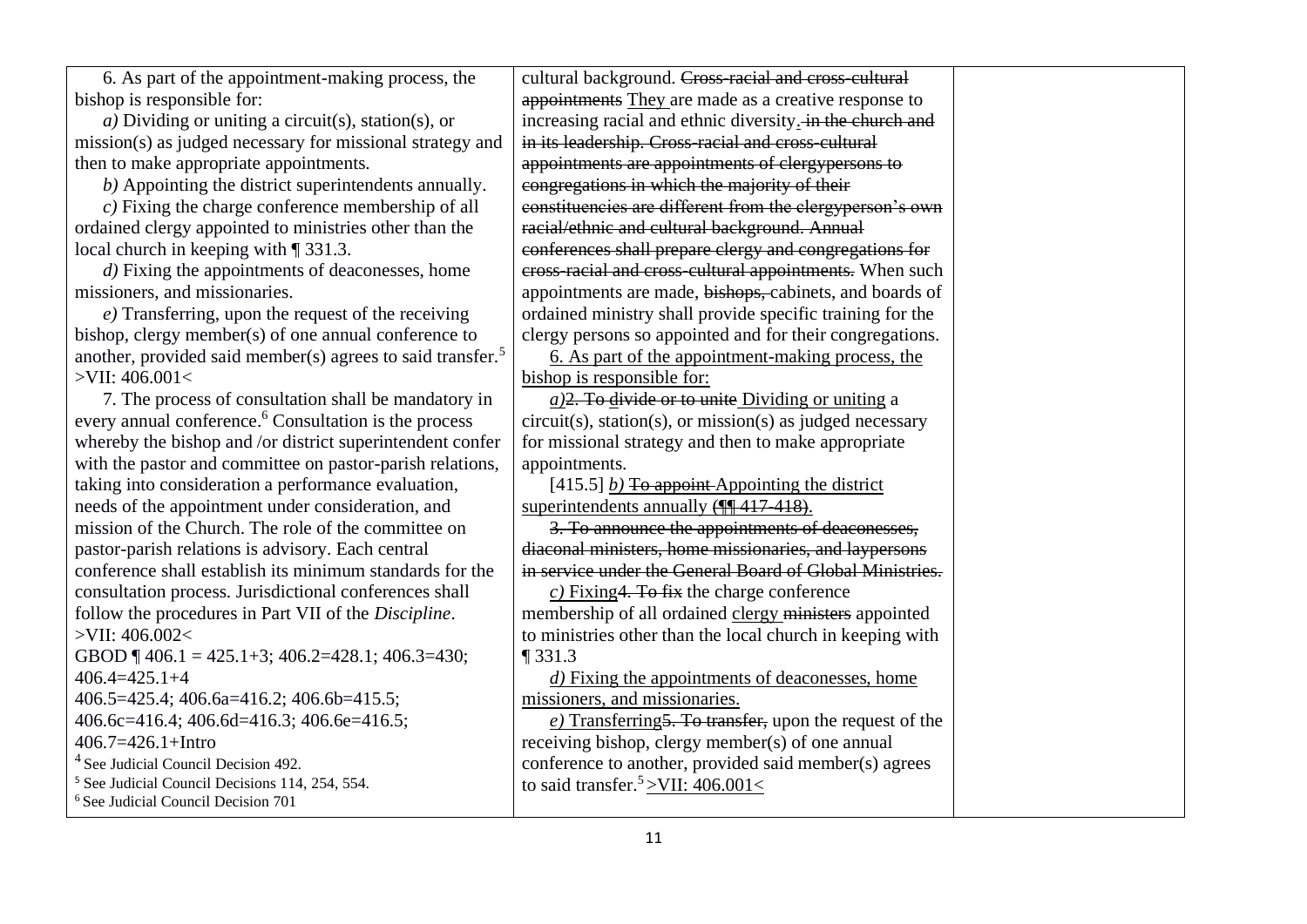; and to send immediately to the secretaries of both conferences involved, to the conference boards of ordained ministry, and to the clearing house of the General Board of Pension and Health Benefits, written notices of the transfer of members and of their standing in the Course of Study if they are undergraduates.

6. To appoint associate members, provisional members, or full members to attend any school, college, or theological seminary listed by the University Senate, or to participate in a program of clinical pastoral education in a setting accredited by the Association for Clinical Pastoral Education or another accrediting agency approved by the General Board of Higher Education and Ministry. Such appointments are not to be considered as extension ministry appointments.

7. To keep and maintain appropriate supervisory records on all district superintendents and other records on ministerial personnel as determined by the bishop or required by the *Discipline* or action of the annual conference. When a district superintendent is no longer appointed to the cabinet, the bishop shall give that person's supervisory file to the superintendent of record. Supervisory records shall be kept under guidelines approved by the General Council on Finance and Administration. The supervisory records maintained by the bishop are not the personnel records of the annual conference.

7. [426.1] The process of consultation shall be mandatory in every annual conference.<sup>7</sup> Judicial Council Decision 701 [426.Intro] Consultation is the process whereby the bishop and/or district superintendent confer with the pastor and committee on pastor-parish relations, taking into consideration a performance evaluation, needs of the appointment under consideration, and mission of the Church. The role of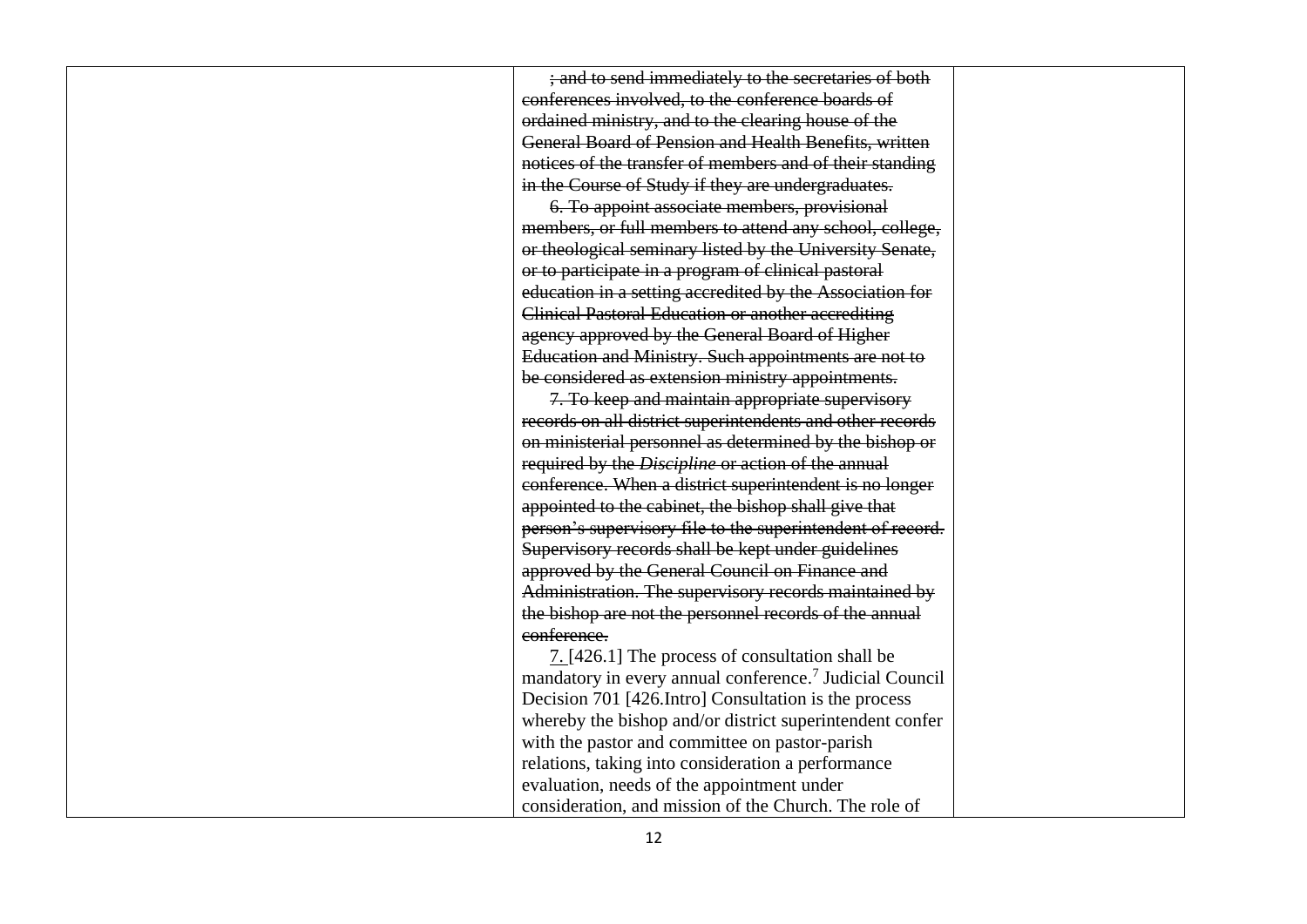|                                                                            | the committee on pastor-parish relations is advisory.<br>Each central conference shall establish its minimum |  |
|----------------------------------------------------------------------------|--------------------------------------------------------------------------------------------------------------|--|
|                                                                            | standards for the consultation process. Jurisdictional                                                       |  |
|                                                                            | conferences shall follow the procedures in Part VII of                                                       |  |
|                                                                            | the Discipline.                                                                                              |  |
|                                                                            | $>$ VII: 406.002                                                                                             |  |
| <b>Section IV. Election, Assignment, and Termination of</b>                | <b>Section</b><br>Election,<br>Assignment,<br>IV.H.<br>and                                                   |  |
| <b>Bishops</b>                                                             | <b>Termination of Bishops</b>                                                                                |  |
| <b><math>\P</math>407.</b> Provisions for Episcopal Areas. – The number of | <b>1407.</b> Provisions for Episcopal Areas-The number of                                                    |  |
| bishops shall be determined by the General Conference                      | bishops shall be determined by the General Conference                                                        |  |
| on recommendation of the proper committees, the                            | on recommendation of the proper committees, the                                                              |  |
| Standing Committee on Central Conference Matters or                        | Standing Committee on Central Conference Matters or                                                          |  |
| jurisdictional conferences, according to the provisions in                 | jurisdictional conferences, according to the provisions in                                                   |  |
| the General Conference Regulations (GC-R 407). <sup>7</sup>                | the General Conference Regulations (GC-R 407). <sup>7</sup>                                                  |  |
| $>$ VII: $-$ <                                                             |                                                                                                              |  |
| GBOD $\P$ 407 = 404                                                        |                                                                                                              |  |
| See Judicial Council Decision 1312.                                        | $\frac{\text{NII:} \text{---} \text{C}}{7}$ See Judicial Council Decision 1312.                              |  |
|                                                                            |                                                                                                              |  |
| <b>GC-R</b> $\mathbb{I}$ 407. Provisions for Episcopal Areas—1. In         | [404] <b>GC-R 407.</b> Provisions for Episcopal Areas-1. In                                                  |  |
| Central Conferences -In central conferences, the number                    | Central Conferences- In central conferences, the number                                                      |  |
| of bishops shall be determined on the basis of missional                   | of bishops shall be determined on the basis of missional                                                     |  |
| potential, as approved by the General Conference on                        | potential, as approved by the General Conference on                                                          |  |
| recommendation of the Standing Committee on Central                        | recommendation of the Standing Committee on Central                                                          |  |
| Conference Matters. Before recommending changes in the                     | Conference Matters. Before recommending changes in                                                           |  |
| number of episcopal areas, the Standing Committee on                       | the number of episcopal areas, the Standing Committee                                                        |  |
| <b>Central Conference Matters shall:</b>                                   | on Central Conference Matters shall:                                                                         |  |
| $a)$ consider these criteria in the following order of                     | $a)$ consider these criteria in the following order of                                                       |  |
| priority:                                                                  | priority:                                                                                                    |  |
| (1) the number of charge conferences and the                               | (1) the number of charge conferences and the                                                                 |  |
| number of active clergy in episcopal areas;                                | number of active clergy in episcopal areas;                                                                  |  |
| (2) the geographic size of episcopal areas,                                | (2) the geographic size of episcopal areas,                                                                  |  |
| measured by the square miles / square km, and the                          | measured by the square miles / square km, and the                                                            |  |
| numbers of time zones and nations;                                         | numbers of time zones and nations;                                                                           |  |
| (3) the structure of episcopal areas, measured                             | (3) the structure of episcopal areas, measured                                                               |  |
| by the number of annual conferences, and the overall                       | by the number of annual conferences, and the overall                                                         |  |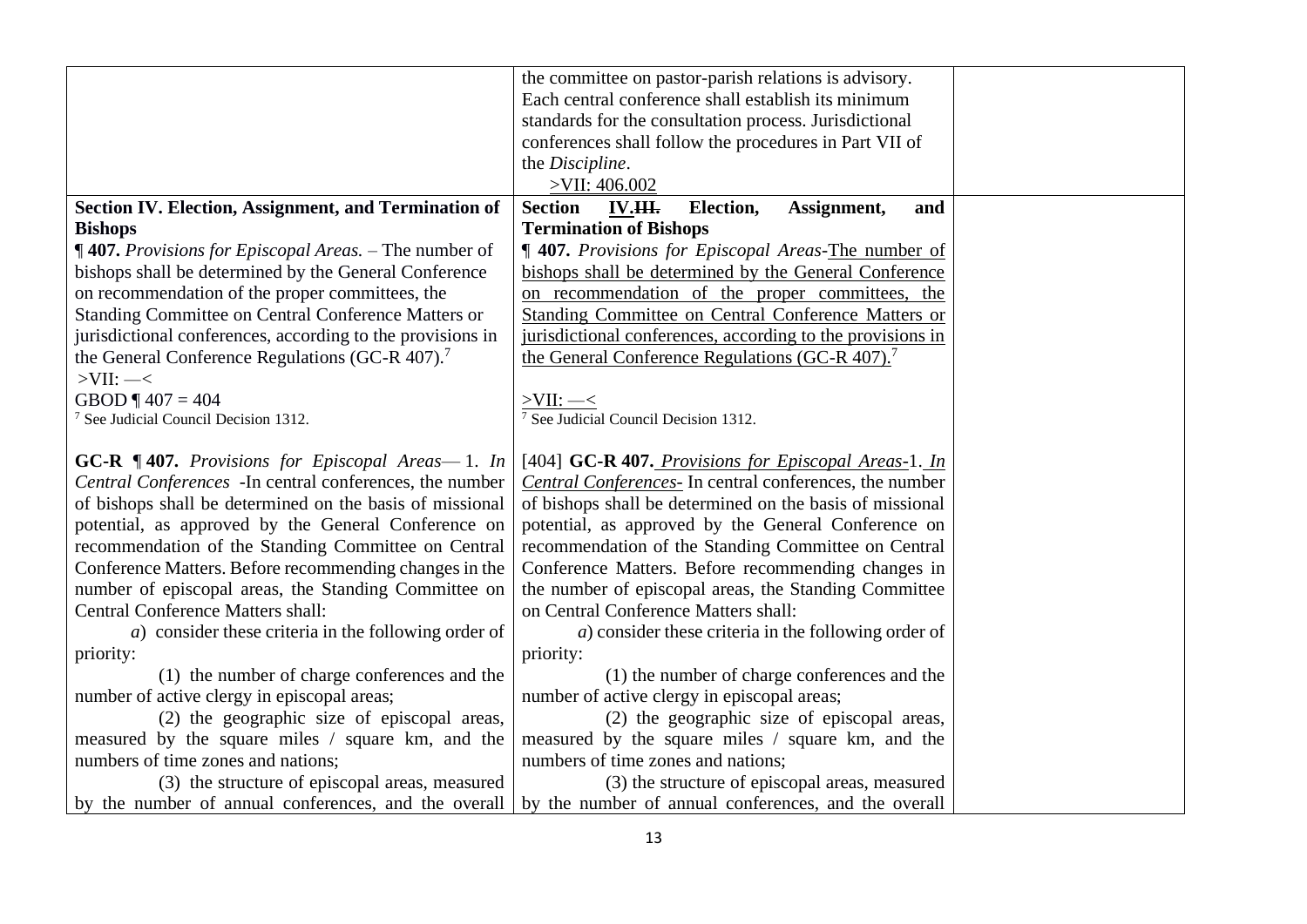church membership in all annual, provisional annual, and missions in episcopal areas.

*b*) conduct a further analysis of the context and missional potential of changes in episcopal areas.

2. *In Jurisdictions* -In the jurisdictions, the number of bishops shall be determined on the following basis:

*a)* Each jurisdiction having 300,000 church members or fewer shall be entitled to five bishops and each jurisdiction having more than 300,000 church members shall be entitled to one additional bishop for each additional 300,000 church members or major fraction thereof.

*b)* If the number of church members in a jurisdiction shall have decreased by at least ten percent below the number of church members which had previously entitled the jurisdiction to its number of bishops, then the number of bishops to which it shall be entitled shall be determined on the basis of missional needs, as approved by the General Conference on the recommendation of the Interjurisdictional Committee on Episcopacy, provided however that said jurisdiction shall be entitled to no less than the number of bishops to which it would be entitled under subparagraph *a)* above. It shall be the responsibility of the affected jurisdiction, through its Committee on Episcopacy, to request consideration of its missional need for an exception, and in the absence of such a request, there shall be no obligation on the part of the Interjurisdictional Committee on Episcopacy to consider such an exception nor to make any report on such an exception to General Conference. In no case shall there be any constraint on General Conference's power to act in the absence of such a recommendation or to reject any recommendation that might be received.

*c)* If a jurisdiction, as a result of the provisions of this paragraph, shall have the number of bishops to which

church membership in all annual, provisional annual, missionary conferences, and missions in episcopal areas. *b*) conduct a further analysis of the context and

missional potential of changes in episcopal areas.

2. *In Jurisdictions-* In the jurisdictions, the number of bishops shall be determined on the following basis:

*a)* Each jurisdiction having 300,000 church members or fewer shall be entitled to five bishops and each jurisdiction having more than 300,000 church members shall be entitled to one additional bishop for each additional 300,000 church members or major fraction thereof.

*b)* If the number of church members in a jurisdiction shall have decreased by at least ten percent below the number of church members which had previously entitled the jurisdiction to its number of bishops, then the number of bishops to which it shall be entitled shall be determined on the basis of missional needs, as approved by the General Conference on the recommendation of the Interjurisdictional Committee on Episcopacy, provided however that said jurisdiction shall be entitled to no less than the number of bishops to which it would be entitled under subparagraph *a)* above. It shall be the responsibility of the affected jurisdiction, through its Committee on Episcopacy, to request consideration of its missional need for an exception, and in the absence of such a request, there shall be no obligation on the part of the Interjurisdictional Committee on Episcopacy to consider such an exception nor to make any report on such an exception to General Conference. In no case shall there be any constraint on General Conference's power to act in the absence of such a recommendation or to reject any recommendation that might be received.

*c)* If a jurisdiction, as a result of the provisions of this paragraph, shall have the number of bishops to which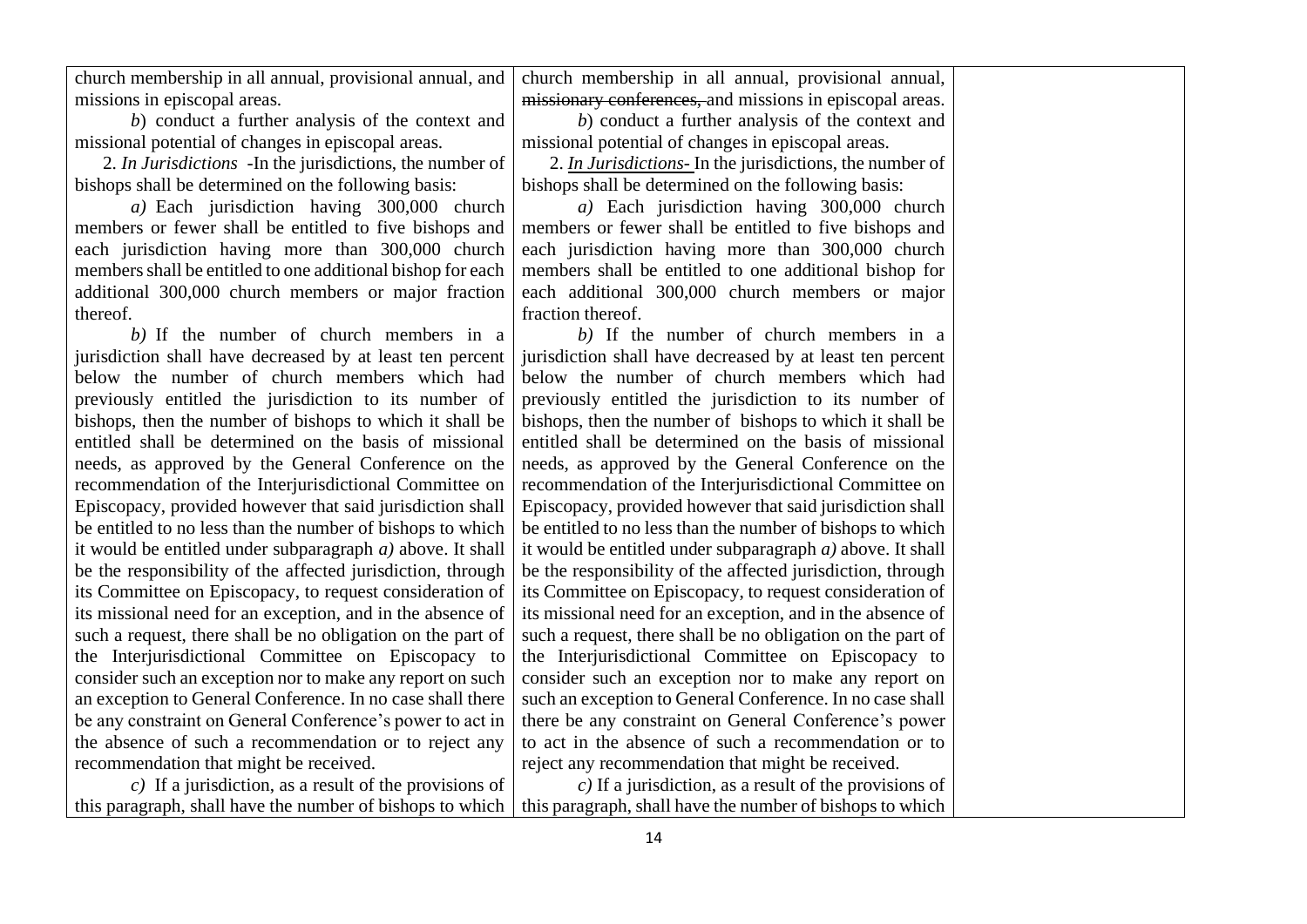| it had previously been entitled reduced, then the reduction<br>in the number of bishops to which it is entitled shall be<br>effective as of September 1 of the calendar year in which<br>said reduction has been determined by the General<br>Conference.<br>$>$ VII: $-$ <<br>GBOD GC-R $\P$ 407.1-2 = 404.1-2 | it had previously been entitled reduced, then the<br>reduction in the number of bishops to which it is entitled<br>shall be effective as of September 1 of the calendar year<br>in which said reduction has been determined by the<br>General Conference.<br>$>$ VII: $-$ < |  |
|-----------------------------------------------------------------------------------------------------------------------------------------------------------------------------------------------------------------------------------------------------------------------------------------------------------------|-----------------------------------------------------------------------------------------------------------------------------------------------------------------------------------------------------------------------------------------------------------------------------|--|
| <b><math>\P</math>408.</b> Election and Consecration of Bishops. $-1$ . Each                                                                                                                                                                                                                                    | <b>1408.</b> Election and Consecration of Bishops-1.                                                                                                                                                                                                                        |  |
| central conference – in cooperation with their committee                                                                                                                                                                                                                                                        | Nomination-An annual conference, in the session                                                                                                                                                                                                                             |  |
| on episcopacy shall fix a procedure for the election of                                                                                                                                                                                                                                                         | immediately prior to the next regular session of the                                                                                                                                                                                                                        |  |
| their bishops according to their own context. It may fix                                                                                                                                                                                                                                                        | jurisdictional or central conference, may name one or                                                                                                                                                                                                                       |  |
| the tenure and term of office. Jurisdictional conferences                                                                                                                                                                                                                                                       | more nominees for episcopal election. Balloting at                                                                                                                                                                                                                          |  |
| shall follow the procedures in Part VII of the Discipline.                                                                                                                                                                                                                                                      | jurisdictional and central conferences shall not be                                                                                                                                                                                                                         |  |
| The following minimum standards shall be followed                                                                                                                                                                                                                                                               | limited to nominees of annual conferences nor shall any                                                                                                                                                                                                                     |  |
| in central and jurisdictional conferences:                                                                                                                                                                                                                                                                      | jurisdictional or central conference delegate be bound to                                                                                                                                                                                                                   |  |
| $a)$ Balloting shall not be limited to nominees of                                                                                                                                                                                                                                                              | vote for any specific nominee. 1. Each jurisdictional or                                                                                                                                                                                                                    |  |
| annual conferences nor shall any delegate be bound to                                                                                                                                                                                                                                                           | central conference in cooperation with their committee                                                                                                                                                                                                                      |  |
| vote for any specific nominee.                                                                                                                                                                                                                                                                                  | on episcopacy shall fix a procedure for the election of                                                                                                                                                                                                                     |  |
| $b)$ Delegates, in electing bishops, shall give due                                                                                                                                                                                                                                                             | their bishops according to their own context. It may fix                                                                                                                                                                                                                    |  |
| consideration to the inclusiveness of The United                                                                                                                                                                                                                                                                | the tenure and term of office. Jurisdictional conferences                                                                                                                                                                                                                   |  |
| Methodist Church.                                                                                                                                                                                                                                                                                               | shall follow the procedures in Part VII of the Discipline.                                                                                                                                                                                                                  |  |
| $c$ ) The conferences are authorized to fix the                                                                                                                                                                                                                                                                 | The following minimum standards shall be followed in                                                                                                                                                                                                                        |  |
| percentage of votes necessary to elect a bishop. It is                                                                                                                                                                                                                                                          | central and jurisdictional conferences:                                                                                                                                                                                                                                     |  |
| recommended that at least 60 percent of those present                                                                                                                                                                                                                                                           | [405] $\alpha$ ) Balloting shall not be limited to nominees of                                                                                                                                                                                                              |  |
| and voting be necessary to elect. >VII: 408.001<                                                                                                                                                                                                                                                                | annual conferences nor shall any jurisdictional or central                                                                                                                                                                                                                  |  |
| 2. It is strongly urged that the consecration service                                                                                                                                                                                                                                                           | conference delegate be bound to vote for any specific                                                                                                                                                                                                                       |  |
| also include representatives from other Christian                                                                                                                                                                                                                                                               | nominee.                                                                                                                                                                                                                                                                    |  |
| communions.                                                                                                                                                                                                                                                                                                     | shall develop appropriate procedures for furnishing                                                                                                                                                                                                                         |  |
| 3. Expiration of Terms in Central Conferences - In a                                                                                                                                                                                                                                                            | information about nominees from annual conferences.                                                                                                                                                                                                                         |  |
| central conference where term episcopacy is in practice,                                                                                                                                                                                                                                                        | This shall be done at least two weeks prior to the first day                                                                                                                                                                                                                |  |
| bishops whose term of office expires prior to the time of                                                                                                                                                                                                                                                       | of the jurisdictional or central conference. Similar                                                                                                                                                                                                                        |  |
| their retirement and who are not reelected by the central                                                                                                                                                                                                                                                       | procedures shall be developed for persons nominated by                                                                                                                                                                                                                      |  |
| conference shall be returned to membership as traveling                                                                                                                                                                                                                                                         | ballot who receive ten votes, or 5 percent of the valid                                                                                                                                                                                                                     |  |
| elders in the annual conference (or its successor) of                                                                                                                                                                                                                                                           | votes cast, and the information shall be made available to                                                                                                                                                                                                                  |  |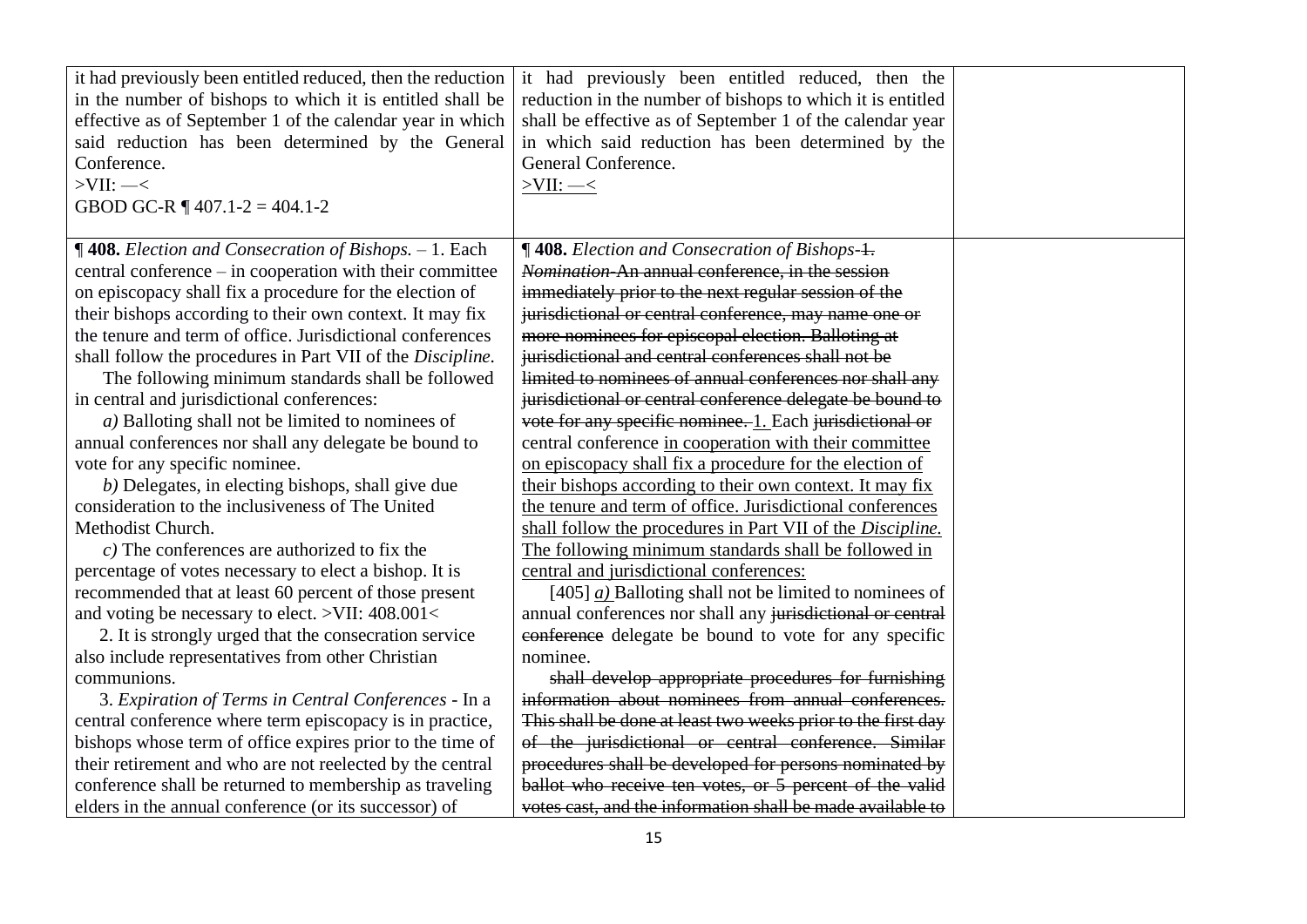which they ceased to be a member when elected bishop. Outgoing bishops are entitled to participate as a bishop in the consecration of their successor.

The credentials of office as bishop shall be submitted to the secretary of the central conference, who shall make thereon the notation that the bishop has honorably completed the term of service for which elected and has ceased to be a bishop of The United Methodist Church.<sup>8</sup>

GBOD  $\P$  408.1 = 405.1-2b; 408.2=405.2c; 408.3=411 <sup>8</sup> See Judicial Council Decisions 61, 236, 370.

the delegates at the site of the conference.

2. *Process*-*b)a)* Jurisdictional and central conference d Delegates, in electing bishops, shall give due consideration to the inclusiveness of The United Methodist Church. with respect to sex, race, and national origin. In addition, consideration shall be given to the nature of superintendency as described in  $\P$  401.

 $c$ ) $\theta$ ) The jurisdictional and central conferences are authorized to fix the percentage of votes necessary to elect a bishop. It is recommended that at least 60 percent of those present and voting be necessary to elect.

*c)* Consecration of bishops may take place at the session of the conference at which election occurs or at a place and time designated by the conference. The consecration service may include bishops from other jurisdictional and central conferences.

2. It is strongly urged that the consecration service also include representatives from other Christian communions (see ¶¶ 124, old 422.2).

[411] 3.¶ 411. *Expiration of Terms in Central Conferences*-In a central conference where term episcopacy is in practice, prevails, bishops whose term of office expires prior to the time of compulsory their retirement because of age and who are not reelected by the central conference shall be returned to membership as traveling elders in the annual conference (or its successor) of which they ceased to be a member when elected bishop. Their term of office shall expire at the close of the central conference at which their successor is elected, and they shall therefore be Outgoing bishops are entitled to participate as a bishop in the consecration of their successor. The credentials of office as bishop shall be submitted to the secretary of the central conference, who shall make thereon the notation that the bishop has honorably completed the term of service for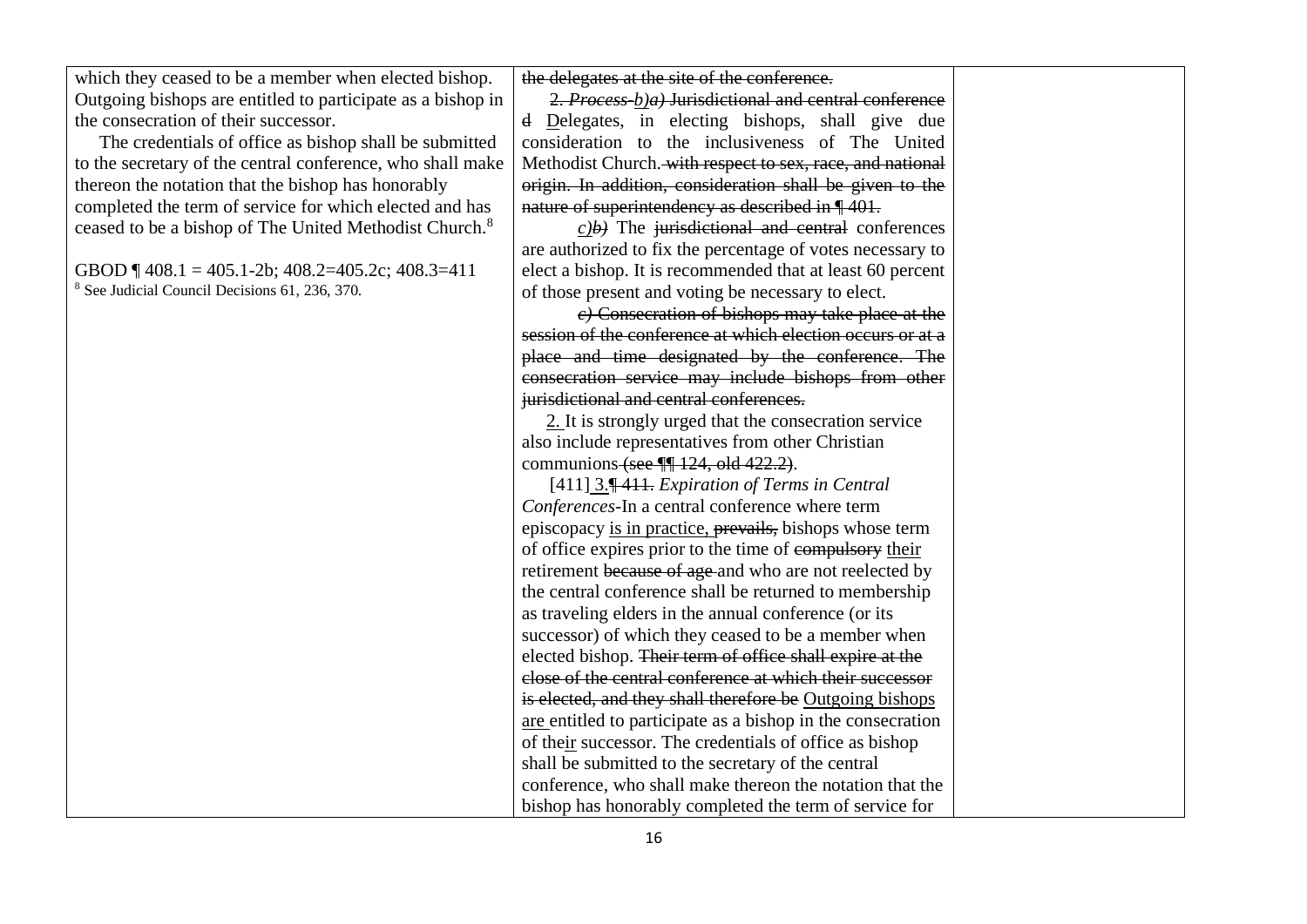|                                                                                                                                                                                                                                                                                                                                                                                                                                                                                                   | which elected and has ceased to be a bishop of The<br>United Methodist Church. <sup>8</sup>                                                                                                                                                                                                                                                                                                                                                                                                                                                                                                                                                                                                                                                                                                                                                                                                                                                                                                                                                                                                                                                                                                                                                                                                                                                                                                                                                                                                                                                                           |  |
|---------------------------------------------------------------------------------------------------------------------------------------------------------------------------------------------------------------------------------------------------------------------------------------------------------------------------------------------------------------------------------------------------------------------------------------------------------------------------------------------------|-----------------------------------------------------------------------------------------------------------------------------------------------------------------------------------------------------------------------------------------------------------------------------------------------------------------------------------------------------------------------------------------------------------------------------------------------------------------------------------------------------------------------------------------------------------------------------------------------------------------------------------------------------------------------------------------------------------------------------------------------------------------------------------------------------------------------------------------------------------------------------------------------------------------------------------------------------------------------------------------------------------------------------------------------------------------------------------------------------------------------------------------------------------------------------------------------------------------------------------------------------------------------------------------------------------------------------------------------------------------------------------------------------------------------------------------------------------------------------------------------------------------------------------------------------------------------|--|
|                                                                                                                                                                                                                                                                                                                                                                                                                                                                                                   | <sup>8</sup> See Judicial Council Decisions 61, 236, 370.                                                                                                                                                                                                                                                                                                                                                                                                                                                                                                                                                                                                                                                                                                                                                                                                                                                                                                                                                                                                                                                                                                                                                                                                                                                                                                                                                                                                                                                                                                             |  |
| <b><math>\P</math></b> 409. Assignment Process – 1. The central or<br>jurisdictional conference committee on episcopacy, after<br>consultation with the College of Bishops, shall<br>recommend the assignment of the bishops to their<br>respective residences for final action by the central or<br>jurisdictional conference. >VII: 409.001<<br>2. Special assignments shall be done according to<br>the provisions in the General Conference Regulations<br>(GC-R 409).<br>GBOD $\P$ 409 = 406 | [406] <b>[409.</b> Assignment Process-1. <del>Jurisdictional</del><br>Committee on Episcopacy-The jurisdictional committee<br>on episcopacy, after consultation with the College of<br>Bishops, shall recommend the assignment of the bishops<br>to their respective residences for final action by the<br>jurisdictional conference; it shall not reach any<br>conclusion concerning residential assignments until all<br>elections of bishops for that session are completed and all<br>bishops have been consulted. A bishop may be<br>recommended for assignment to the same residence for a<br>third quadrennium.<br>The date of assignment for all bishops is September 1<br>following the jurisdictional conference. <sup>2</sup><br>A newly elected bishop shall be assigned to<br>administer an area other than that within which his or her<br>membership was most recently held, unless by a two-<br>thirds vote the jurisdictional committee shall recommend<br>that this restriction be ignored and by majority vote the<br>jurisdictional conference shall concur. <sup>3</sup><br>2. Central Conference Committee on Episcopacy-The<br>central or jurisdictional conference committee on<br>episcopacy, after consultation with the College of<br>Bishops, shall recommend the assignment of the bishops<br>to their respective residences for final action by the<br>central <u>or jurisdictional</u> conference. $>$ VII: 409.001<<br>2. Special assignments shall be done according to the<br>provisions in the General Conference Regulations (GC- |  |
| <b>GC-R   409.</b> Assignment Process for Special<br>Assignments – The Council of Bishops may, with                                                                                                                                                                                                                                                                                                                                                                                               | $R$ 409).<br>[406.3] GC-R 409. Assignment Process for Special                                                                                                                                                                                                                                                                                                                                                                                                                                                                                                                                                                                                                                                                                                                                                                                                                                                                                                                                                                                                                                                                                                                                                                                                                                                                                                                                                                                                                                                                                                         |  |
|                                                                                                                                                                                                                                                                                                                                                                                                                                                                                                   |                                                                                                                                                                                                                                                                                                                                                                                                                                                                                                                                                                                                                                                                                                                                                                                                                                                                                                                                                                                                                                                                                                                                                                                                                                                                                                                                                                                                                                                                                                                                                                       |  |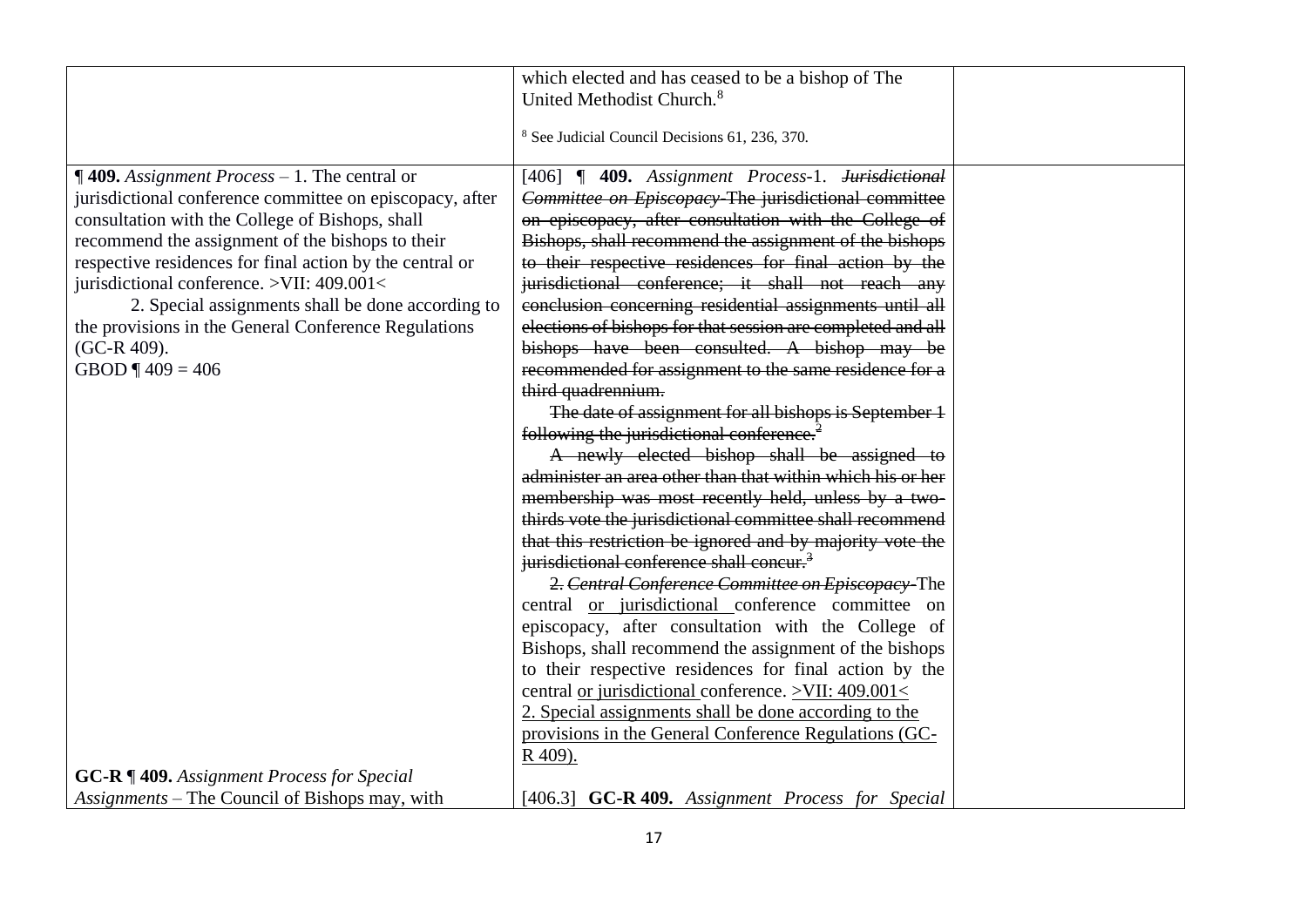| consent of the bishop and the concurrence of the central                     | Assignments.3. Special Assignments-The Council of            |  |
|------------------------------------------------------------------------------|--------------------------------------------------------------|--|
| or jurisdictional conference committee on episcopacy,                        | Bishops may, with consent of the bishop and the              |  |
| assign one of its members for one year to some specific                      | concurrence of the jurisdictional or central or              |  |
| churchwide responsibility deemed of sufficient                               | jurisdictional conference committee on episcopacy,           |  |
| importance to the welfare of the total Church. In this                       | assign one of its members for one year to some specific      |  |
| event, a bishop shall be released from the presidential                      | churchwide responsibility deemed of sufficient               |  |
| responsibilities within the episcopal area for that term.                    | importance to the welfare of the total Church. In this       |  |
| Another bishop or bishops, active or retired, and not                        | event, a bishop shall be released from the presidential      |  |
| necessarily from the same central or jurisdictional                          | responsibilities within the episcopal area for that term.    |  |
| conference, shall be named by the Council of Bishops on                      | Another bishop or bishops, active or retired, and not        |  |
| recommendation of the College of Bishops of the                              | necessarily from the same jurisdictional or central or       |  |
| jurisdiction involved to assume presidential                                 | jurisdictional conference, shall be named by the Council     |  |
| responsibilities during the interim. In the event that more                  | of Bishops on recommendation of the College of Bishops       |  |
| than one retired bishop is assigned to fulfill presidential                  | of the jurisdiction involved to assume presidential          |  |
| responsibilities in one episcopal area, the Episcopal Fund                   | responsibilities during the interim. In the event that more  |  |
| shall be responsible only for the difference between the                     | than one retired bishop is assigned to fulfill presidential  |  |
| pensions paid the retired bishops and the remuneration of                    | responsibilities in one episcopal area, the Episcopal Fund   |  |
| one active bishop. This assignment may be renewed for a                      | shall be responsible only for the difference between the     |  |
| second year by a two-thirds vote of the Council of                           | pensions paid the retired bishops and the remuneration of    |  |
| Bishops and majority vote of the central or jurisdictional                   | one active bishop. This assignment may be renewed for a      |  |
| conference committee on episcopacy, and the consent of                       | second year by a two-thirds vote of the Council of           |  |
| the bishop and the College of Bishops involved. The                          | Bishops and majority vote of the jurisdictional or central   |  |
| bishop so assigned shall continue to receive regular                         | or jurisdictional committee on episcopacy, and the           |  |
| salary and support.                                                          | consent of the bishop and the College of Bishops             |  |
| $>$ VII: $-$ <                                                               | involved. The bishop so assigned shall continue to           |  |
| GBOD GC-R $\P$ 409 = 406.3                                                   | receive regular salary and support.                          |  |
|                                                                              | $>$ VII: $-$                                                 |  |
|                                                                              |                                                              |  |
| <b><math>\P</math>410.</b> Review and Evaluation of Bishops – The central or | [412] $\P$ 410. Review and Evaluation of Bishops-In its      |  |
| jurisdictional conference committee on episcopacy shall                      | review of the work, character and official administration    |  |
| establish and implement processes that provide, at least                     | of the bishops under $\P$ 524.3.a, the Jurisdictional or The |  |
| once each quadrennium, for each active bishop, a full and                    | cCentral or jurisdictional Conference Committee on           |  |
| formal evaluation which will include self-evaluation,                        | Episcopacy shall establish and implement processes that      |  |
| assessment by episcopal peers, and comment by persons                        | provide, at least once each quadrennium, for each active     |  |
|                                                                              | bishop, a full and formal evaluation which will include      |  |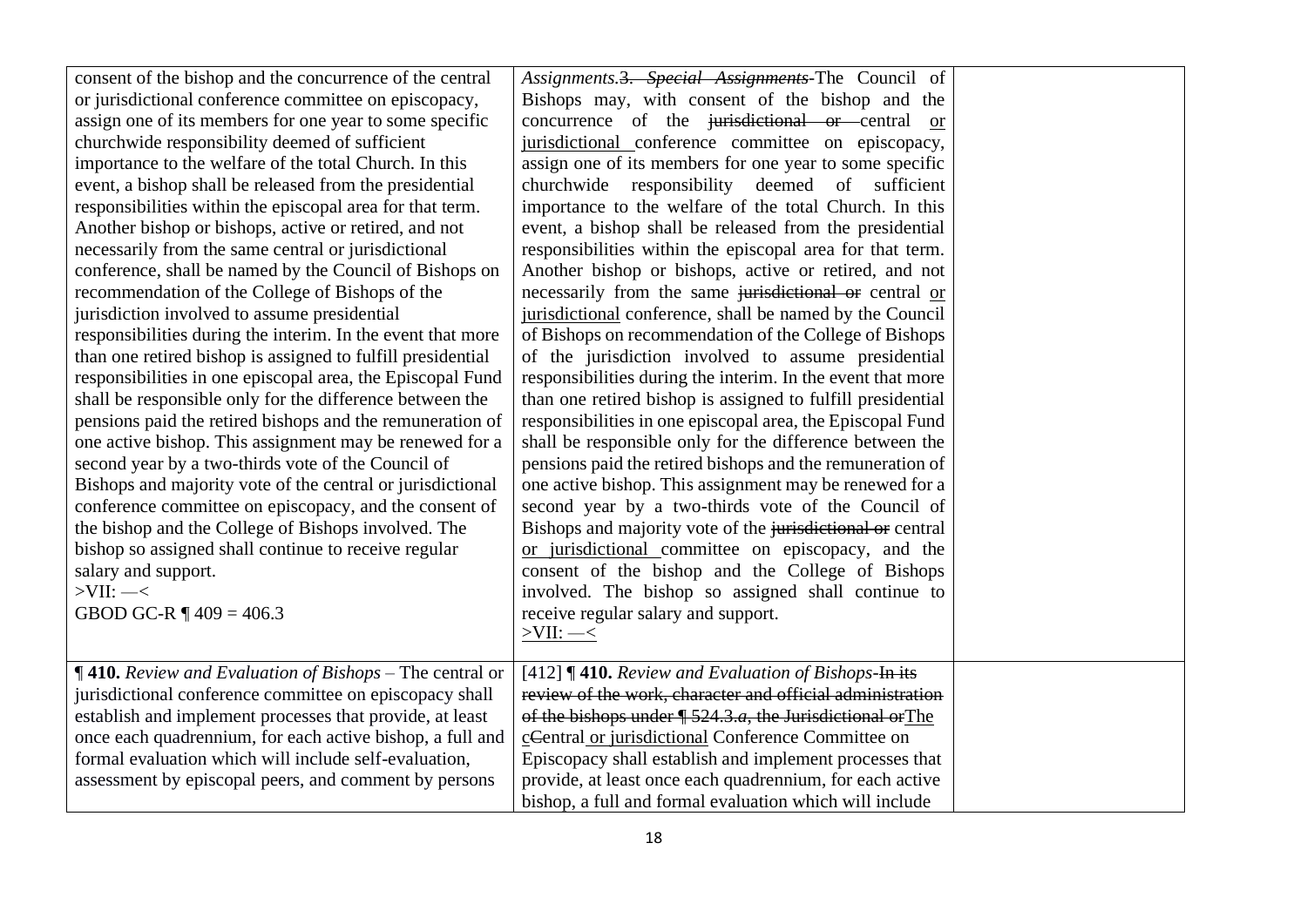| affected by his or her superintendency. >VII: 410.001<<br>GBOD $\P$ 410 = $\P$ 412                                                                                                                                                                                                                                                                                                                                                                                                                                                                                                                                                                                                                                                                                                                                                                                                                                                                                                                                                                                                                                                   | self-evaluation, assessment by episcopal peers, and<br>comment by persons affected by his or her<br>superintendency. >VII: $410.001<$<br>(such as cabinets, lay leaders, directors of agencies<br>served). Such processes shall include the participation of<br>the Conference or Area Committee on Episcopacy. It<br>shall be the duty of each jurisdiction's College of<br>Bishops/central conference's College of Bishops, under<br>the leadership of its president, to consult with and to<br>cooperate with the committee in order to schedule and<br>facilitate such reviews and evaluations as well as to<br>address issues that may arise in the course of that work.                                                                                                                                                                                                                                                                                                                                                                                                                                                        |  |
|--------------------------------------------------------------------------------------------------------------------------------------------------------------------------------------------------------------------------------------------------------------------------------------------------------------------------------------------------------------------------------------------------------------------------------------------------------------------------------------------------------------------------------------------------------------------------------------------------------------------------------------------------------------------------------------------------------------------------------------------------------------------------------------------------------------------------------------------------------------------------------------------------------------------------------------------------------------------------------------------------------------------------------------------------------------------------------------------------------------------------------------|--------------------------------------------------------------------------------------------------------------------------------------------------------------------------------------------------------------------------------------------------------------------------------------------------------------------------------------------------------------------------------------------------------------------------------------------------------------------------------------------------------------------------------------------------------------------------------------------------------------------------------------------------------------------------------------------------------------------------------------------------------------------------------------------------------------------------------------------------------------------------------------------------------------------------------------------------------------------------------------------------------------------------------------------------------------------------------------------------------------------------------------|--|
| <b><math>\P</math>411.</b> Leaves – 1. Renewal Leave – Every bishop in the<br>active relationship shall take up to three months' leave<br>from his or her normal episcopal responsibilities for<br>purposes of reflection, study, and self-renewal during<br>each quadrennium. The College of Bishops, in<br>consultation with the respective central or jurisdictional<br>conference committee on episcopacy, shall coordinate<br>details pertaining to such leaves.<br>2. Generalities for Leaves Exceeding Three Months -<br>Leaves exceeding three months may be granted for a<br>justifiable reason for not more than six months in<br>consultation with the area committee on episcopacy and<br>with the approval of the College of Bishops, the central<br>or jurisdictional conference committee on episcopacy,<br>and the executive committee of the Council of Bishops.<br>During the period for which the leave is granted, the<br>bishop shall be released from all episcopal<br>responsibilities. Another bishop chosen by the executive<br>committee of the Council of Bishops shall preside in the<br>episcopal area. | [410] $\P$ 411. Leaves-1.2. Renewal Leave-Every bishop<br>in the active relationship shall take up to three months'<br>leave from his or her normal episcopal responsibilities<br>for purposes of reflection, study, and self-renewal<br>during each quadrennium. The College of Bishops, in<br>consultation with the respective appropriate<br>jurisdictional or central or jurisdictional conference<br>committee on episcopacy, shall coordinate details<br>pertaining to such leaves.<br>2. 1. Leave of Absence-A bishop Generalities for Leaves<br><b>Exceeding Three Months-Leaves exceeding three</b><br>months may be granted a leave of absence for a<br>justifiable reason for not more than six months in<br>consultation with the area committee on episcopacy and<br>with the approval of the College of Bishops, the<br>jurisdictional or respective central or jurisdictional<br>conference committee on episcopacy, and the executive<br>committee of the Council of Bishops. During the period<br>for which the leave is granted, the bishop shall be<br>released from all episcopal responsibilities, and another. |  |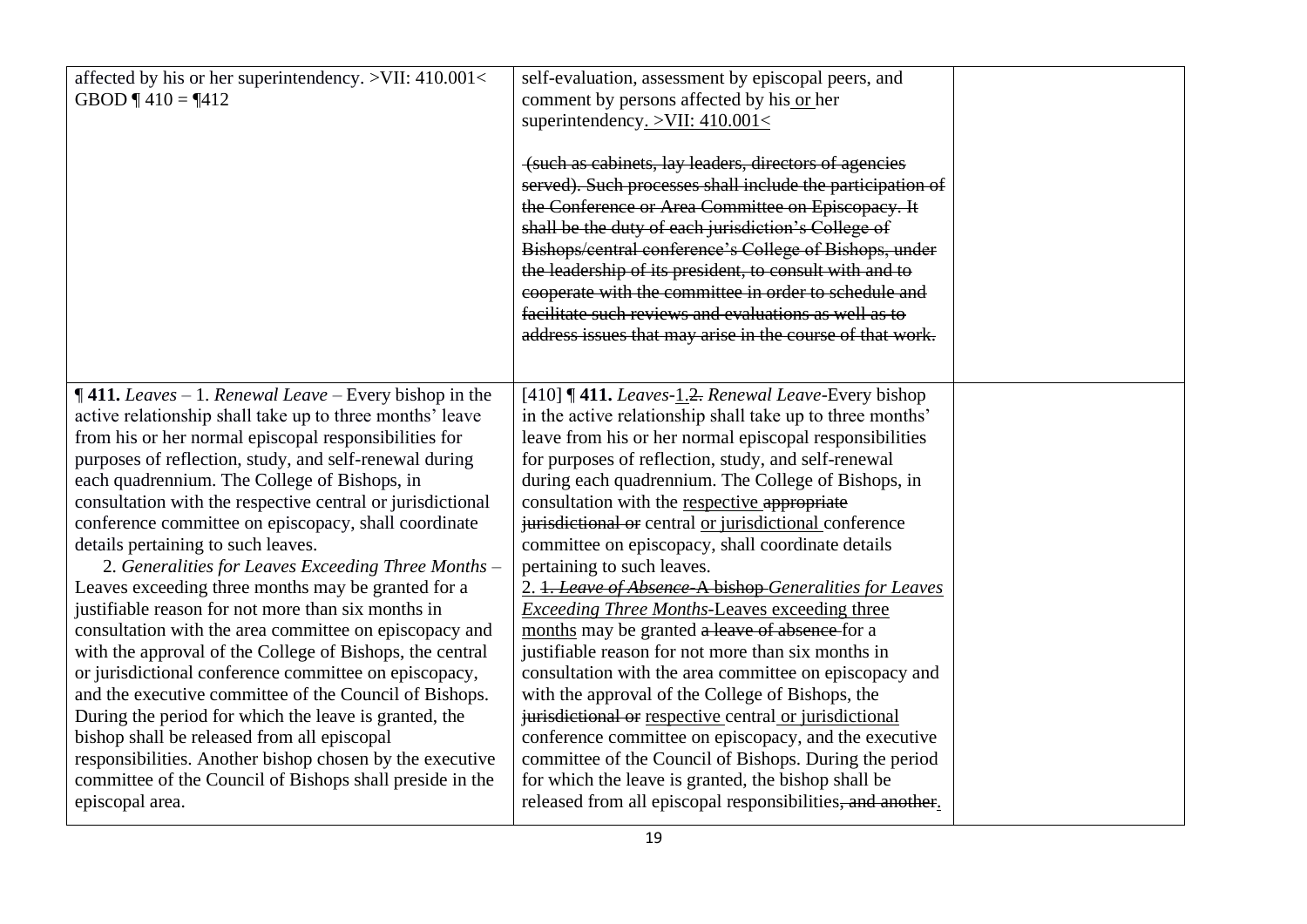| 3. Leave of Absence of Up To Six Months - a) Salary       | Another bishop chosen by the executive committee of        |  |
|-----------------------------------------------------------|------------------------------------------------------------|--|
| and other benefits shall be continued through the         | the Council of Bishops shall preside in the episcopal      |  |
| Episcopal Fund.                                           | area.                                                      |  |
| b) Such leave may be granted including for medical        | 3. + Leave of Absence of Up To Six Months- a)-Salary       |  |
| reasons. If, due to impaired health, the bishop is still  | and other benefits shall be continued through the          |  |
| unable to perform full work after the six-month period is | Episcopal Fund.                                            |  |
| over, disability benefits through the benefit program     | [410.4] b) 4. Medical leave-Bishops who by reason of       |  |
| provided to the bishop should be applied for.             | impaired health are temporarily unable to perform full     |  |
| 4. Sabbatical Leave $-$ A bishop who has served for at    | work may be granted a leave of absence for a justifiable   |  |
| least two quadrennia may be granted a sabbatical leave of | reason for not more than six months in consultation with   |  |
| not more than one year for a program of study or          | the area committee on episcopacy and with the approval     |  |
| renewal. The bishop shall receive one-half salary and,    | of the College of Bishops, the jurisdictional or central   |  |
| where applicable, housing allowance for the period of the | conference committee on episcopacy, and the executive      |  |
| leave.                                                    | committee of the Council of Bishops. During the period     |  |
| $>$ VII: $\prec$                                          | for which the leave is granted, the bishop shall be        |  |
| GBOD $\P$ 411.1 = 410.2; 411.2=410.1+3+4;                 | released from all episcopal responsibilities, and another  |  |
| 411.3a=410.1; 411.3b=410.4; 411.4=410.3                   | bishop chosen by the executive committee of the            |  |
|                                                           | Council of Bishops shall preside in the episcopal area.    |  |
|                                                           | Salary and other benefits shall be continued through the   |  |
|                                                           | Episcopal Fund. Such leave may be granted including        |  |
|                                                           | for medical reasons. If, due to impaired health, after the |  |
|                                                           | six-month time period is over the bishop is still unable   |  |
|                                                           | to perform full work after the six-month period is over    |  |
|                                                           | due to impaired health, disability benefits through the    |  |
|                                                           | benefit program provided to the bishop should be           |  |
|                                                           | applied for.                                               |  |
|                                                           | 4.3. Sabbatical Leave-A bishop who has served for          |  |
|                                                           | at least two quadrennia may be granted a sabbatical        |  |
|                                                           | leave of not more than one year for a program of study     |  |
|                                                           | or renewal. in consultation with the area committee on     |  |
|                                                           | episcopacy and with the approval of the College of         |  |
|                                                           | Bishops, the jurisdictional or central or jurisdictional   |  |
|                                                           | conference committee on episcopacy, and the executive      |  |
|                                                           | committee of the Council of Bishops. During the period     |  |
|                                                           | for which the sabbatical leave is granted, the bishops     |  |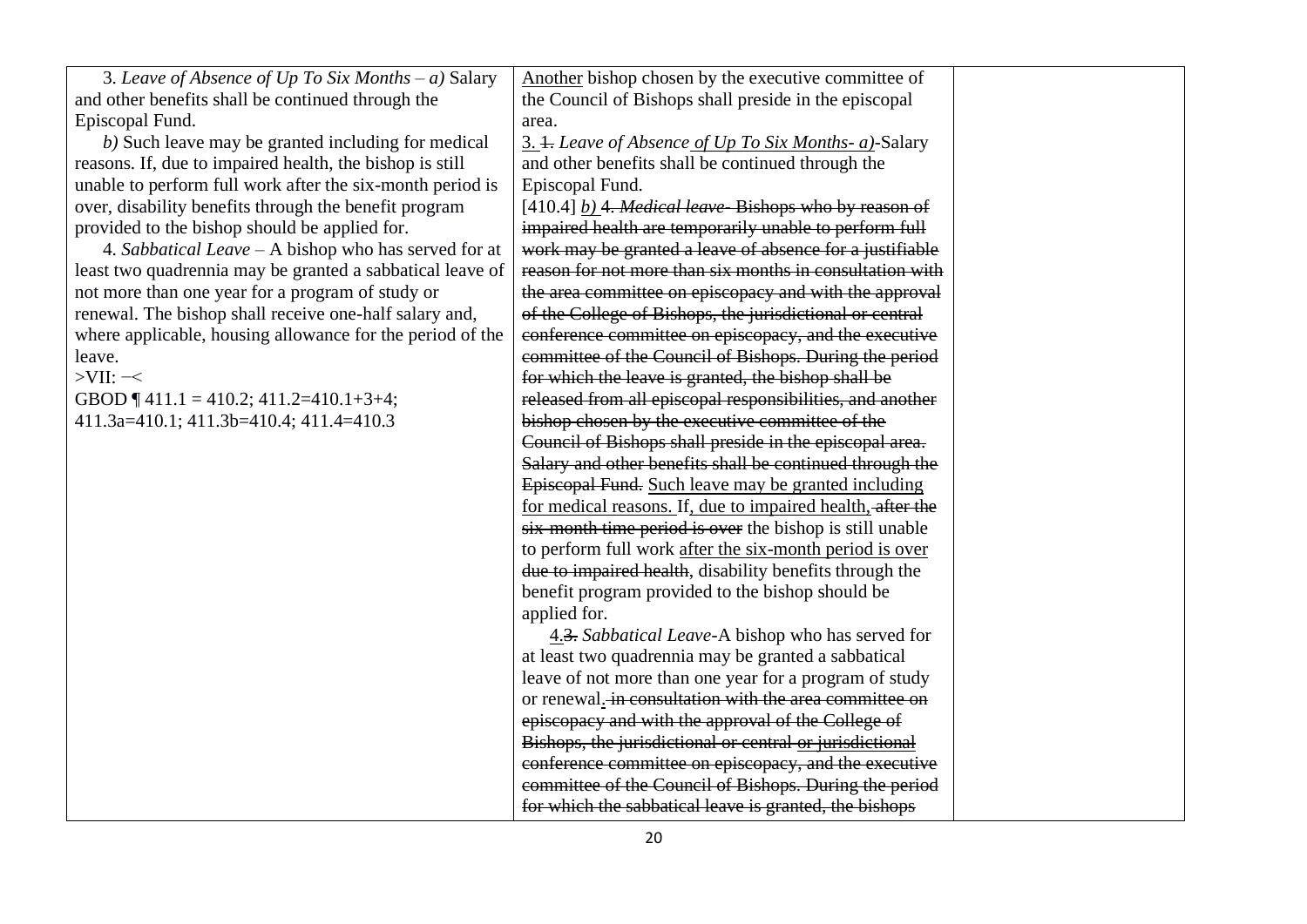|                                                                                                                                                                                                                                                                                                                                                                                                                                                                                                                                                                                                                                                                                                                                                                                                                                                                                                                                                                                                                                                                                                                                                                                                                                                                                                                                                                                                                                                                     | shall be released from the presidential responsibilities<br>within the episcopal area, and another bishop or bishops<br>shall be designated by the Council of Bishops to assume<br>the presidential duties. The bishop shall receive one-half<br>salary and, where applicable, housing allowance for the<br>period of the leave.<br>4. Medical Leave- [see above]<br>$>$ VII: $\leq$                                                                                                                                                                                                                                                                                                                                                                                                                                                                                                                                                                                                                                                                                                                                                                                                                                                                                                                                                                                                                                       |  |
|---------------------------------------------------------------------------------------------------------------------------------------------------------------------------------------------------------------------------------------------------------------------------------------------------------------------------------------------------------------------------------------------------------------------------------------------------------------------------------------------------------------------------------------------------------------------------------------------------------------------------------------------------------------------------------------------------------------------------------------------------------------------------------------------------------------------------------------------------------------------------------------------------------------------------------------------------------------------------------------------------------------------------------------------------------------------------------------------------------------------------------------------------------------------------------------------------------------------------------------------------------------------------------------------------------------------------------------------------------------------------------------------------------------------------------------------------------------------|----------------------------------------------------------------------------------------------------------------------------------------------------------------------------------------------------------------------------------------------------------------------------------------------------------------------------------------------------------------------------------------------------------------------------------------------------------------------------------------------------------------------------------------------------------------------------------------------------------------------------------------------------------------------------------------------------------------------------------------------------------------------------------------------------------------------------------------------------------------------------------------------------------------------------------------------------------------------------------------------------------------------------------------------------------------------------------------------------------------------------------------------------------------------------------------------------------------------------------------------------------------------------------------------------------------------------------------------------------------------------------------------------------------------------|--|
| <b><math>\P</math> 412.</b> Retirement of Bishops. $-1$ . An elder who served<br>as a bishop up to the time of retirement shall have the<br>status of a retired bishop. <sup>9</sup><br>2. A retired bishop is a bishop of the Church in every<br>respect and continues to function as a member of the<br>Council of Bishops in accordance with the Constitution<br>and other provisions of the Discipline.<br>3. A retired bishop may be considered a member of<br>an annual conference, without vote, for purposes of<br>appointment to a local charge within the said conference.<br>4. Mandatory Retirement -a) In jurisdictional<br>conferences, a bishop shall be retired on August 31 next<br>following the regular session of the jurisdictional<br>conference if the bishop's sixty-eighth birthday has been<br>reached on or before July 1 of the year in which the<br>jurisdictional conference is held.<br>b) In central conferences, a bishop shall be retired at<br>the end of the month following the scheduled session of<br>the central conference if the bishop's sixty-eighth<br>birthday is reached on or before the opening day of the<br>scheduled session of the central conference. <sup>10</sup><br>5. Voluntary Retirement – Bishops who have attained<br>age sixty-two or have completed thirty years of service<br>under full-time appointment as an elder or a bishop may<br>request the central or jurisdictional conference to place | [408] <b>[412.</b> Retirement of Bishops Termination of<br>Office-1. An elder who served is serving as a bishop up<br>to the time of retirement shall have the status of a retired<br>bishop. <sup>9</sup><br>[409] 2. A retired bishop is a bishop of the Church in<br>every respect and continues to function as a member of<br>the Council of Bishops in accordance with the<br>Constitution and other provisions of the Discipline.<br>3. A retired bishop may be considered a member of<br>an annual conference, without vote, for purposes of<br>appointment to a local charge within the said conference.<br>4.1. Mandatory Retirement-a) In jurisdictional<br>conferences, a A-bishop shall be retired on August 31<br>next following the regular session of the jurisdictional<br>conference if the bishop's sixty-eighth birthday has been<br>reached on or before July 1 of the year in which the<br>jurisdictional conference is held. <sup>10</sup><br>[408] b) A bishop in a In central conferences, a bishop<br>shall be retired at the end of the month following the<br>scheduled session of the central conference a date no later<br>than one year following the adjournment of General<br>Conference, if the bishop's sixty-eighth birthday is<br>reached on or before the opening day of his or her-the<br>scheduled session of the central conference-effective on<br>January 1, 2016. <sup>10</sup> |  |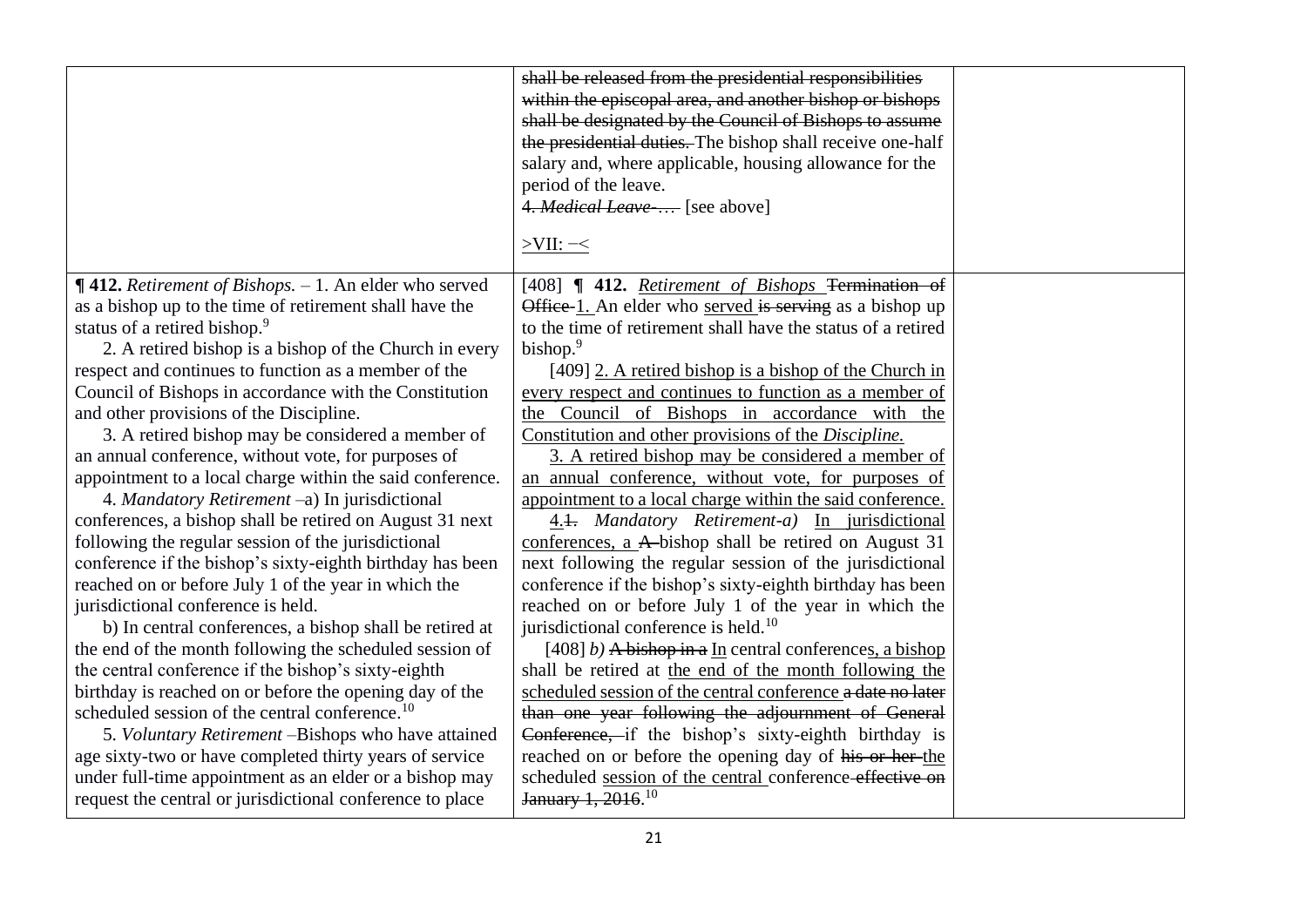them in the retired relation. They shall notify their respective committee on episcopacy and the president of the Council of Bishops at least six months prior to the General Conference.

6. *Involuntary Retirement* –A bishop may be placed in the retired relation regardless of age by a two-thirds vote of the central or jurisdictional conference committee on episcopacy if, after not less than a thirty-day notice in writing is given to the affected bishop and hearing held, such relationship is found by said committee to be in the best interests of the bishop and / or the Church. The reason for the action must be clearly stated in the report of the committee. The provisions for fair process in administrative hearings ( $\P$  349.4 & 352.2) shall apply to this administrative process. >VII: 412.001<

7. *Resignation* – A bishop may voluntarily resign from the episcopacy at any time, by submitting his or her resignation to the Council of Bishops. The consecration papers of a bishop in good standing so resigning shall be properly inscribed by the secretary of the Council of Bishops and returned, together with a certificate of resignation, which shall entitle him or her to membership as a traveling elder in the annual conference (or its successor) in which membership was last held. Notification of this action shall be given by the secretary of the Council of Bishops to the chairperson and secretary of the central or jurisdictional conference committee on episcopacy.

8. *Further Provisions* – All further provisions shall be according to General Conference Regulations (GC-R 412). GBOD  $\P$  412.1 = 408Intro; 412.2=409Intro; 412.3=409.2; 412.4a=408.1a; 412.4b=408.1b(BOD2012); 412.5=408.2c+d; 412.6=408.3; 412.7=408.4; 412.8=NEW

A bishop in a central conference shall be retired at a date no later than three months following the adjournment of General Conference, if the bishop's sixtyeighth birthday is reached on or before the opening day of his or her scheduled conference effective on January 1, 2016. This action becomes effective at the adjournment of General Conference 2016.

5.2. *Voluntary Retirement*-

*c)* Bishops who have attained age sixty-two or have completed thirty years of service under full-time appointment as an elder or a bishop may request the jurisdictional or central or jurisdictional conference to place them in the retired relation. with the privilege of receiving their pension to the extent permitted under the Clergy Retirement Security Program or the Global Episcopal Pension Program (or, in either case, any successor bishop pension or retirement plan or program), as either may apply.

*d)* Any bishop who seeks a voluntary retired status They shall notify their respective committee on episcopacy and the president of the Council of Bishops at least six months prior to the General Conference. The provisions of ¶ 408.2*c* are suspended until January 1, 2009.

6.3. *Involuntary Retirement*-*a)* A bishop may be placed in the retired relation regardless of age by a twothirds vote of the jurisdictional or central or jurisdictional conference committee on episcopacy if, after not less than a thirty-day notice in writing is given to the affected bishop and hearing held, such relationship is found by said committee to be in the best interests of the bishop and/or the Church. This action may or may not be taken because of the performance of the bishop., and t The reason for the action must be clearly stated in the report of the committee. The provisions  $\theta$   $\overline{ }$   $\overline{ }$  361.2 for fair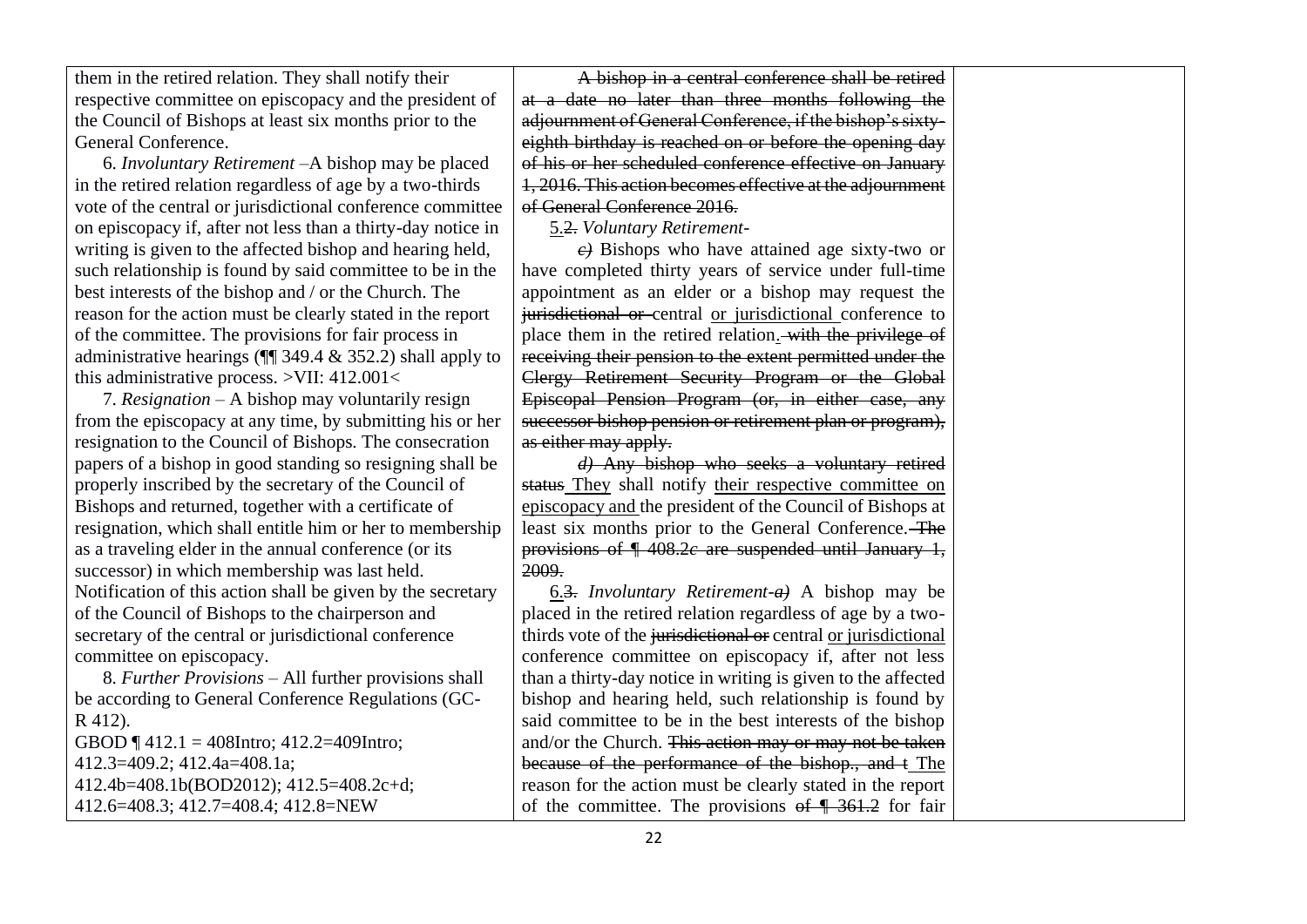| See Judicial Council Decisions 361, 407.        | process in administrative hearings $(\P\P$ 357.3 & 361.2)                                                  |                               |
|-------------------------------------------------|------------------------------------------------------------------------------------------------------------|-------------------------------|
| $10$ See Judicial Council Decisions 1248, 1370. | shall apply to this administrative process. Written notice                                                 |                               |
|                                                 | also should be given to the chairperson of the                                                             |                               |
|                                                 | jurisdictional/central conference administrative review                                                    | GC-R412.1: new subtitle       |
|                                                 | eommittee (¶ 538/543.22). > VII: 412.001<                                                                  | "General Provisions" as the   |
|                                                 | 7.4. Resignation-A bishop may voluntarily resign                                                           | old subtitle from BOD408.1    |
|                                                 | from the episcopacy at any time, $\frac{1}{1}$ . A bishop may resign                                       | "Mandatory Retirement" is     |
|                                                 | from the office by submitting his or her resignation to the                                                | not adequate for BOD408.1c+d. |
|                                                 | Council of Bishops. The Council of Bishops shall have                                                      |                               |
|                                                 | authority to take appropriate actions concerning matters                                                   |                               |
|                                                 | relating to the resignation, including the appointment of                                                  |                               |
|                                                 | an acting bishop to act until a successor is elected and                                                   |                               |
|                                                 | assigned. The consecration papers of a bishop in good                                                      |                               |
|                                                 | standing so resigning shall be properly inscribed by the                                                   |                               |
|                                                 | secretary of the Council of Bishops and returned,                                                          |                               |
|                                                 | together. He or she shall be furnished with a certificate of                                               |                               |
|                                                 | resignation, which shall entitle him or her to membership                                                  |                               |
|                                                 | as a traveling elder in the annual conference (or its                                                      |                               |
|                                                 | successor) in which membership was last held.                                                              |                               |
|                                                 | Notification of this action shall be given by the secretary                                                |                               |
|                                                 | of the Council of Bishops to the chairperson and secretary                                                 |                               |
|                                                 | of the jurisdictional or central or jurisdictional conference                                              | Some sections move to GC-R    |
|                                                 | committee on episcopacy. Pension benefits will be                                                          | 412                           |
|                                                 | payable to the resigned bishop to the extent permitted                                                     |                               |
|                                                 | under the Clergy Retirement Security Program or the                                                        |                               |
|                                                 | Global Episcopal Pension Program (or, in either case, any                                                  |                               |
|                                                 | successor bishop pension or retirement plan or program),                                                   |                               |
|                                                 | as either may apply.                                                                                       |                               |
|                                                 | 8. Further Provisions - All further provisions                                                             |                               |
|                                                 | shall be according to General Conference Regulations                                                       |                               |
|                                                 | $(GC-R 412)$ .                                                                                             |                               |
|                                                 |                                                                                                            |                               |
|                                                 | $9^9$ See Judicial Council Decisions 361, 407.<br><sup>10</sup> See Judicial Council Decisions 1248, 1370. |                               |
|                                                 |                                                                                                            |                               |
|                                                 |                                                                                                            |                               |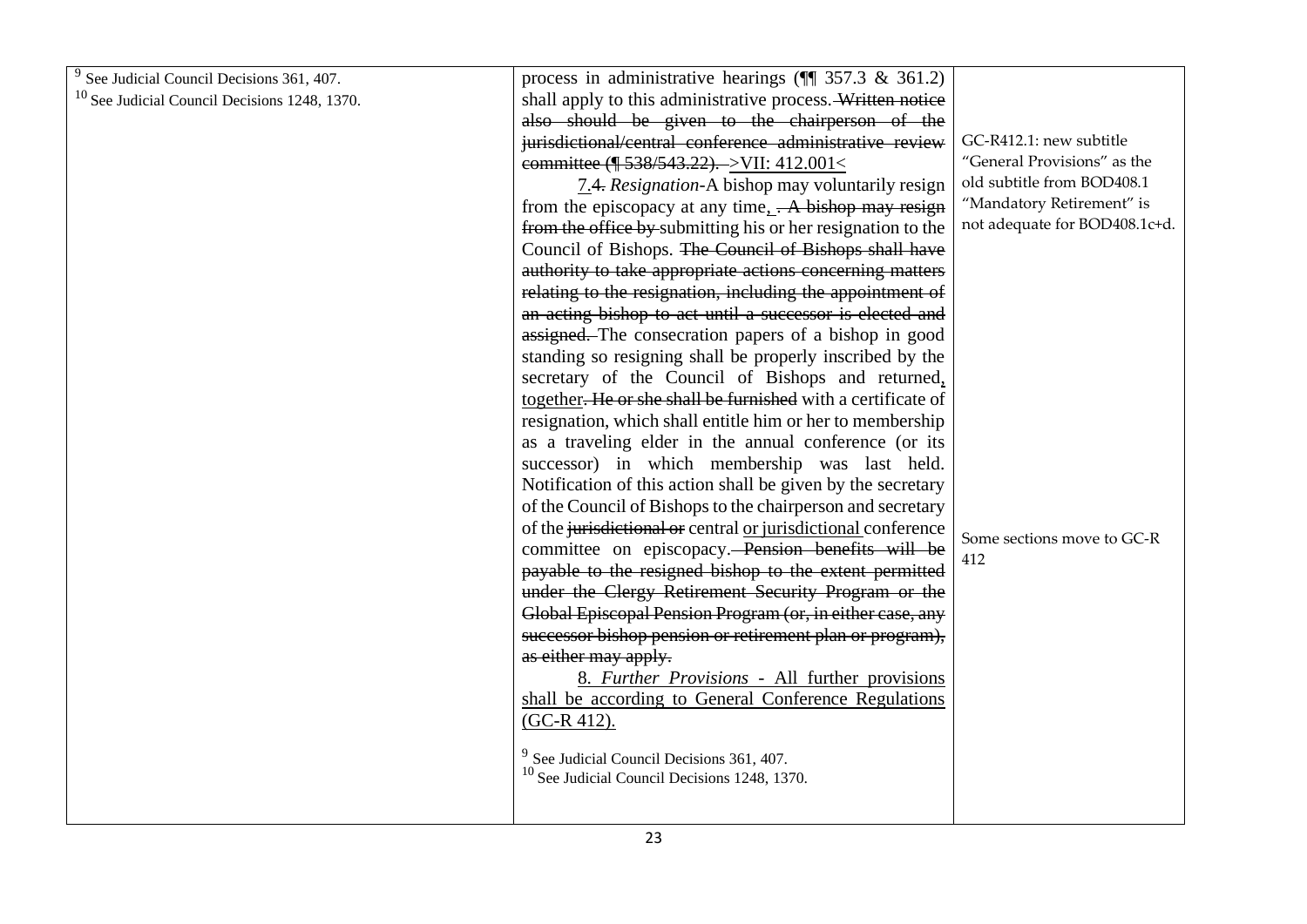| <b>GC-R <math>\P</math> 412</b> Retirement of Bishops. - 1. General |  |
|---------------------------------------------------------------------|--|
| <i>Provisions</i>                                                   |  |

*a)* Pension, as provided under the Clergy Retirement Security Program or the Global Episcopal Pension Program (or, in either case, any successor bishop pension or retirement plan or program), as either may apply, shall be payable as provided in such plan or program following the close of the central or jurisdictional conference.

*b)* If, however, the retired bishop accepts any one of the following assignments of churchwide responsibility, the General Council on Finance and Administration, after consultation with the Council of Bishops, shall set a level of compensation not to exceed a maximum determined by the General Conference on recommendation of the General Council on Finance and Administration, with the compensation costs borne by the Episcopal Fund: (1) assignment of a special nature with direct relationship and accountability to the Council of Bishops, or (2) assignment to a general agency or United Methodist Church-related institution of higher education. Assignment of retired bishops to United Methodist Church-related institutions of higher education must be at the initiative of the institutions, with service not to exceed the mandatory retirement ages of the institutions.

If a bishop is assigned to a general agency or United Methodist Church-related institution of higher education, that agency or United Methodist Churchrelated institution of higher education will pay 50 percent of the compensation established by GCFA for the position. The general agency or United Methodist Church-related institution of higher education shall further assume all responsibility for the bishop's operational and travel expenses related to the assignment.

[408] **GC-R 412** *Retirement of Bishops.* – 1. *General Provisions.-*  $a$ *)* $\leftrightarrow$  Pension, as provided under the Clergy Retirement Security Program or the Global Episcopal Pension Program (or, in either case, any successor bishop pension or retirement plan or program), as either may apply, shall be payable as provided in such plan or program following the close of the jurisdictional or central or jurisdictional conference.

*b)d*) If, however, the retired bishop accepts any one of the following assignments of churchwide responsibility, the General Council on Finance and Administration, after consultation with the Council of Bishops, shall set a level of compensation not to exceed a maximum determined by the General Conference on recommendation of the General Council on Finance and Administration, with the compensation costs borne by the Episcopal Fund: (1) assignment of a special nature with direct relationship and accountability to the Council of Bishops, or (2) assignment to a general agency or United Methodist Church-related institution of higher education. Assignment of retired bishops to United Methodist Church-related institutions of higher education must be at the initiative of the institutions, with service not to exceed the mandatory retirement ages of the institutions.

If a bishop is assigned to a general agency or United Methodist Church-related institution of higher education, that agency or United Methodist Churchrelated institution of higher education will pay 50 percent of the compensation established by GCFA for the position. The general agency or United Methodist Church-related institution of higher education shall further assume all responsibility for the bishop's operational and travel expenses related to the assignment.

Compensation for any special assignment shall cease after the bishop has reached the mandatory age of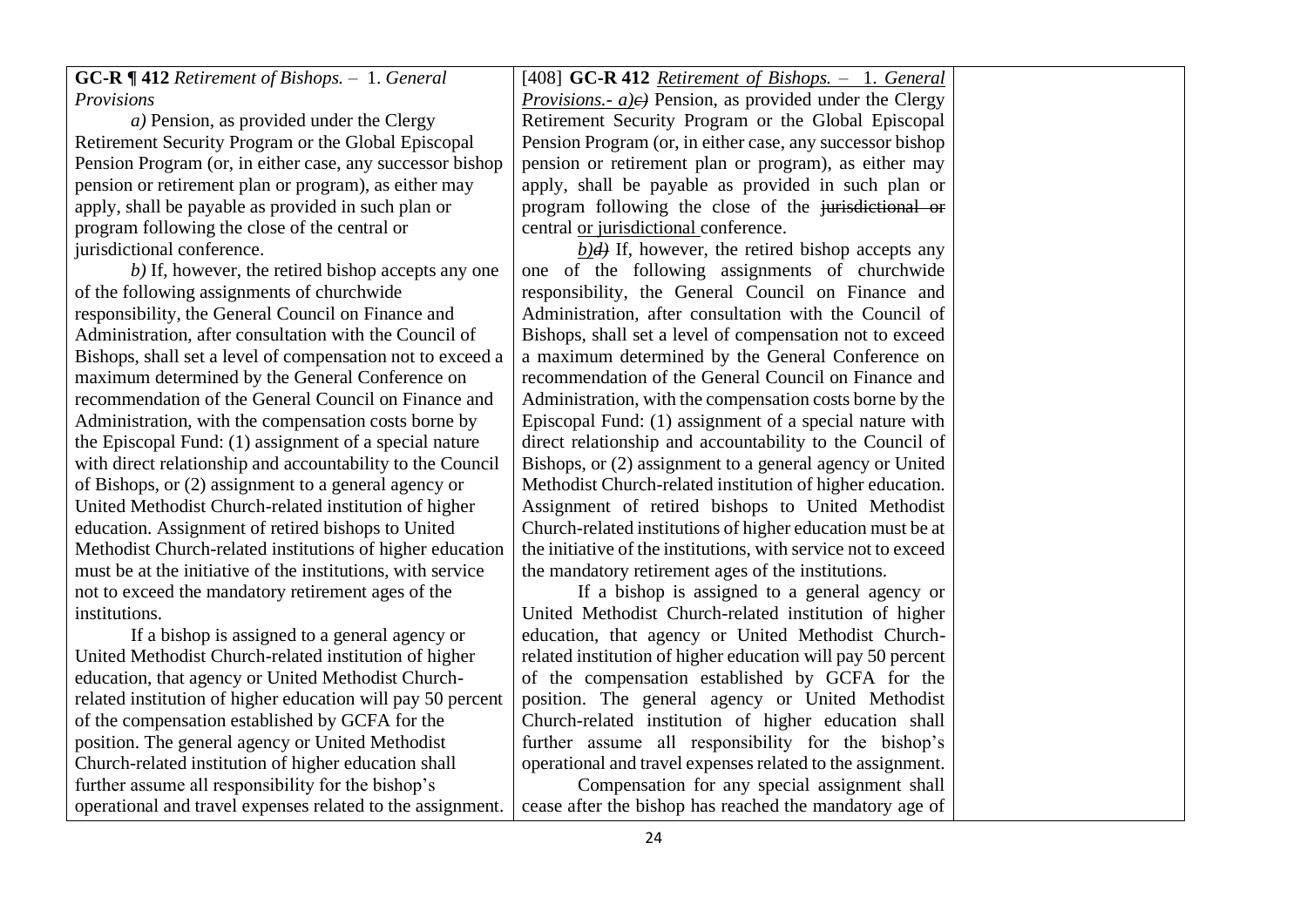Compensation for any special assignment shall cease after the bishop has reached the mandatory age of retirement for all ordained ministers (¶ 412.3) or completes the assignment, whichever comes first, except that retired bishops elected by the Council of Bishops as Executive Secretary and Ecumenical Officer may continue to be compensated for such special assignment(s) throughout the terms of office. No assignment to a jurisdiction, central conference, annual conference, or non-United Methodist agency shall qualify for additional compensation from the Episcopal Fund under the provisions of this paragraph. The status of a retired bishop on special assignment shall, for purposes of housing and other benefits, be that of a retired bishop.

2. *Voluntary Retirement*-

*a)* Bishops who have completed twenty years or more of service under full-time appointment as ordained ministers or as local pastors with pension credit prior to the opening date of the session of the central or jurisdictional conference, including at least one quadrennium as bishop, may request the central or jurisdictional conference to retire them with the privilege of receiving their pension to the extent permitted under the Clergy Retirement Security Program or the Global Episcopal Pension Program (or, in either case, any successor bishop pension or retirement plan or program), as either may apply.

*b) Vocational Retirement-*A bishop who has served at least eight years in the episcopacy may seek retirement for vocational reasons and may be so retired by the central or jurisdictional conference committee on episcopacy on recommendation by the involved College of Bishops. Such bishops shall receive their pensions as provided in §2a) above. If the employing entity provides retirement for all ordained ministers (¶408.1d) or completes the assignment, whichever comes first, except that retired bishops elected by the Council of Bishops as Executive Secretary and Ecumenical Officer may continue to be compensated for such special assignment(s) throughout the terms of office. No assignment to a jurisdiction, central conference, annual conference, or non-United Methodist agency shall qualify for additional compensation from the Episcopal Fund under the provisions of this paragraph. The status of a retired bishop on special assignment shall, for purposes of housing and other benefits, be that of a retired bishop.

2. *Voluntary Retirement- a)* Bishops who have completed twenty years or more of service under fulltime appointment as ordained ministers or as local pastors with pension credit prior to the opening date of the session of the jurisdictional or central or jurisdictional conference, including at least one quadrennium as bishop, may request the jurisdictional or central or jurisdictional conference to retire them with the privilege of receiving their pension to the extent permitted under the Clergy Retirement Security Program or the Global Episcopal Pension Program (or, in either case, any successor bishop pension or retirement plan or program), as either may apply.

*b) Vocational Retirement-*A bishop who has served at least eight years in the episcopacy may seek retirement for vocational reasons and may be so retired by the jurisdictional or central or jurisdictional conference committee on episcopacy on recommendation by the involved College of Bishops. Such bishops shall receive their pensions as provided in  $\S$ 2a) above. 408.2*a*. If the employing entity provides or makes health insurance available to employees, then the bishop who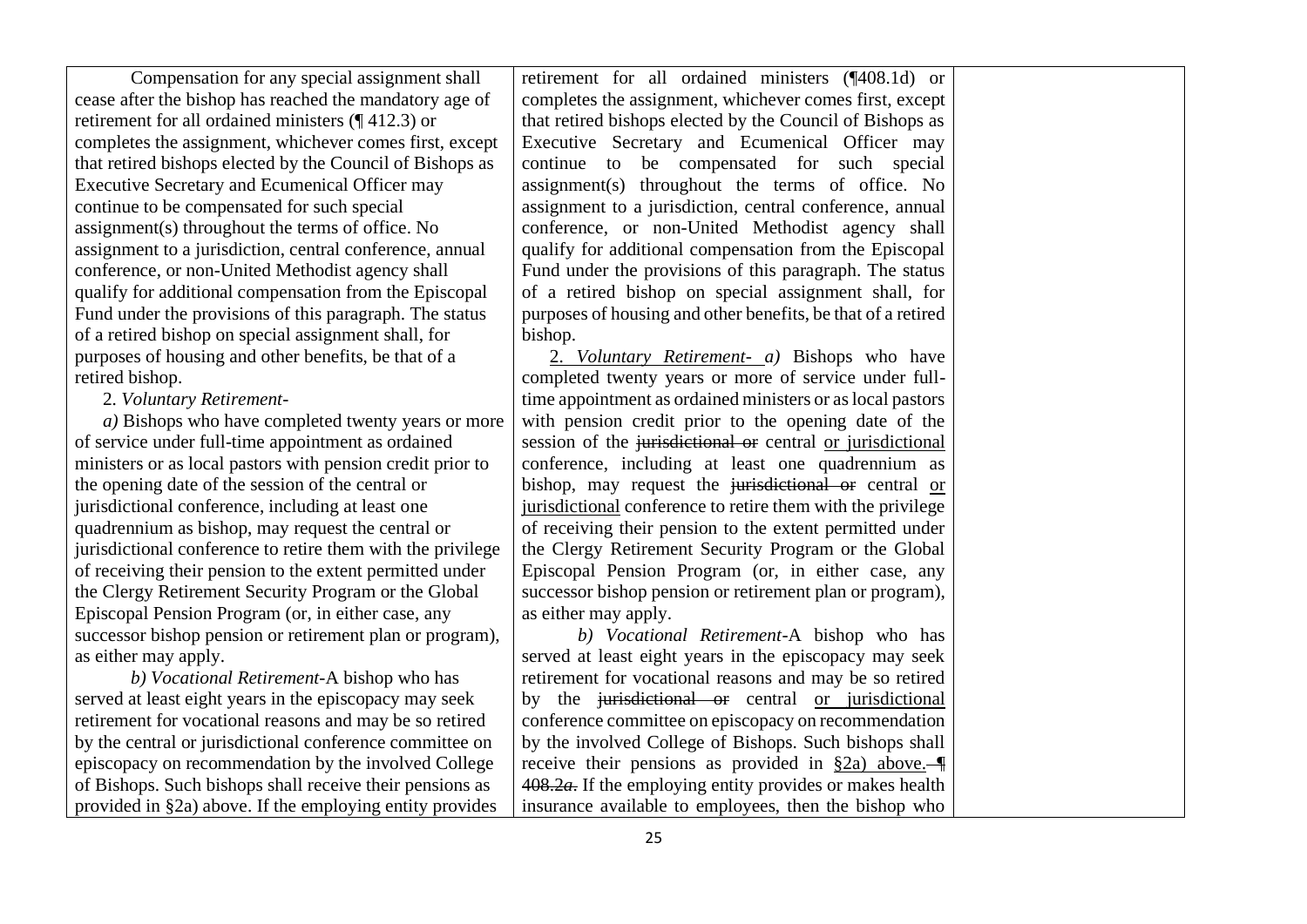or makes health insurance available to employees, then the bishop who retires under this provision will be insured under that program, whether or not the bishop is required to pay the premium for that coverage, and the Episcopal Fund will assume no future obligation to provide health insurance for the bishop or the bishop's family. If the employing entity does not provide or make health insurance available to employees, either while employed or in retirement, then the bishop retiring under this provision will be provided with health and welfare benefits for retirees as specified from time to time by the General Council on Finance and Administration.

*c)* Bishops who have attained age sixty-two or have completed thirty years of service under full-time appointment as an elder or a bishop may request the central or jurisdictional conference to place them in the retired relation with the privilege of receiving their pension to the extent permitted under the Clergy Retirement Security Program or the Global Episcopal Pension Program (or, in either case, any successor bishop pension or retirement plan or program), as either may apply.

*d)* Any bishop who seeks a voluntary retired status shall notify the president of the Council of Bishops at least six months prior to the General Conference.

*e)* A bishop may seek voluntary retirement for health reasons and shall be so retired by the central or jurisdictional conference committee on episcopacy upon recommendation by the involved College of Bishops and upon presentation of satisfactory medical evidence. Such bishops shall receive their pensions to the extent permitted under the Clergy Retirement Security Program or the Global Episcopal Pension Program (or, in either case, any successor bishop pension or retirement plan or program), as either may apply.

retires under this provision will be insured under that program, whether or not the bishop is required to pay the premium for that coverage, and the Episcopal Fund will assume no future obligation to provide health insurance for the bishop or the bishop's family. If the employing entity does not provide or make health insurance available to employees, either while employed or in retirement, then the bishop retiring under this provision will be provided with health and welfare benefits for retirees as specified from time to time by the General Council on Finance and Administration.

*c)* Bishops who have attained age sixty-two or have completed thirty years of service under full-time appointment as an elder or a bishop may request the jurisdictional or central or jurisdictional conference to place them in the retired relation with the privilege of receiving their pension to the extent permitted under the Clergy Retirement Security Program or the Global Episcopal Pension Program (or, in either case, any successor bishop pension or retirement plan or program), as either may apply.

*d)e)* A bishop may seek voluntary retirement for health reasons and shall be so retired by the jurisdictional or central or jurisdictional conference committee on episcopacy upon recommendation by the involved College of Bishops and upon presentation of satisfactory medical evidence. Such bishops shall receive their pensions to the extent permitted under the Clergy Retirement Security Program or the Global Episcopal Pension Program (or, in either case, any successor bishop pension or retirement plan or program), as either may apply.

3. *Involuntary Retirement*—*b)* A bishop, for health reasons, may be retired between sessions of the jurisdictional or central or jurisdictional conference by a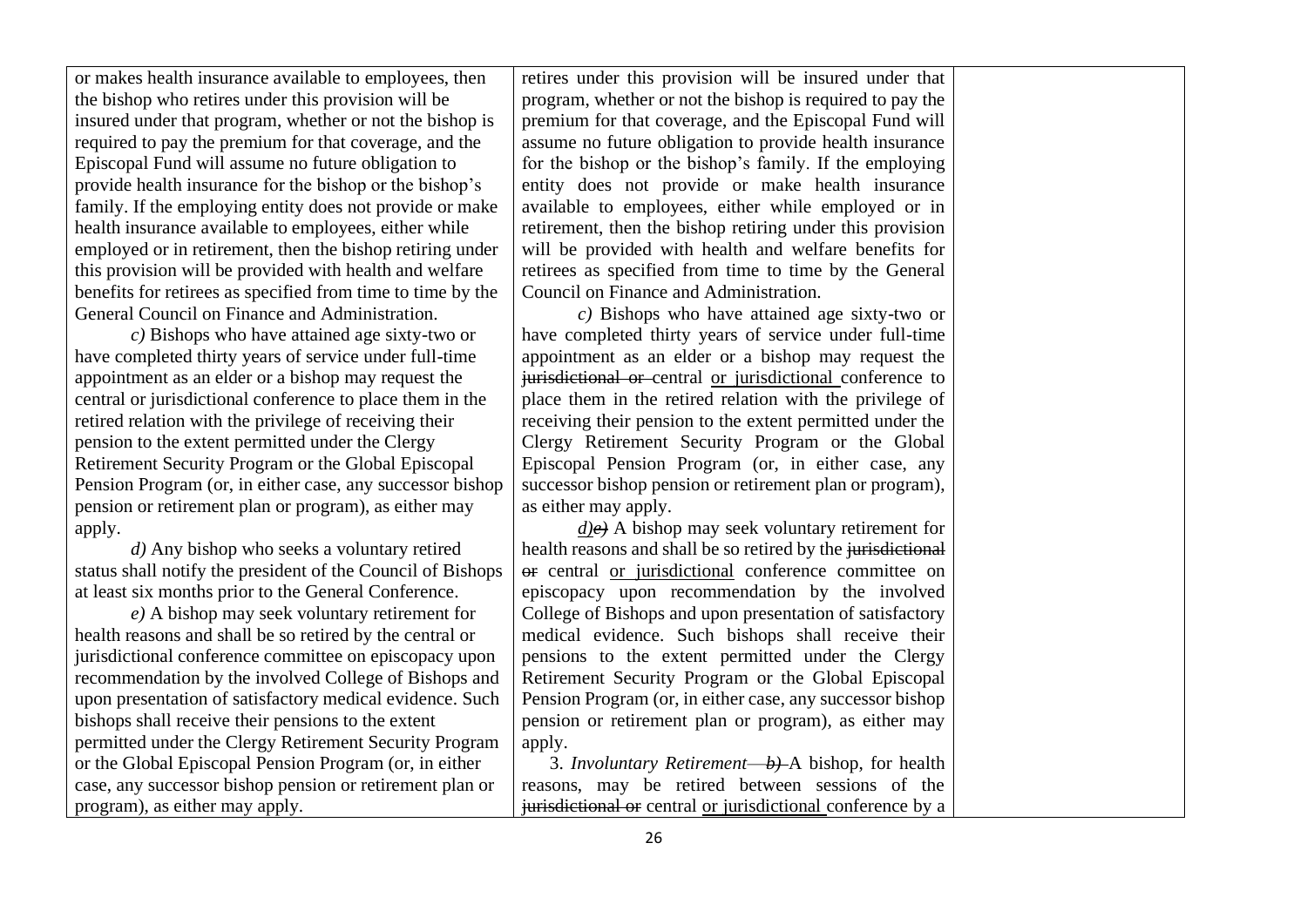3. *Involuntary Retirement*--A bishop, for health reasons, may be retired between sessions of the central or jurisdictional conference by a two-thirds vote of the central or jurisdictional conference committee on episcopacy upon the recommendation of one third of the membership of the involved College of Bishops. The affected bishop, upon request, shall be entitled to a review of his or her health condition by a professional diagnostic team prior to action by the involved College of Bishops. Notification of action to retire shall be given by the chairperson and secretary of the central or jurisdictional conference committee on episcopacy to the secretary of the Council of Bishops and the treasurer of the Episcopal Fund. Appeal from this action may be made to the Judicial Council with the notice provisions being applicable as set forth in ¶ 2712. Upon such retirement, the bishop shall receive a pension to the extent permitted under the Clergy Retirement Security Program or the Global Episcopal Pension Program (or, in either case, any successor bishop pension or retirement plan or program), as either may apply.

4. *Resignation*— Pension benefits will be payable to the resigned bishop to the extent permitted under the Clergy Retirement Security Program or the Global Episcopal Pension Program (or, in either case, any successor bishop pension or retirement plan or program), as either may apply.

5. *Status of Retired Bishops* a) Retired bishops may participate in the Council of Bishops and its committees, but without vote. They may preside over sessions of an annual conference, provisional annual conference, or mission if requested to do so by the bishop assigned to that conference, or in the event of that bishop's incapacity, by the president of the College of Bishops to which the conference is related. Retired bishops elected

two-thirds vote of the jurisdictional or central or jurisdictional conference committee on episcopacy upon the recommendation of one third of the membership of the involved College of Bishops. The affected bishop, upon request, shall be entitled to a review of his or her health condition by a professional diagnostic team prior to action by the involved College of Bishops. Notification of action to retire shall be given by the chairperson and secretary of the <del>jurisdictional or</del> central or jurisdictional conference committee on episcopacy to the secretary of the Council of Bishops and the treasurer of the Episcopal Fund. Appeal from this action may be made to the Judicial Council with the notice provisions being applicable as set forth in ¶ 2716. Upon such retirement, the bishop shall receive a pension to the extent permitted under the Clergy Retirement Security Program or the Global Episcopal Pension Program (or, in either case, any successor bishop pension or retirement plan or program), as either may apply.

4. *Resignation*— Pension benefits will be payable to the resigned bishop to the extent permitted under the Clergy Retirement Security Program or the Global Episcopal Pension Program (or, in either case, any successor bishop pension or retirement plan or program), as either may apply.

¶ 409. *Status of Retired Bishops*-A retired bishop is a bishop of the Church in every respect and continues to function as a member of the Council of Bishops in accordance with the Constitution and other provisions of the *Discipline*.

[409] 5.1. *Status of Retired Bishops-a)* Retired bishops may participate in the Council of Bishops and its committees, but without vote. They may preside over sessions of an annual conference, provisional annual conference, or mission if requested to do so by the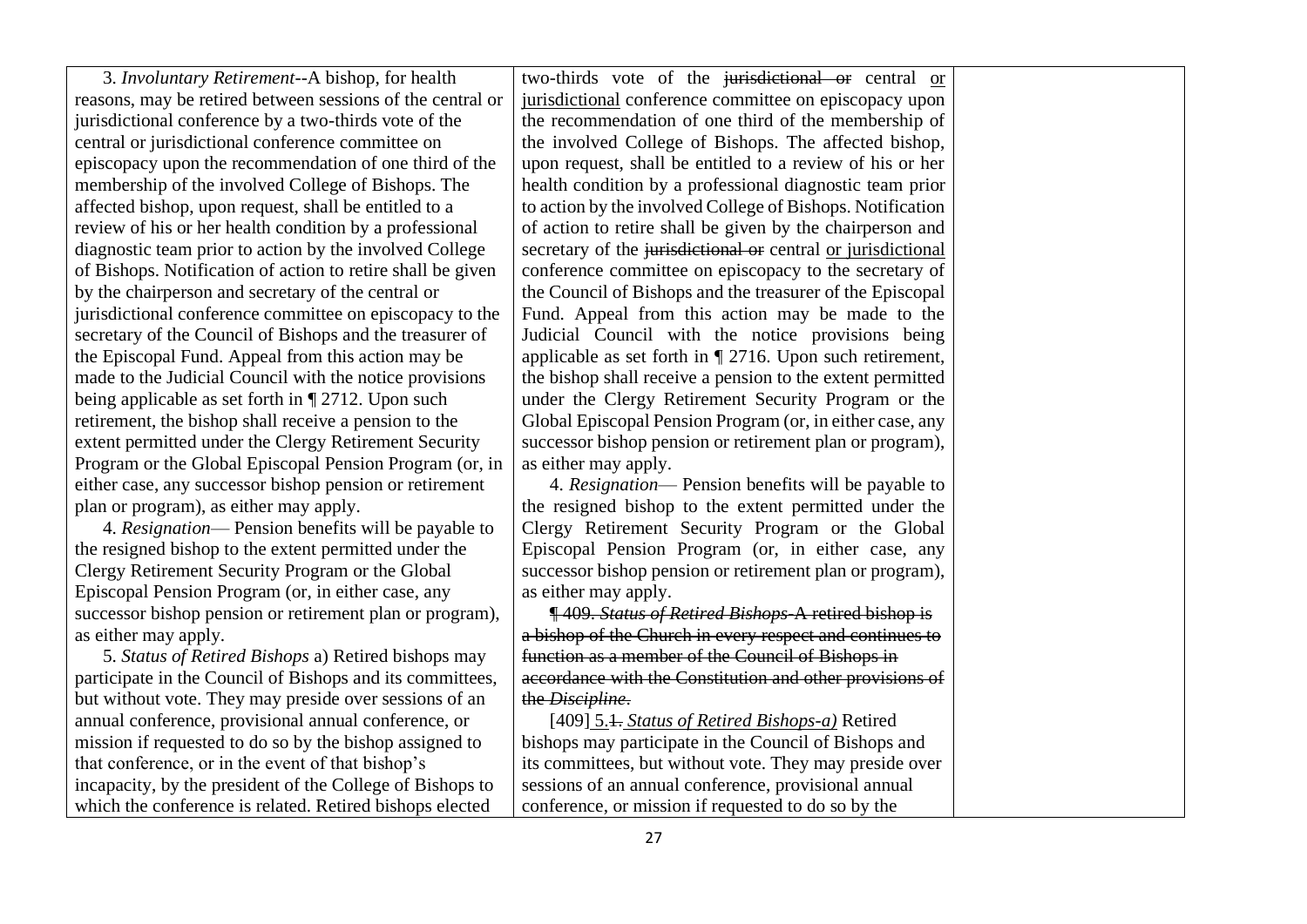by the Council of Bishops may serve as the executive secretary and the ecumenical officer of the Council. In emergency situations, where the resident bishop is unable to preside, the College of Bishops shall assign an effective or retired bishop to preside over the sessions of the annual conference (¶ 48). They may not make appointments or preside at the central or jurisdictional conference. However, when a retired bishop is appointed by the Council of Bishops to a vacant episcopal area or parts of an area, that bishop may function as a bishop in the effective relationship. $11$ 

b) A bishop retired under ¶ 412.4, .5 may be appointed by the Council of Bishops upon recommendation of the involved College of Bishops to presidential responsibility for temporary service in an area in the case of death, resignation, disability, or procedure involving a resident bishop (¶ 2705.1). This appointment shall not continue beyond the next central or jurisdictional conference.

c) Colleges of Bishops are encouraged to work with prospective retirees and institutions across the Connection on possible retirement assignments (e.g. bishop-in-residence), particularly assignments expressive of the office's residential, presidential and missional nature.

*6. Retirement After Term Episcopacy -* An ordained minister who has served a term or part of a term as a bishop in a central conference where term episcopacy has prevailed shall, upon retirement from the effective relation in the ministry, be paid an allowance from the General Episcopal Fund in such sum as the General Council on Finance and Administration shall determine for the years during which the ordained minister served as a bishop. $^{12}$ 

7. *On Becoming an Autonomous or United Church -*

bishop assigned to that conference, or in the event of that bishop's incapacity, by the president of the College of Bishops to which the conference is related. Retired bishops elected by the Council of Bishops may serve as the executive secretary and the ecumenical officer of the Council. In emergency situations, where the resident bishop is unable to preside, the College of Bishops shall assign an effective or retired bishop to preside over the sessions of the annual conference (¶ 48). They may not make appointments or preside at the jurisdiction or central or jurisdictional conference. However, when a retired bishop is appointed by the Council of Bishops to a vacant episcopal area or parts of an area under the provisions of  $\P$  $\overline{\phantom{0}}$  409.3, 410.1, or 410.3, that bishop may function as a bishop in the effective relationship.<sup>11</sup>

2. A retired bishop may be considered a member of an annual conference, without vote, for purposes of appointment to a local charge within the said conference.

*b)*3. A bishop retired under ¶GBOD 412.4, or .5 408.1, .2 above may be appointed by the Council of Bishops upon recommendation of the involved College of Bishops to presidential responsibility for temporary service in an area in the case of death, resignation, disability, or procedure involving a resident bishop (¶ 2703.1). This appointment shall not continue beyond the next jurisdictional or central or jurisdictional conference.

*c)*4. Colleges of Bishops are encouraged to work with prospective retirees and institutions across the Connection on possible retirement assignments (e.g. bishop-in-residence), particularly assignments expressive of the office's residential, presidential and missional nature. [548.1] *6.Retirement After Term Episcopacy-*¶ 548.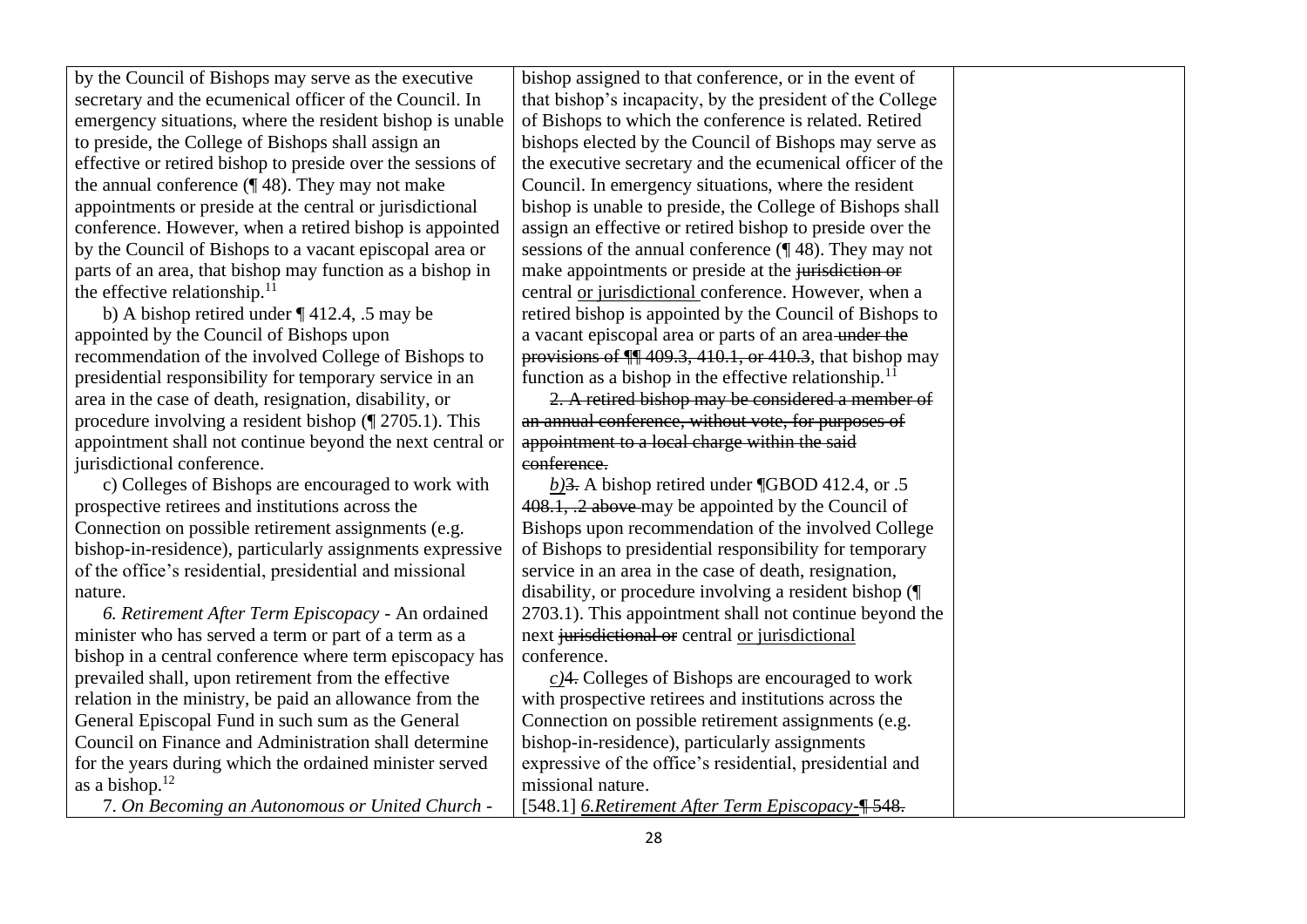| When former central conferences of The United<br>Methodist Church become or have become autonomous<br>churches or entered into church unions, retired bishops<br>therein shall continue to have membership in the Council<br>of Bishops if the retired bishops involved so desire.<br>$>$ VII: $-$ <<br>GBOD GC-R $\P$ 412.1a+b = 408.1c+d; 412.2=408.2;<br>$412.3 \text{=} 408.3$ b; $412.4 \text{=} 408.4$ ; $412.5 \text{=} 409.1 \text{+} 3 \text{+} 4$ ;<br>412.6=548.1; 412.7=548.2<br><sup>11</sup> See Judicial Council Decision 248.<br><sup>12</sup> See Judicial Council Decision 394.                                                                                                                                                                                                                                                                                                                                           | <b>Bishops in Retired Relation-1.</b> An ordained minister<br>who has served a term or part of a term as a bishop in a<br>central conference where term episcopacy has prevailed<br>shall, upon retirement from the effective relation in the<br>ministry, be paid an allowance from the General<br>Episcopal Fund in such sum as the General Council on<br>Finance and Administration shall determine for the<br>years during which the ordained minister served as a<br>bishop. $^{12}$<br>[548.2] 7.2. On Becoming an Autonomous or United<br>Church-When former central conferences of The United<br>Methodist Church become or have become autonomous<br>churches or entered into church unions, retired bishops<br>therein shall continue to have membership in the Council<br>of Bishops if the retired bishops involved so desire.<br>$>$ VII: $-$<br>$\frac{11}{11}$ See Judicial Council Decision 248.<br><sup>12</sup> See Judicial Council Decision 394.         |  |
|---------------------------------------------------------------------------------------------------------------------------------------------------------------------------------------------------------------------------------------------------------------------------------------------------------------------------------------------------------------------------------------------------------------------------------------------------------------------------------------------------------------------------------------------------------------------------------------------------------------------------------------------------------------------------------------------------------------------------------------------------------------------------------------------------------------------------------------------------------------------------------------------------------------------------------------------|------------------------------------------------------------------------------------------------------------------------------------------------------------------------------------------------------------------------------------------------------------------------------------------------------------------------------------------------------------------------------------------------------------------------------------------------------------------------------------------------------------------------------------------------------------------------------------------------------------------------------------------------------------------------------------------------------------------------------------------------------------------------------------------------------------------------------------------------------------------------------------------------------------------------------------------------------------------------------|--|
| <b><math>\P</math> 413.</b> Complaints Against Bishops. $-1$ . Episcopal<br>leadership in The United Methodist Church shares with<br>all other ordained persons the sacred trust of their<br>ordination. Whenever a bishop violates this trust or is<br>unable to fulfill appropriate responsibilities, continuation<br>in the episcopal office shall be subject to review. This<br>review shall have as its primary purpose a just resolution<br>of any violations of this sacred trust, in the hope that<br>God's work of justice, reconciliation, and healing may be<br>realized.<br>2. Any complaint concerning the effectiveness,<br>competence, or one or more of the offenses listed in<br>¶ 2702 shall be submitted in a written statement to the<br>president of the College of Bishops in that central or<br>jurisdictional conference. If the complaint concerns the<br>president, it shall be submitted to the secretary of the | [413] ¶ 413. Complaints Against Bishops-1. Episcopal<br>leadership in The United Methodist Church shares with<br>all other ordained persons in the sacred trust of their<br>ordination. The ministry of bishops as set forth in The<br><b>Book of Discipline of The United Methodist Church also</b><br>flows from the gospel as taught by Jesus the Christ and<br>proclaimed by his apostles $(\sqrt{\frac{402}{1}})$ . Whenever a bishop<br>violates this trust or is unable to fulfill appropriate<br>responsibilities, continuation in the episcopal office<br>shall be subject to review. This review shall have as its<br>primary purpose a just resolution of any violations of<br>this sacred trust, in the hope that God's work of justice,<br>reconciliation, and healing may be realized.<br>2. Any complaint concerning the effectiveness,<br>competence, or one or more of the offenses listed in $\P$<br>2702 shall be submitted in a written statement to the |  |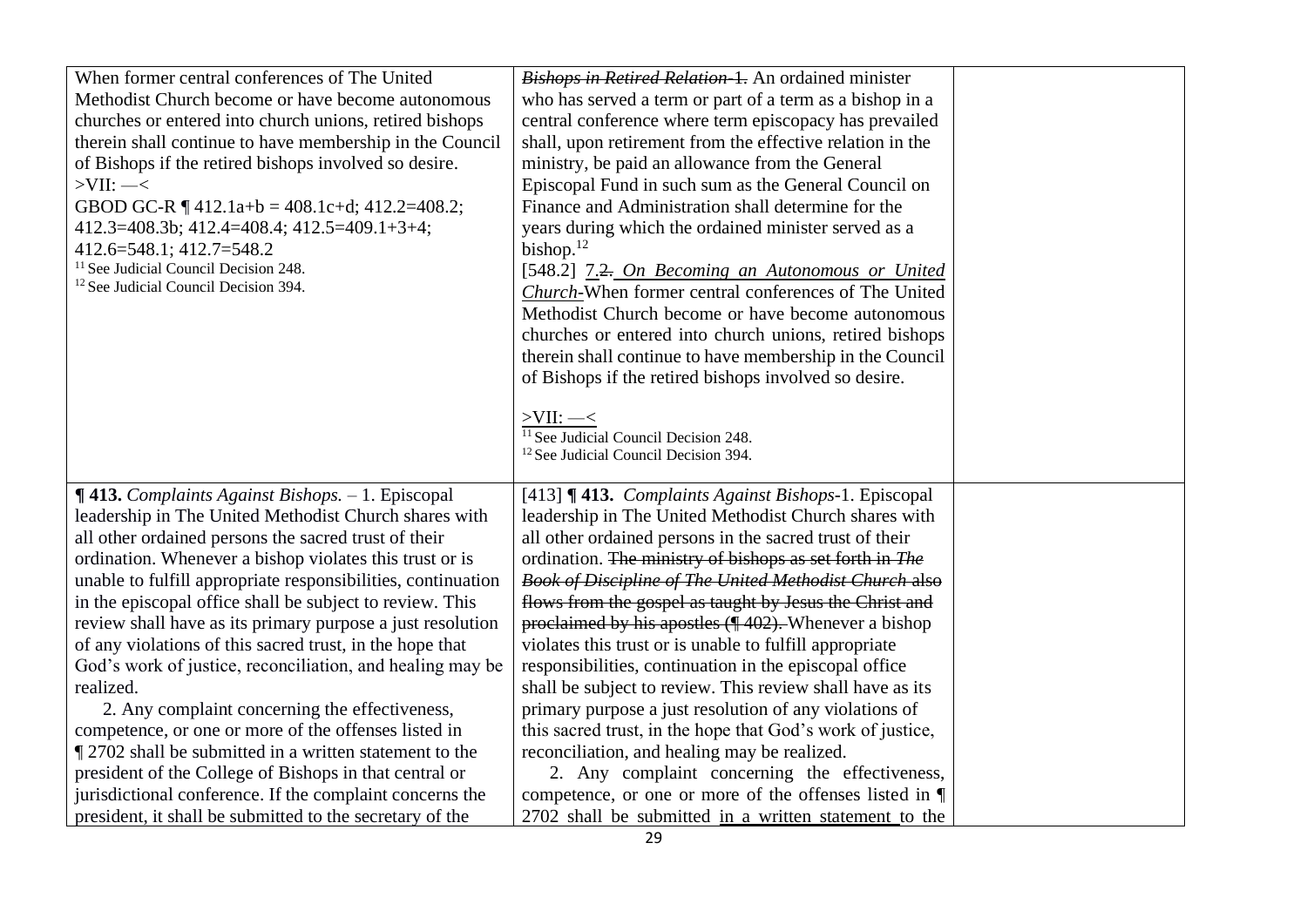| College of Bishops or, if non existing in a central                        | president of the College of Bishops in that jurisdictional                    |  |
|----------------------------------------------------------------------------|-------------------------------------------------------------------------------|--|
| conference, to the chair of the central conference                         | or central or jurisdictional conference. If the complaint                     |  |
| committee on episcopacy. The bishop to whom the                            | concerns the president, it shall be submitted to the                          |  |
| complaint has been submitted shall inform the chair of                     | secretary of the College of Bishops or, if non existing in                    |  |
| the central or jurisdictional conference committee on                      | a central conference, to the chair of the central conference                  |  |
| episcopacy within ten days. $13$                                           | committee on episcopacy. A complaint is a written                             |  |
| 3. Each central conference shall make provisions for                       | statement claiming misconduct, unsatisfactory                                 |  |
| complaint procedures, including suspension, supervisory                    | performance of ministerial duties, or one or more of the                      |  |
| response, just resolution, administrative complaint, and                   | offenses listed in $\sqrt{2702}$ The bishop to whom the                       |  |
| reporting, as well as a protocol for the caring of the                     | complaint has been submitted shall inform the chair of                        |  |
| affected episcopal area. Such provisions shall follow, as                  | the central or jurisdictional conference committee on                         |  |
| appropriate, the complaint procedures for ordained clergy                  | episcopacy within ten days. <sup>13</sup>                                     |  |
| $(\P 353)$ and shall define the role of the central conference             | 3. Each central conference shall make provisions for                          |  |
| committee on episcopacy in complaints against a bishop.                    | complaint procedures, including suspension, supervisory                       |  |
| Jurisdictional conferences shall follow the procedures in                  | response, just resolution, administrative complaint, and                      |  |
| Part VII of the Discipline.                                                | reporting, as well as a protocol for the caring of the                        |  |
| $>$ VII: 413.001<                                                          | affected episcopal area. Such provisions shall follow, as                     |  |
| GBOD $\P$ 413.1-2 = 413.1-2; 413.3=413.3-5                                 | appropriate, the complaint procedures for ordained clergy                     |  |
| <sup>13</sup> See Judicial Council Decision 1149.                          | $(\P 362)$ and shall define the role of the central conference                |  |
|                                                                            | committee on episcopacy in complaints against a bishop.                       |  |
|                                                                            | Jurisdictional conferences shall follow the procedures in                     |  |
|                                                                            | Part VII of the Discipline.                                                   |  |
|                                                                            |                                                                               |  |
|                                                                            | $>$ VII: 413.001<                                                             |  |
|                                                                            |                                                                               |  |
|                                                                            | <sup>13</sup> See Judicial Council Decision 1149.                             |  |
|                                                                            |                                                                               |  |
| <b><math>\P</math> 414.</b> Vacancy in the Office of Bishop – A vacancy in | [407] ¶ 414. <i>Vacancy in the Office of Bishop-A vacancy</i>                 |  |
| the office of bishop due to death, leave of absence,                       | in the office of bishop may occur due to death, leave of                      |  |
| medical leave, retirement, resignation, or judicial                        | absence, retirement $(\sqrt{408.1, .2, .3})$ , resignation $(\sqrt{408.4})$ , |  |
| procedure, shall be filled by the Council of Bishops on                    | or judicial procedure, $(\sqrt{2712})$ , leave of absence $(\sqrt{2712})$     |  |
| nomination of the active bishops of the respective                         | 410.1), or medical leave (¶410.4). In case assignment of                      |  |
| College of Bishops, after consultation with the respective                 | a bishop to presidential supervision of an episcopal area                     |  |
| committee(s) on episcopacy.                                                | is terminated by any of the above causes, the vacancy                         |  |
| $>$ VII: 414.001<                                                          | shall be filled by the Council of Bishops on nomination                       |  |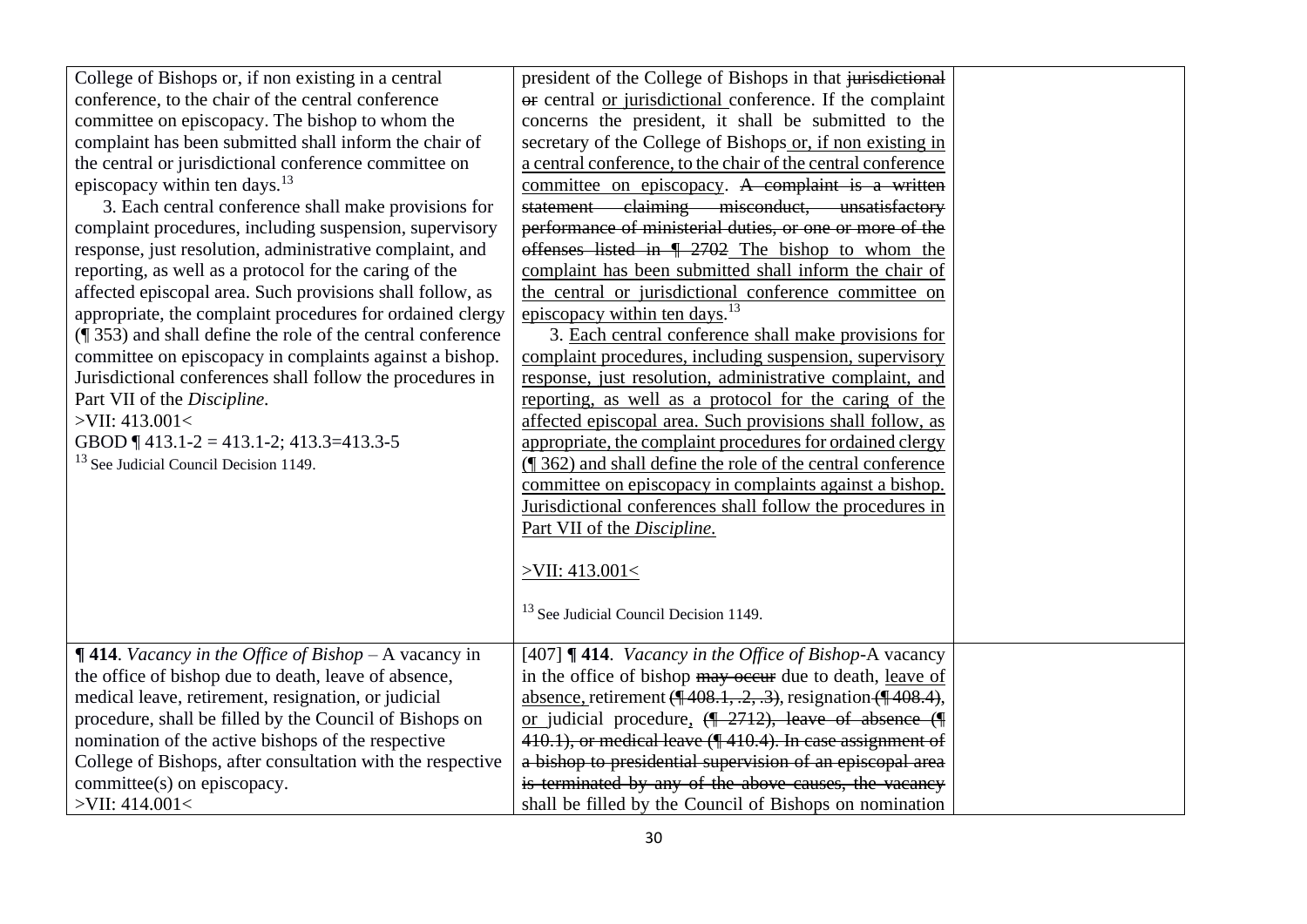| GBOD $\P$ 414 = 407                                         | of the active bishops of the respective College of Bishops                                                             |                                 |
|-------------------------------------------------------------|------------------------------------------------------------------------------------------------------------------------|---------------------------------|
|                                                             | of the jurisdiction or central conference concerned, after                                                             |                                 |
|                                                             | consultation with the jurisdictional or central conference                                                             |                                 |
|                                                             | and annual conference respective committees on the                                                                     |                                 |
|                                                             | episcopacy. and the cabinet(s). If; or, if the vacancy                                                                 |                                 |
|                                                             | should occur within twenty-four months of the episcopal                                                                |                                 |
|                                                             | assumption of presidential supervision of that area, the                                                               |                                 |
|                                                             | College of Bishops of the jurisdiction or central                                                                      |                                 |
|                                                             | conference concerned may call a special session of the                                                                 |                                 |
|                                                             | jurisdictional or central conference as provided in <i>[4]</i>                                                         |                                 |
|                                                             | 521.2. When a bishop is elected under the provisions of                                                                |                                 |
|                                                             | this paragraph, the years remaining in the quadrennium                                                                 |                                 |
|                                                             | within which the election occurs shall count as a full                                                                 |                                 |
|                                                             | quadrennium for purposes of assignment. It is                                                                          |                                 |
|                                                             | recommended that the previous bishop serving the vacant                                                                |                                 |
|                                                             | episcopal area not be appointed to serve in the interim.                                                               |                                 |
|                                                             |                                                                                                                        |                                 |
|                                                             | $>$ VII: 414.001<                                                                                                      |                                 |
|                                                             |                                                                                                                        |                                 |
| <b>Section V. Cabinet and District Superintendency</b>      | <b>Section V. Cabinet and District Superintendency</b>                                                                 | GBOD $\P$ 415.1 is a repetition |
| ¶ 415. The Cabinet. -1. Oversight, or superintendency,      | 415.<br>Cabinet-1.<br>[401]<br>$\blacksquare$<br><i>The</i><br>Oversight,<br><b>or</b>                                 | of 401.1 adapted to district    |
| resides in the office of bishop and extends to the district | superintendency, resides in the office of bishop and                                                                   | superintendents, and 415.2 a    |
| superintendency for the purpose of equipping the Church     | extends to the district superintendency for the purpose of                                                             | repetition of 402.1.            |
| in its disciple-making ministry. Like bishops, district     |                                                                                                                        |                                 |
|                                                             | equipping the Church in its disciple-making ministry.                                                                  |                                 |
| superintendents possess distinct and collegial              | Like bishops, district superintendents possess distinct and                                                            |                                 |
| responsibilities, working together with bishops to order    | collegial responsibilities, working together with bishops                                                              |                                 |
| the life of the Church, to enable the gathered Church to    | to order the life of the Church, to enable the gathered                                                                |                                 |
| worship and evangelize faithfully, and to facilitate the    | Church to worship and evangelize faithfully, and to                                                                    |                                 |
| initiation of structures and strategies for extending the   | facilitate the initiation of structures and strategies for                                                             |                                 |
| service in the Church and in the world in the name of       | extending the service in the Church and in the world in                                                                |                                 |
| Jesus Christ.                                               | the name of Jesus Christ.                                                                                              |                                 |
| 2. Like the office of bishop, the district                  | $[402.1]$ 2. Like the office of bishop, the district                                                                   |                                 |
| superintendency is a particular ministry, not a separate    | superintendency is a particular ministry, not a separate                                                               |                                 |
| order. Bishops appoint superintendents from the group of    | order. Bishops appoint superintendents from the group of<br>elders in full connection who are ordained to the ministry |                                 |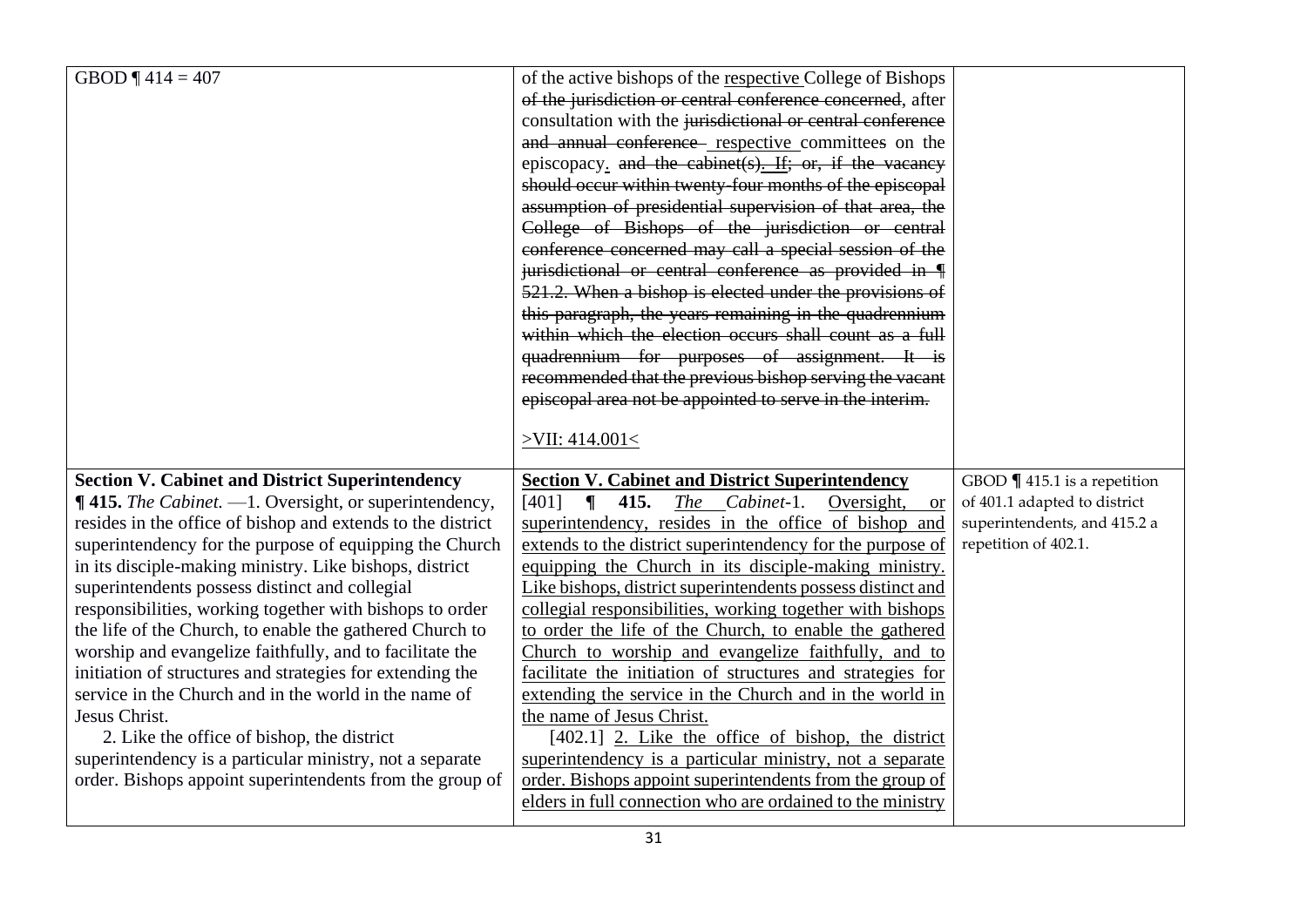elders in full connection who are ordained to the ministry of Service, Word, Sacrament, and Order. >VII: 415.001<

3. Under the leadership of the bishop, the cabinet is the expression of superintending leadership in and through the annual conference. It is expected to speak to the conference and for the conference to the spiritual and temporal issues that exist within the region encompassed by the conference.

4. As all ordained ministers are first elected into membership of an annual conference and subsequently appointed to pastoral charges, so district superintendents become through their selection members first of a cabinet before they are subsequently assigned by the bishop to service in districts. District superintendents appointed and assigned to districts are also to be given conferencewide responsibilities as members of the cabinet. The cabinet is thus also the body in which the individual district superintendents are held accountable for their work, both for conference and district responsibilities.

5. In order to exercise meaningful leadership, the cabinet is to meet at stated intervals. The cabinet is charged with the oversight of the spiritual and temporal affairs of a conference, to be executed in regularized consultation and cooperation with other councils and service agencies of the conference. Central conferences may determine how best to implement the ministry of the cabinet according to their regional contexts. Jurisdictional conferences shall follow the procedures in Part VII of the *Discipline.* >VII: 415.002< GBOD ¶ 415.1 = 401; 415.2=402.1; 415.3=424.2; 415.4=415.1; 415.5=424.4

of Service, Word, Sacrament, and Order. >VII: 415.001<

3. District superintendents, although appointed to the cabinet and assigned to districts, are also to be given conference-wide responsibilities. As all ordained ministers are first elected into membership of an annual conference and subsequently appointed to pastoral charges, so district superintendents become through their selection members first of a cabinet before they are subsequently assigned by the bishop to service in districts.

[424.2] 3.2. The cabinet u Under the leadership of the bishop, the cabinet is the expression of superintending leadership in and through the annual conference. It is expected to speak to the conference and for the conference to the spiritual and temporal issues that exist within the region encompassed by the conference.

[415.1] 4.1. District superintendents, although appointed to the cabinet and assigned to districts, are also to be given conference-wide responsibilities. As all ordained ministers are first elected into membership of an annual conference and subsequently appointed to pastoral charges, so district superintendents become through their selection members first of a cabinet before they are subsequently assigned by the bishop to service in districts. District superintendents appointed and assigned to districts are also to be given conference-wide responsibilities as members of the cabinet. 3. The cabinet is thus also the body in which the individual district superintendents are held accountable for their work, both for conference and district responsibilities.

[424.4] 5.4. In order to exercise meaningful leadership, the cabinet is to meet at stated intervals. The cabinet is charged with the oversight of the spiritual and temporal affairs of a conference, to be executed in regularized consultation and cooperation with other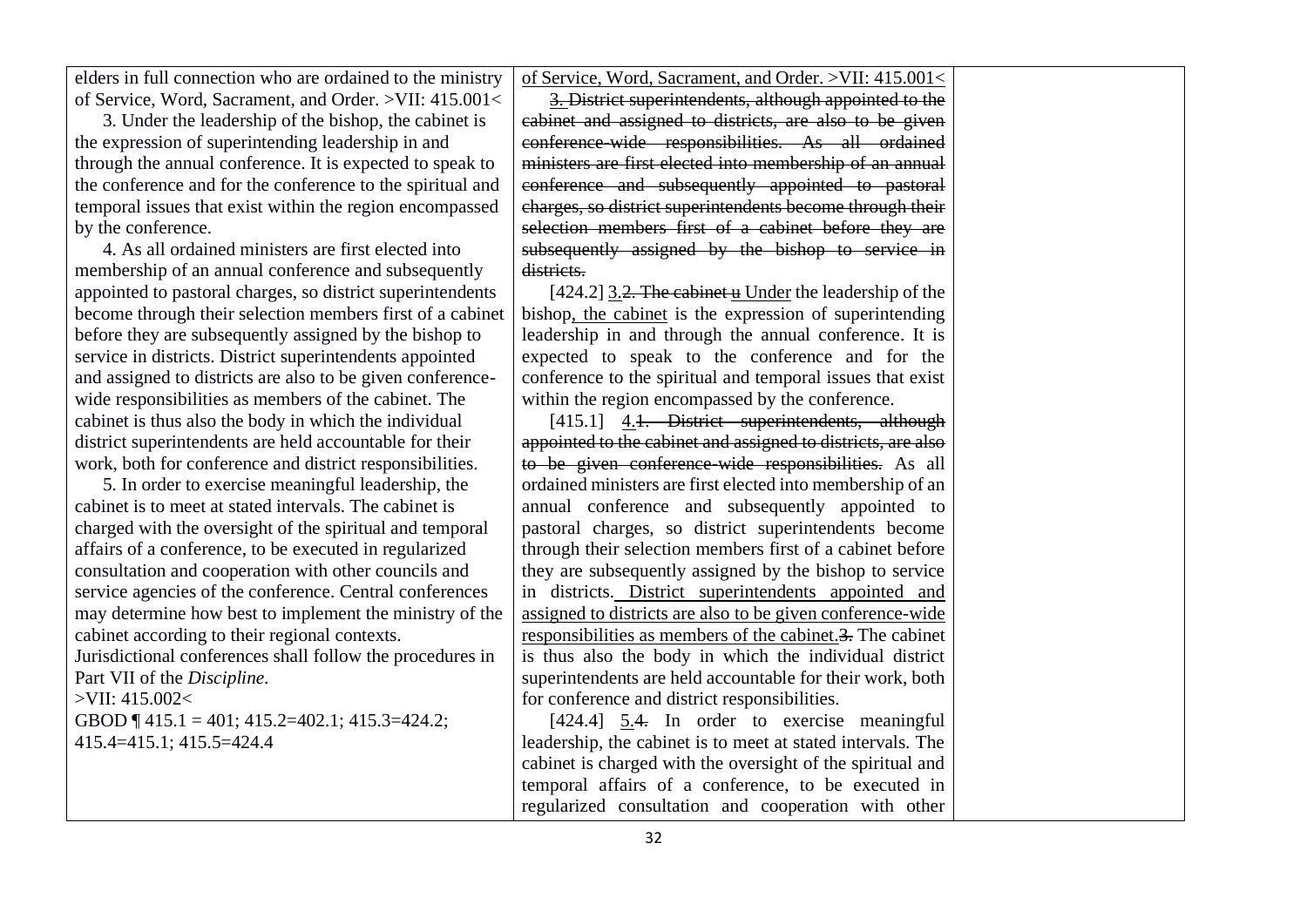| councils and service agencies of the conference.            |                         |
|-------------------------------------------------------------|-------------------------|
| 6. Central conferences may determine how best to            |                         |
| implement the ministry of the cabinet according to their    |                         |
| regional contexts. Jurisdictional conferences shall         |                         |
| <u>follow the procedures in Part VII of the Discipline.</u> |                         |
| $>$ VII: 415.002 $<$                                        |                         |
| 5. The cabinet is to consult and plan with the district     | Moved to adaptable GBOD |
| committee and conference Board of Ordained Ministry in      | 415.001                 |
| order to make a thorough analysis of the needs of the       |                         |
| district for clergy, implementing this planning with a      |                         |
| positive and conscious effort to fill these needs (         |                         |
| $635.2a$ ).                                                 |                         |
| 6. When the cabinet considers matters relating to           |                         |
| coordination, implementation, or administration of the      |                         |
| conference program, and other matters as the cabinet and    |                         |
| director of connectional ministries, or equivalent, may     |                         |
| determine, the director shall be present. The conference    |                         |
| lay leader shall be invited to be present.                  |                         |
| 7. The cabinet shall assume leadership responsibility       |                         |
| for ascertaining those places where ecumenical shared       |                         |
| ministry would be an effective way of expressing the        |                         |
| United Methodist presence in a community.                   |                         |
|                                                             |                         |
| <b>Section VII. Expressions of Superintendency</b>          |                         |
| <b>[421. Relationship Between Bishops and District</b>      |                         |
| Superintendents The offices of bishop and district          |                         |
| superintendent are linked with each other in ways           |                         |
| described elsewhere (¶402). The interdependence of the      |                         |
| offices calls for a collegial style of leadership. However, |                         |
| both the office of bishop and that of district              |                         |
| superintendent are embedded in their own contexts.          |                         |
|                                                             |                         |
|                                                             |                         |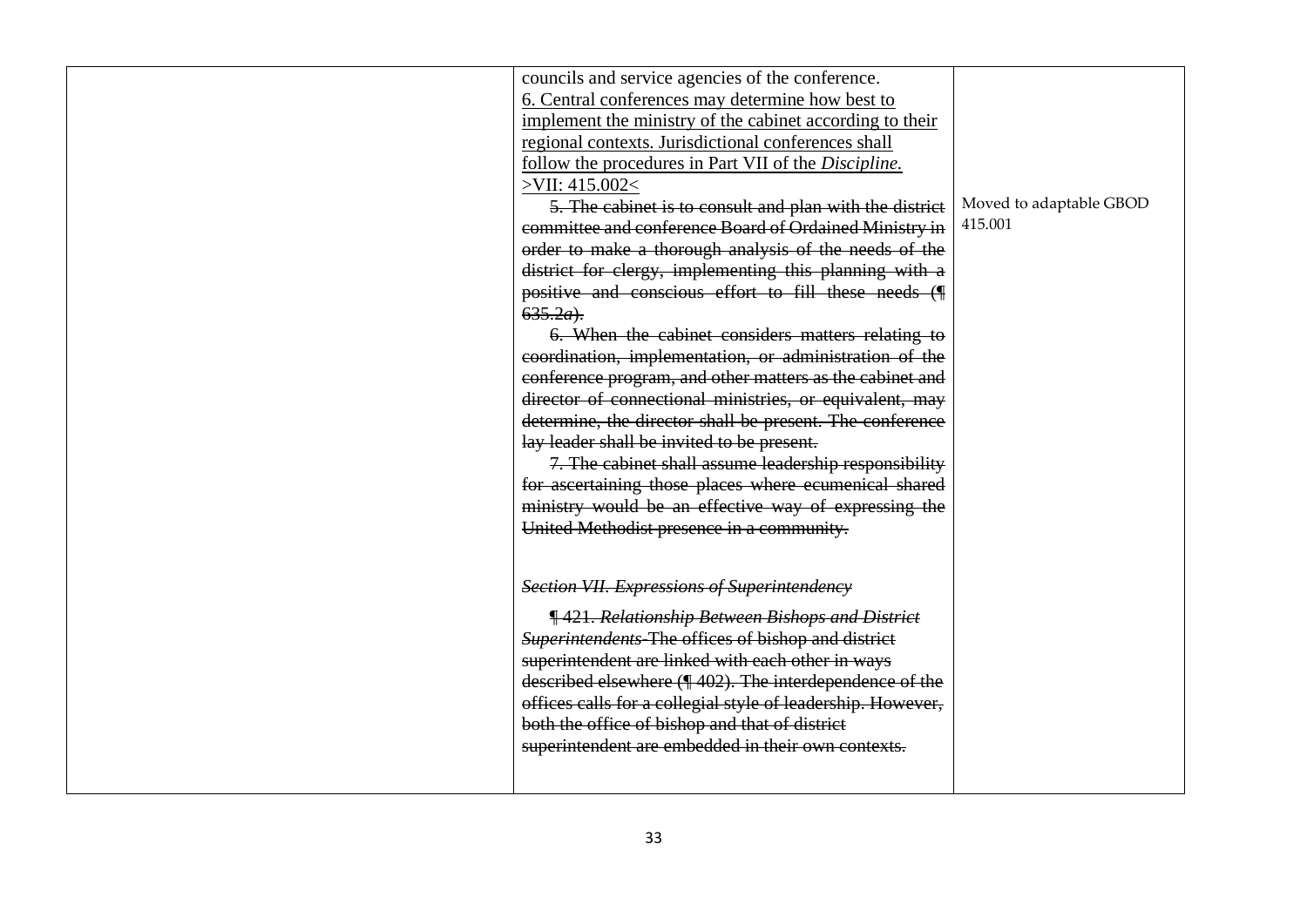**¶ 416.** *Selection and Term of District Superintendents* — 1. *Selection*—District superintendents are elders in full connection appointed by the bishop in consultation with the cabinet. They serve under the supervision of the resident bishop. In the selection of superintendents, bishops shall give due consideration to the inclusiveness of The United Methodist Church (¶ 4). >VII: 416.001<

*2. Term of Service.* —The central conference shall determine the maximum term for district superintendents. Jurisdictional conferences shall follow the procedures in Part VII of the *Discipline.*<sup>14</sup> >VII: 416.002<

GBOD  $\P$  416.1 = 417;  $\P$ 416.2=418+new <sup>14</sup> See Judicial Council Decisions 368, 512.

*Section V. Selection, Assignment, and Term of District Superintendents*

[417] **¶ 416** *Selection and Term of District Superintendents Assignment*- 1. *Selection-*District superintendents are elders in full connection appointed by the bishop in consultation with the cabinet. They serve under the supervision of the resident bishop. Inasmuch as the district superintendency is an extension of the general superintendency, the bishop shall appoint elders to serve as district superintendents. Prior to each appointment, the bishop shall consult with the cabinet and the committee on district superintendency of the district to which the new superintendent will be assigned (¶ 426) for the purpose of determining leadership needs of the annual conference and the district (¶ 401). In the selection of superintendents, bishops shall give due consideration to the inclusiveness of The United Methodist Church (¶ 4).<del>with respect to sex, race,</del> national origin, physical challenge, and age, except for the provisions of mandatory retirement. >VII: 416.001<

¶ 418. *Limitations on Years*2. *Term of Service*-The central conference shall determine the maximum term for district superintendents. Jurisdictional conferences shall follow the procedures in Part VII of the *Discipline.*<sup>14</sup>>VII: 416.002<

The normal term for a district superintendent shall be up to six years, but this may be extended to no more than up to eight years at the discretion of the bishop, in consultation with the cabinet and the district committee on superintendency.

No superintendent shall serve for more than eight years in any consecutive eleven years. No elder shall serve as district superintendent more than fourteen years. In addition, consideration shall be given to the nature of superintendency as described in  $\P$  401.<sup>15</sup>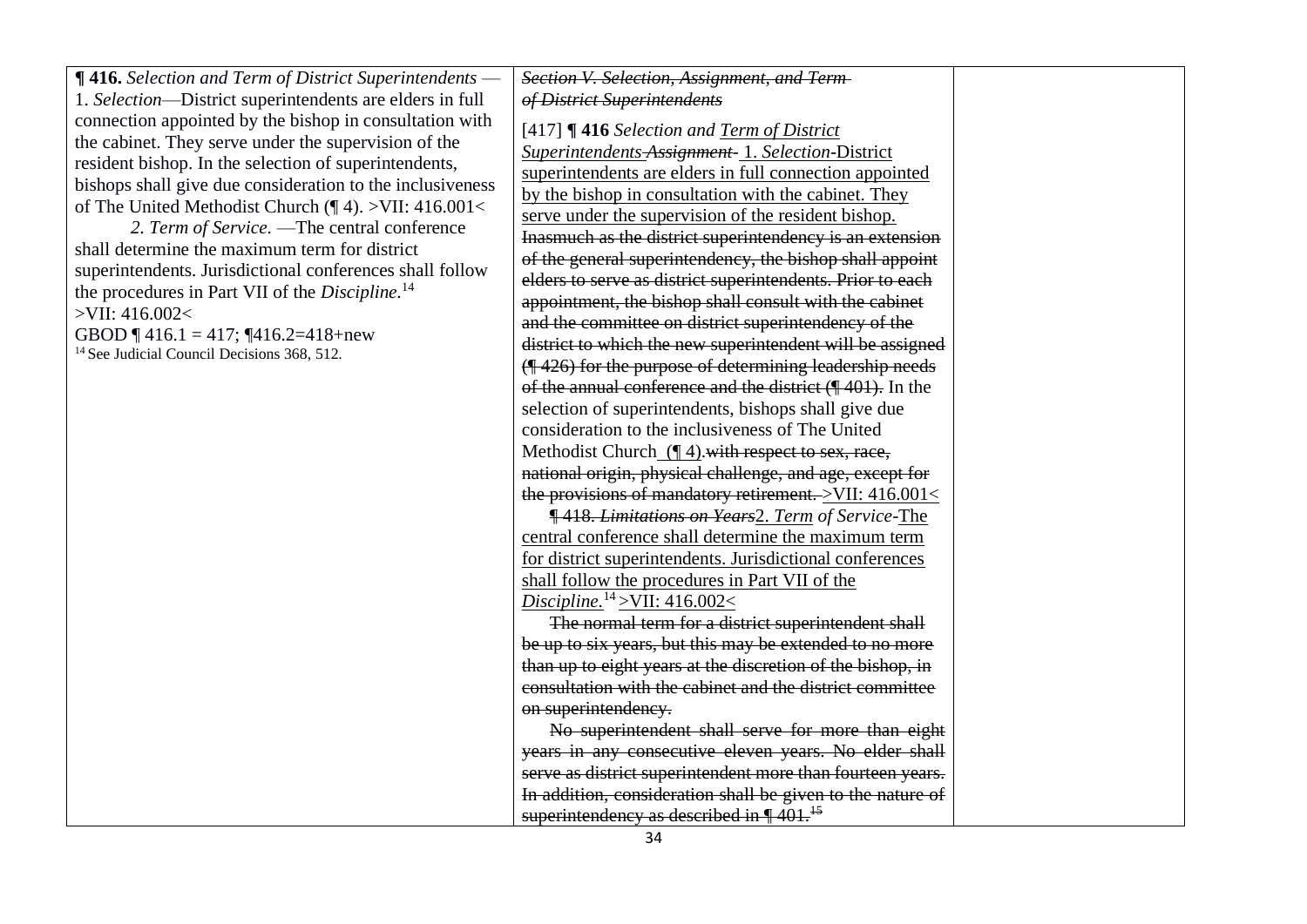| $\P$ 417. Duties. $-1$ . The district superintendent shall<br>oversee the total ministry of the clergy (including clergy<br>in extension ministry and ministry beyond the local<br>church) and of the churches in the communities of the<br>district in their missions of witness and service in the<br>world. This oversight requires the superintendent to use<br>his or her gifts and skills related to spiritual and pastoral<br>leadership, personnel leadership, administration, and<br>program.<br>2. Superintendents are the chief missional strategists<br>of their respective districts. They shall be committed to<br>living out the values of the Church, including a mandate<br>of inclusiveness, modeling, teaching, and promoting<br>generous Christian giving, cooperating to develop<br>Christian unity, and ecumenical, multicultural,<br>multiracial, and cooperative ministries. Superintendents<br>work with persons across the Church, including clergy in<br>settings beyond the local church, to develop programs of<br>ministry and mission that extend the witness of Christ<br>into and across the world. >VII: 417.001<<br>3. Superintendents shall work with the bishop and<br>cabinet in the process of appointment and assignment for<br>ordained and licensed clergy, or assignment of qualified<br>and trained lay servant ministries. Within their district,<br>they are the acting administrator of any pastoral charge in<br>which a pastoral vacancy may develop, or where no<br>pastor is appointed. They shall establish working<br>relationships with pastor-parish relations committees,<br>clergy, and lay leadership, to develop faithful and<br>effective systems of ministry within the district.<br>4. Superintendents shall work with the Board of<br>Ordained Ministry to develop an effective process for<br>recruitment, mentoring and examination of candidates for<br>ordained or licensed ministry. >VII: 417.002< | Responsibilities<br>Section VI.<br><del>- Specific</del><br><del>District</del><br><b>Superintendents</b><br>[419] $\P$ 417. <i>Duties.</i> -1. TAs an extension of the office of<br>bishop, the district superintendent shall oversee the total<br>ministry of the clergy (including clergy in extension<br>ministry and ministry beyond the local church) and of<br>the churches in the communities of the district in their<br>missions of witness and service in the world. This<br>oversight requires the superintendent to use his or her<br>gifts and skills related to spiritual and pastoral<br>leadership, personnel leadership, administration, and<br>program. The superintendent is the acting administrator<br>of any pastoral charge in which a pastoral vacancy may<br>develop, or where no pastor is appointed. [see added text<br>in 417.3]<br>2.1. The Church expects, as part of the<br>superintendent ministry, that the s-Superintendents are<br>will be the chief missional strategists of their respective<br>districts. They shall and be committed to living out the<br>values of the Church, including a mandate of<br>inclusiveness, modeling, teaching, and promoting<br>generous Christian giving, cooperating to develop<br>Christian unity, and ecumenical, multicultural,<br>multiracial, and cooperative ministries. Superintendents<br>work; and working with persons across the Church,<br>including clergy in settings beyond the local church, to<br>develop programs of ministry and mission that extend<br>the witness of Christ into and across the world.<br>$>$ VII: 417.001<<br>3.2. The s Superintendents shall work with the<br>bishop and cabinet in the process of appointment and<br>assignment for ordained and licensed clergy, or<br>assignment of qualified and trained lay servant<br>ministries laypersons, lay ministers or lay missioners |  |
|-------------------------------------------------------------------------------------------------------------------------------------------------------------------------------------------------------------------------------------------------------------------------------------------------------------------------------------------------------------------------------------------------------------------------------------------------------------------------------------------------------------------------------------------------------------------------------------------------------------------------------------------------------------------------------------------------------------------------------------------------------------------------------------------------------------------------------------------------------------------------------------------------------------------------------------------------------------------------------------------------------------------------------------------------------------------------------------------------------------------------------------------------------------------------------------------------------------------------------------------------------------------------------------------------------------------------------------------------------------------------------------------------------------------------------------------------------------------------------------------------------------------------------------------------------------------------------------------------------------------------------------------------------------------------------------------------------------------------------------------------------------------------------------------------------------------------------------------------------------------------------------------------------------------------------------------------------------------------|----------------------------------------------------------------------------------------------------------------------------------------------------------------------------------------------------------------------------------------------------------------------------------------------------------------------------------------------------------------------------------------------------------------------------------------------------------------------------------------------------------------------------------------------------------------------------------------------------------------------------------------------------------------------------------------------------------------------------------------------------------------------------------------------------------------------------------------------------------------------------------------------------------------------------------------------------------------------------------------------------------------------------------------------------------------------------------------------------------------------------------------------------------------------------------------------------------------------------------------------------------------------------------------------------------------------------------------------------------------------------------------------------------------------------------------------------------------------------------------------------------------------------------------------------------------------------------------------------------------------------------------------------------------------------------------------------------------------------------------------------------------------------------------------------------------------------------------------------------------------------------------------------|--|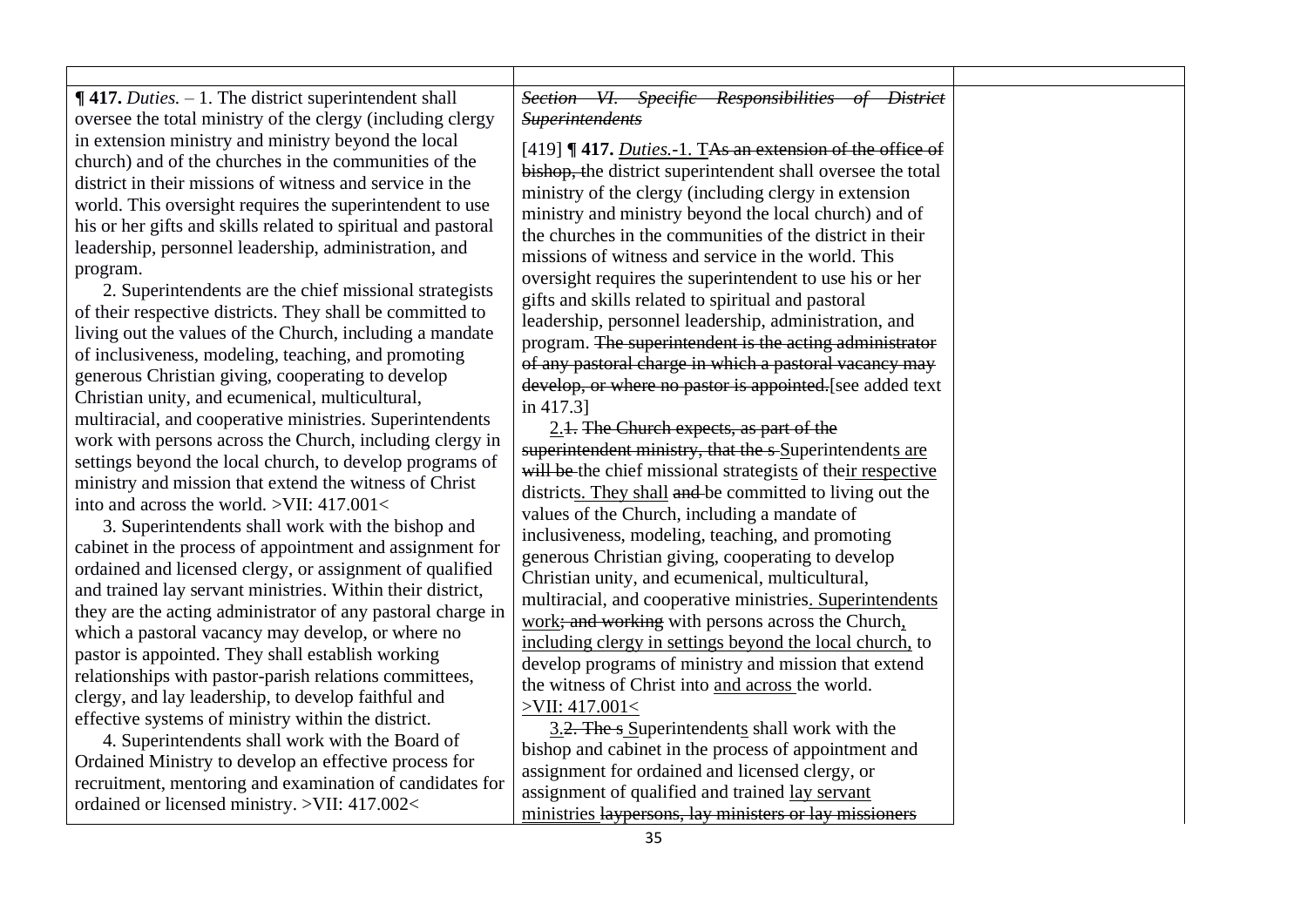5. In the framework of their supervisory responsibility, superintendents shall offer support, care, and counsel to clergy. >VII: 417.003<

6. Superintendents shall maintain appropriate records of all clergy on the district, including clergy in extension ministry, as well as records dealing with property, endowments, and other tangible assets of The United Methodist Church within the district.

7. Superintendents shall interpret and decide all questions of Church law and discipline raised by the churches in the district, subject to review by the resident bishop of the annual conference.

8. Superintendents shall serve at the pleasure of the bishop and assume other leadership responsibilities as the bishop determines for the health and effectiveness of the district and annual conference.

9. Central conferences may establish further provisions, including renewal and study leaves for superintendents. Jurisdictional conferences shall follow the procedures in Part VII of the *Discipline.* >VII: 417.004< GBOD ¶ 417.1 = 419Intro; 417.2=419.1; 417.3=419.2+Intro+4; 417.4=419.3; 417.5=419.6;

417.6=419.8; 417.7=419.10; 417.8=419.12; 417.9=new.

(BOD¶ 205.4; GBOD236). Within their district, they are the acting administrator of any pastoral charge in which a pastoral vacancy may develop, or where no pastor is appointed. They shall establish working relationships with pastor-parish relations committees, clergy, and lay leadership, to develop faithful and effective systems of ministry within the district.

4.3. The s Superintendents shall work with the Board of district committee on ordained ministry to develop an effective and functioning system process for recruitment, mentoring and examination of candidates for ordained or licensed ministry, and the ongoing oversight of persons approved for licensing (¶ 349). >VII: 417.002<

4. The superintendent shall establish working relationships with staff/pastor-parish relations committees, clergy, district lay leaders, and other lay leadership, to develop faithful and effective systems of ministry within the district. Through the use of charge conferences (¶ 246.4-5), congregational studies (¶ 213) and other gatherings, the superintendent shall seek to form creative and effective connections with the local congregations on his or her district.

5. The superintendent shall serve as an example of spiritual leadership by living a balanced and faithful life, and by encouraging both laity and clergy to continue to grow in spiritual formation through both personal and corporate worship and devotional practices, including participation in the sacraments.

5.6. In the framework of their supervisory responsibilities, superintendents shall offer support, care, and counsel to clergy concerning matters affecting their effective ministry. Further, the superintendents shall encourage the building of covenant groups and communities among both the clergy and clergy families,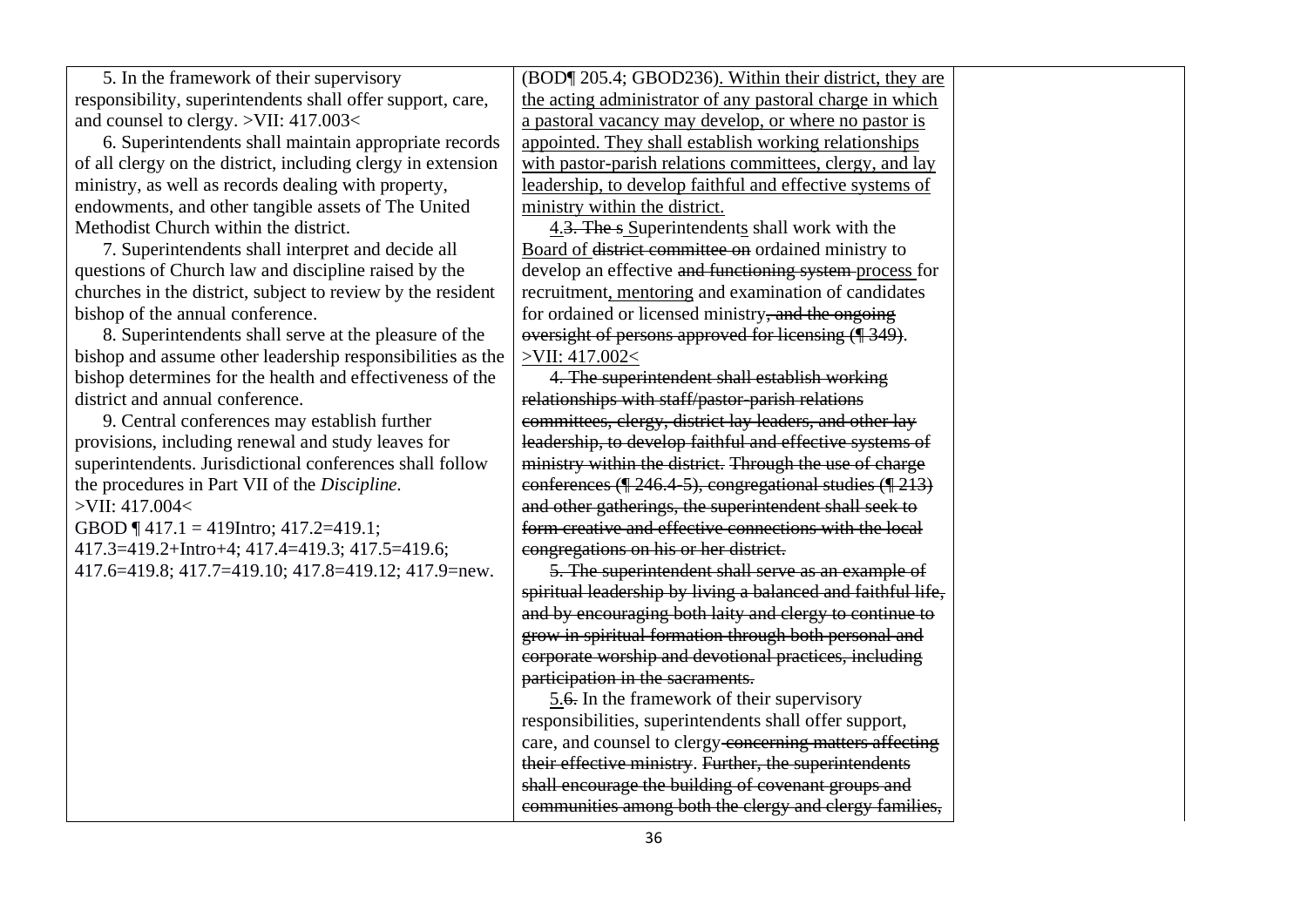and the laity on the district.

7. The superintendent shall seek to be in regular contact with the clergy on the district for counsel and supervision, and shall receive written or electronic reports of the clergy's continuing education, spiritual practices, current ministry work, and goals for future ministry.

6.8. The s Superintendents shall maintain the appropriate records of all clergy appointed to or related to the charges on the district (including clergy in extension ministry and ministry beyond the local church), as well as records dealing with property, endowments, and other tangible assets of The United Methodist Church within the district.

9. The superintendent, in consultation with the bishop and cabinet, shall work to develop the best strategic deployment of clergy possible in the district, including realignment of pastoral charges when needed and the exploration of larger parishes, cooperative parishes, multiple staff configurations, new faith communities, and ecumenical shared communities.

7.10. The district s Superintendents shall interpret and decide all questions of Church law and discipline raised by the churches in the district, subject to review by the resident bishop of the annual conference.

11. The superintendent shall cooperate with the conference Board of Ordained Ministry in its efforts to provide or arrange support and liaison for clergy in a time of a change in conference relationship or termination.

8.12. The s Superintendents shall serve at the pleasure of the bishop and assume other leadership responsibilities as the bishop determines for the health and effectiveness of the district and annual conference. 9. Central conferences may establish further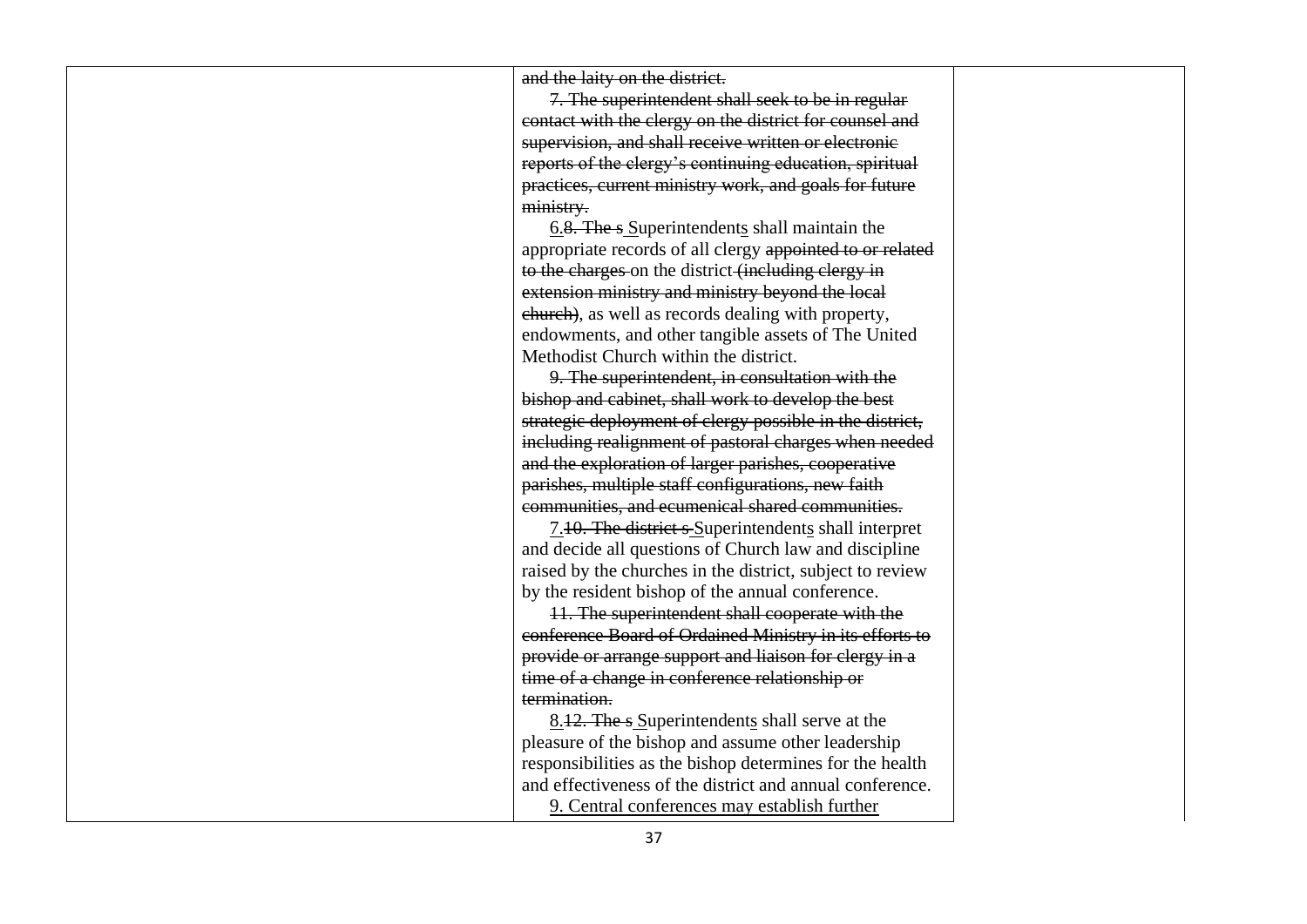|                                                            | provisions, including renewal and study leaves for<br>superintendents. Jurisdictional conferences shall follow<br>the procedures in Part VII of the Discipline.<br>Renewal and Study Leave-A district superintendent may<br>take up to three months' leave from his or her normal<br>superintendent responsibilities for purposes of<br>reflection, study, and self-renewal once during his or her<br>term as superintendent. The bishop and cabinet, in<br>consultation with the committee on district<br>superintendency, shall coordinate details pertaining to<br>such leaves. | $\P$ 420 $\rightarrow$ GBOD $\P$ 417.004 |
|------------------------------------------------------------|------------------------------------------------------------------------------------------------------------------------------------------------------------------------------------------------------------------------------------------------------------------------------------------------------------------------------------------------------------------------------------------------------------------------------------------------------------------------------------------------------------------------------------------------------------------------------------|------------------------------------------|
| <b>Section VI. Ecumenical Relationships</b>                | <b>Section VI. Ecumenical Relationships</b>                                                                                                                                                                                                                                                                                                                                                                                                                                                                                                                                        |                                          |
| <b>¶418.</b> Council of Bishops, Ecumenical Officer, and   | [436] ¶418. Council of Bishops, Ecumenical Officer, and                                                                                                                                                                                                                                                                                                                                                                                                                                                                                                                            |                                          |
| Office of Christian Unity and Interreligious               | Office of Christian Unity and Interreligious                                                                                                                                                                                                                                                                                                                                                                                                                                                                                                                                       |                                          |
| $Relationships - 1$ . The Council of Bishops shall be the  | Relationships- 1. TAs provided in ¶ 431.2, "In formal                                                                                                                                                                                                                                                                                                                                                                                                                                                                                                                              |                                          |
| primary liaison in formal relations with other churches    | relations with other churches and/or ecclesial bodies, the                                                                                                                                                                                                                                                                                                                                                                                                                                                                                                                         |                                          |
| and/or ecclesial bodies.                                   | Council of Bishops shall be the primary liaison in formal                                                                                                                                                                                                                                                                                                                                                                                                                                                                                                                          |                                          |
| 2. In pursuit of its responsibilities and in order to      | relations with other churches and/or ecclesial bodies.for                                                                                                                                                                                                                                                                                                                                                                                                                                                                                                                          |                                          |
| deepen and expand the ecumenical and interreligious        | The United Methodist Church." Further, as provided in ¶                                                                                                                                                                                                                                                                                                                                                                                                                                                                                                                            |                                          |
| ministries of The United Methodist Church, the Council     | 403.1.e), "The role of the bishop is to be the shepherd of                                                                                                                                                                                                                                                                                                                                                                                                                                                                                                                         |                                          |
| of Bishops shall receive the input of the Office of        | the whole flock." Therefore, the bishops of The United                                                                                                                                                                                                                                                                                                                                                                                                                                                                                                                             |                                          |
| Christian Unity and Interreligious Relationships           | Methodist Church are called to lead the Church in its                                                                                                                                                                                                                                                                                                                                                                                                                                                                                                                              |                                          |
| (OCUIR).                                                   | ecumenical and interreligious ministries.                                                                                                                                                                                                                                                                                                                                                                                                                                                                                                                                          |                                          |
| 3. Funding for the ecumenical and interreligious           | [437] $2.437$ . In pursuit of its responsibilities and in                                                                                                                                                                                                                                                                                                                                                                                                                                                                                                                          |                                          |
| ministries of the Church shall be provided by the Council  | order to deepen and expand the ecumenical and                                                                                                                                                                                                                                                                                                                                                                                                                                                                                                                                      |                                          |
| of Bishops in one or more clearly identified line items in | interreligious ministries of The United Methodist                                                                                                                                                                                                                                                                                                                                                                                                                                                                                                                                  |                                          |
| the Episcopal Fund budget request to General               | Church, the Council of Bishops shall receive the input                                                                                                                                                                                                                                                                                                                                                                                                                                                                                                                             |                                          |
| Conference.                                                | and support of the Office of Christian Unity and                                                                                                                                                                                                                                                                                                                                                                                                                                                                                                                                   |                                          |
| 4. OCUIR shall be organized according to the               | Interreligious Relationships (OCUIR).                                                                                                                                                                                                                                                                                                                                                                                                                                                                                                                                              |                                          |
| provisions in the General Conference Regulations (GC-R)    | [440] 3. 1440. Funding-Funding for the ecumenical and                                                                                                                                                                                                                                                                                                                                                                                                                                                                                                                              |                                          |
| $\P$ 418).                                                 | interreligious ministries of the Church shall be provided                                                                                                                                                                                                                                                                                                                                                                                                                                                                                                                          |                                          |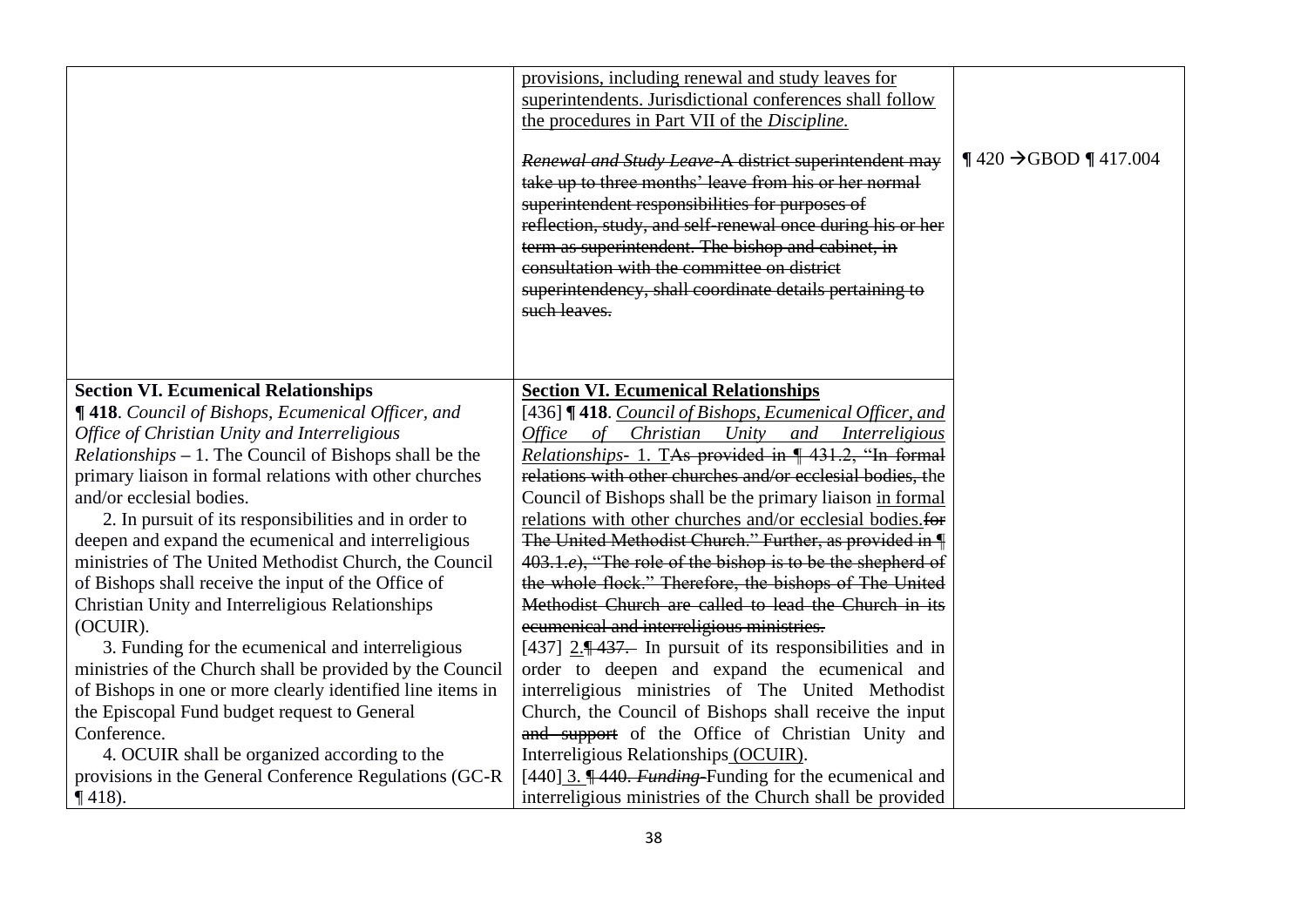| $>VII:$ $-<$                                         | by the Council of Bishops in one or more clearly      |
|------------------------------------------------------|-------------------------------------------------------|
| GBOD $\P$ 418 = 436; 418.2=437; 418.3=440; 418.4=new | identified line items in the Episcopal Fund budget    |
|                                                      | request to General Conference.                        |
|                                                      | 4. OCUIR shall be organized according to the          |
|                                                      | provisions in the General Conference Regulations (GC- |
|                                                      | R 418).                                               |
|                                                      | $>$ VII: $-$ <                                        |
|                                                      |                                                       |
|                                                      |                                                       |

**GC-R 418.** *Office of Christian Unity and Interreligious Relationships (OCUIR)* —1. *Responsibilities and Powers*—The responsibilities and powers of OCUIR shall be assigned by the Council of Bishops.

2. *Membership*—The OCUIR shall be composed of one episcopal member from a jurisdictional conference and one episcopal member from a central conference, one of whom shall be the ecumenical officer of the Council of Bishops, and of one person from each jurisdiction and one person from each of the following regions: Africa, Europe, and the Philippines. The bishop who is not the ecumenical officer shall be counted as one of these eight persons. In aiming at inclusiveness, each central or jurisdictional conference will nominate two candidates, and the Council of Bishops will elect seven members from this pool of nominees. Two additional members with voice and vote will be from churches in Full Communion, nominated by them.

3. *Staff*—*a)* There shall be an ecumenical staff officer of The United Methodist Church to be selected by the Council of Bishops. The work of the OCUIR shall be facilitated by the ecumenical staff officer who shall be in charge of the day-to-day work of the OCUIR. The ecumenical staff officer shall be the OCUIR's principal administrative and executive officer and report to the Ecumenical Officer of the Council of Bishops.

[441] **GC-R 418.** 1. ¶ 441. *Responsibilities and powers*-Responsibilities and powers of the OCUIR shall be as assigned by the Council of Bishops.

[438] 2. ¶ 438. *Membership-*Members of the OCUIR shall be elected by the Council of Bishops as follows:

1. The OCUIR shall be composed of one episcopal member from a jurisdictional conference and one episcopal member from a central conference, one of whom shall be the ecumenical officer of the Council of Bishops, and of one two episcopal members as determined by the Council of Bishops, including the ecumenical officer of the Council of Bishops. One of the episcopal members shall be from a central conference.

2. One person from each jurisdiction, and one person from each of the following regions: Africa, Europe, and the Philippines.the central conferences in Africa, one person from the central conferences in Europe, and one person from the central conference in The Philippines. The bishop who is not the ecumenical officer shall be counted as one of these eight persons. In aiming at inclusiveness, each central or Each jurisdictional or central conference will nominate two candidates, and the Council of Bishops will elect seven members from this pool of nominees.

3. It is recommended that the Council of Bishops ensure that the United Methodist membership persons be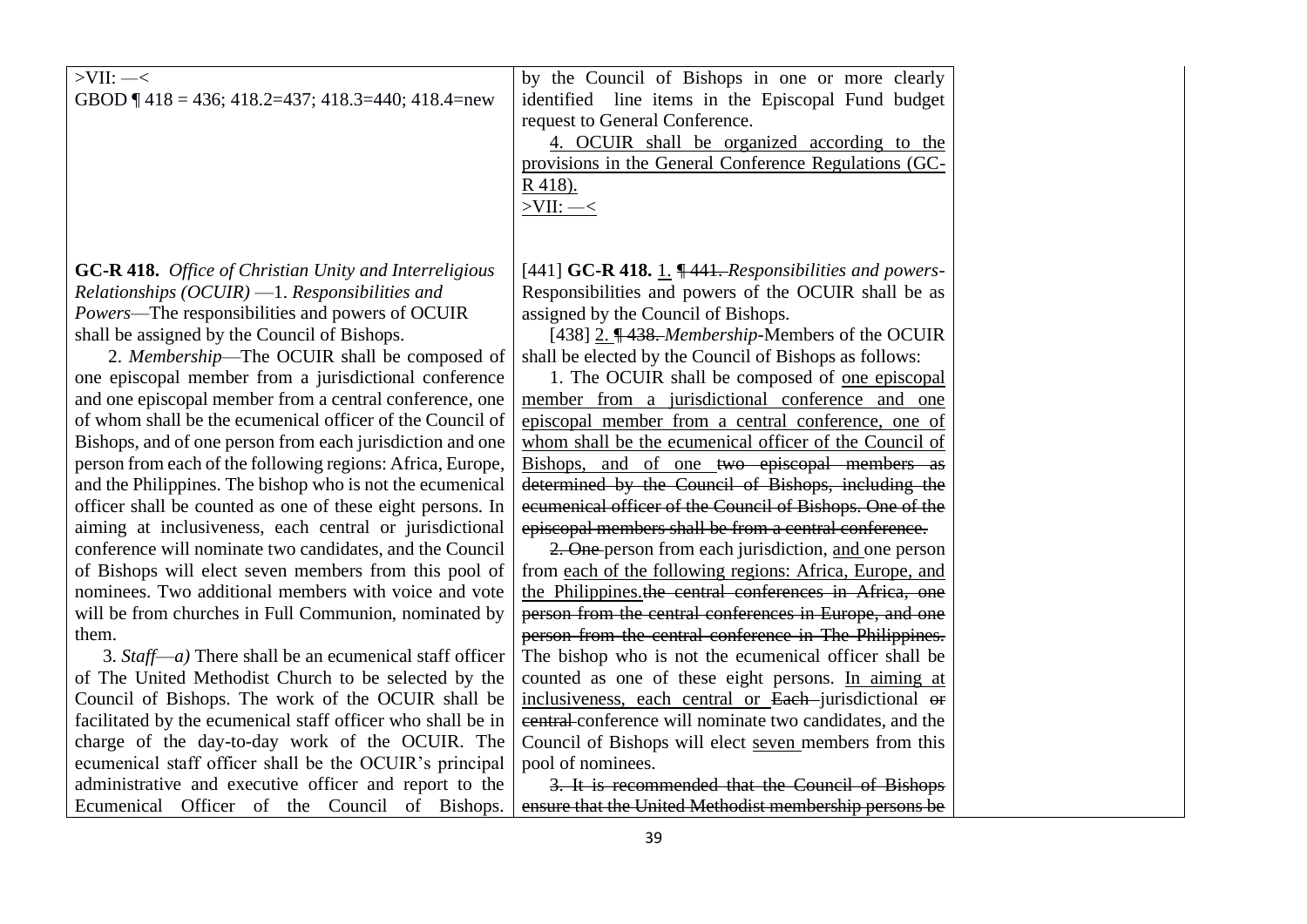*b)* Additional staff shall be selected in number and responsibility as determined by the Council of Bishops and serve at the pleasure of the ecumenical staff officer. *c)* The staff of the OCUIR shall be positioned in locations to be determined by the Council of Bishops.

4. *Interdenominational Cooperation Fund*—The OCUIR shall consult with the Council of Bishops in establishing the guidelines for the administration of the Interdenominational Cooperation Fund. Financial support of ecumenical organizations, ecumenical dialogues, and multilateral conversations, approved by the Council of Bishops, shall be remitted from this fund in accordance with ¶ 814.

>VII: *—<*

GBOD GC-R 418.1 = 441; 418.2=438; 418.3=439; 418.4=431.3+432;

inclusive of ethnic representation, youth, young adults, and women, with a minimum of five laity.

4. Two additional members with voice and vote will be from churches in from our Full Communion, nominated by them. Ecumenical Partners

5. The chairperson and secretary of the Council of Bishops Leadership Team on Ecumenical and Interreligious Relations, or its successor group, shall be non-voting members of the OCUIR Steering Committee.

[439] 3.¶ 439. *Staff*-*a)*1. There shall be an ecumenical staff officer of The United Methodist Church to be selected by the Council of Bishops. The work of the OCUIR shall be facilitated by the ecumenical staff officer who shall be in charge of the day-to-day work of the OCUIR. The ecumenical staff officer shall be the OCUIR's principal administrative and executive officer and report to the Ecumenical Officer of the Council of Bishops.

*b)*2. Additional staff shall be selected in number and responsibility as determined by the Council of Bishops.

3. The ecumenical staff officer shall report to the ecumenical officer of the Council of Bishops. All other staff members shall report to and serve at the pleasure of the ecumenical staff officer.

*c)*4. The staff of the OCUIR shall be positioned in locations to be determined by the Council of Bishops.

[432] 4. *Interdenominational Cooperation Fund-*¶ 432. *Financial Support*-United Methodist The OCUIR shall consult with the Council of Bishops in establishing the guidelines for the administration of the Interdenominational Cooperation Fund. Ffinancial support of the ecumenical organizations, ecumenical dialogues, and multilateral conversations, approved by the Council of Bishops, shall be remitted from this fund in the following paragraphs shall be remitted from the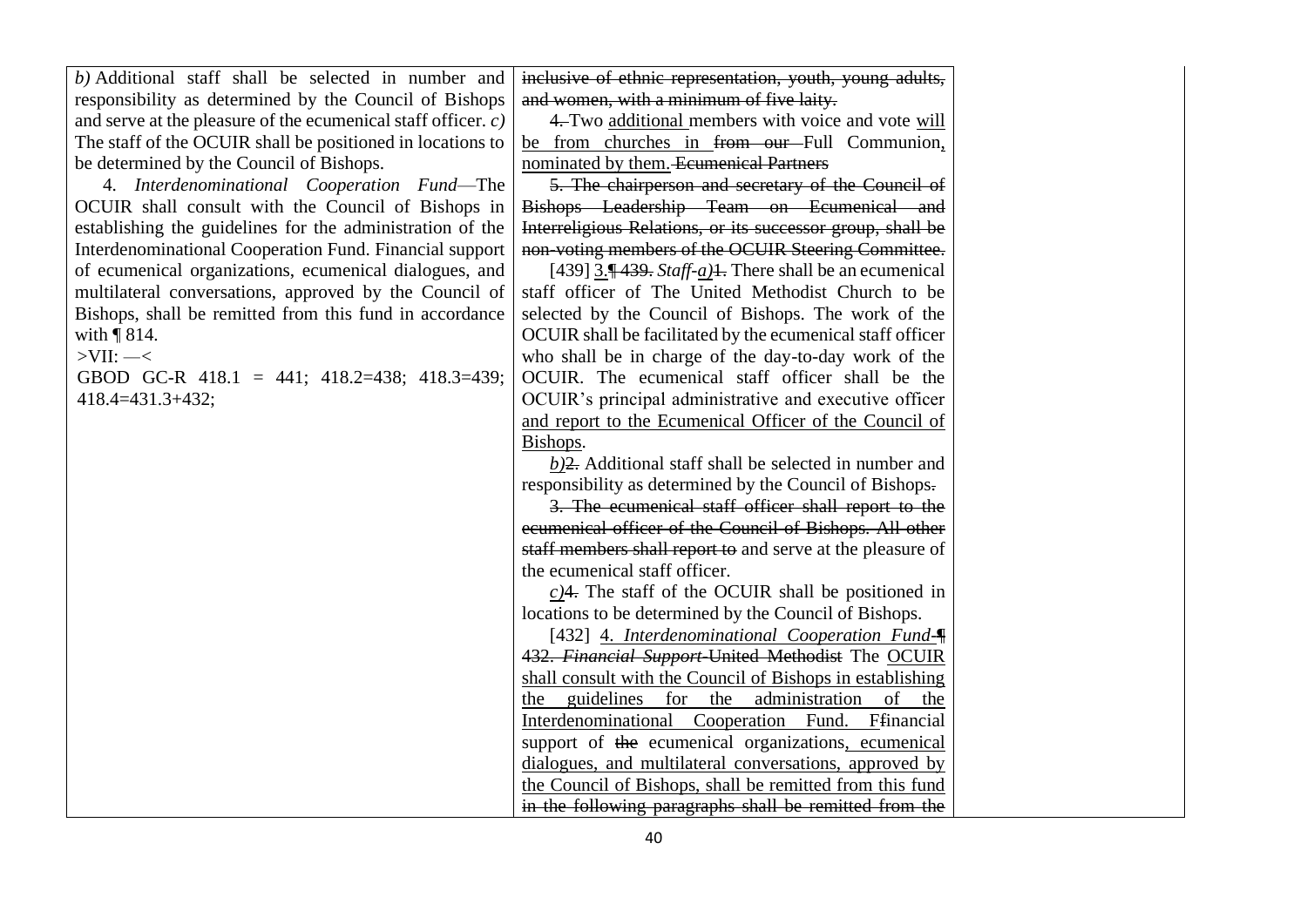|                                                                                                                                                                                                                                                                                                                                                                                                                                                                                                                                                                                                                                                                                                                                                                                                                                                                                 | Interdenominational Cooperation Fund through the<br>General Council on Finance and Administration in<br>accordance with   814. The general agencies of the<br>Church may make such payments to these ecumenical<br>organizations as they deem to be their responsibility and<br>proportionate share in the cooperative programs. Such<br>payments shall be reported to the General Council on<br>Finance and Administration, and that Council shall<br>include a summary report of United Methodist financial<br>support in its annual financial report to the Church.<br>United Methodist financial support of ecumenical<br>dialogues and multilateral conversations, approved by the<br>Council of Bishops, shall also be remitted from the<br>Interdenominational Cooperation Fund in the same<br>manner.<br>$>$ VII: $-$ <                                         |  |
|---------------------------------------------------------------------------------------------------------------------------------------------------------------------------------------------------------------------------------------------------------------------------------------------------------------------------------------------------------------------------------------------------------------------------------------------------------------------------------------------------------------------------------------------------------------------------------------------------------------------------------------------------------------------------------------------------------------------------------------------------------------------------------------------------------------------------------------------------------------------------------|-------------------------------------------------------------------------------------------------------------------------------------------------------------------------------------------------------------------------------------------------------------------------------------------------------------------------------------------------------------------------------------------------------------------------------------------------------------------------------------------------------------------------------------------------------------------------------------------------------------------------------------------------------------------------------------------------------------------------------------------------------------------------------------------------------------------------------------------------------------------------|--|
| <b>419.</b> Ecumenical Agreements and Full Communion-1.<br>The Council of Bishops shall have the authority to enter<br>into ecumenical agreements with other Christian bodies.<br>However, all proposed denominational level agreements<br>of formal "full communion" relationships and permanent<br>membership in ecumenical organizations must be<br>approved and ratified by General Conference, before<br>coming into effect.<br>2. A formal "full communion" relationship is one that<br>exists between two or more Christian churches that:<br>a) recognize each other as members of the one, holy,<br>catholic and apostolic church, the Body of Christ, as<br>described in the Holy Scriptures and confessed in the<br>church's historic creeds;<br>b) recognize the authenticity of each other's<br>sacraments and welcome one another to partake in the<br>Eucharist; | <b>Section IX. Ecumenical Relationships</b><br>[431] <b>[419.</b> Ecumenical Agreements and Full<br>Communion-Relationshipsa)-1. The Council of Bishops<br>shall have the authority to enter into ecumenical<br>agreements with other Christian bodies. However, all<br>proposed denominational level agreements of formal<br>communion" relationships and permanent<br>"full<br>membership in ecumenical organizations must be<br>approved and ratified by General Conference, before<br>coming into effect.<br>$2.b$ A formal "full communion" relationship is<br>one that exists between two or more Christian churches<br>that:<br>$\underline{a}$ (1) recognize each other as constituent members of the<br>one, holy, catholic and apostolic church, the body of<br>Christ, as described in the Holy Scriptures and confessed<br>in the church's historic creeds; |  |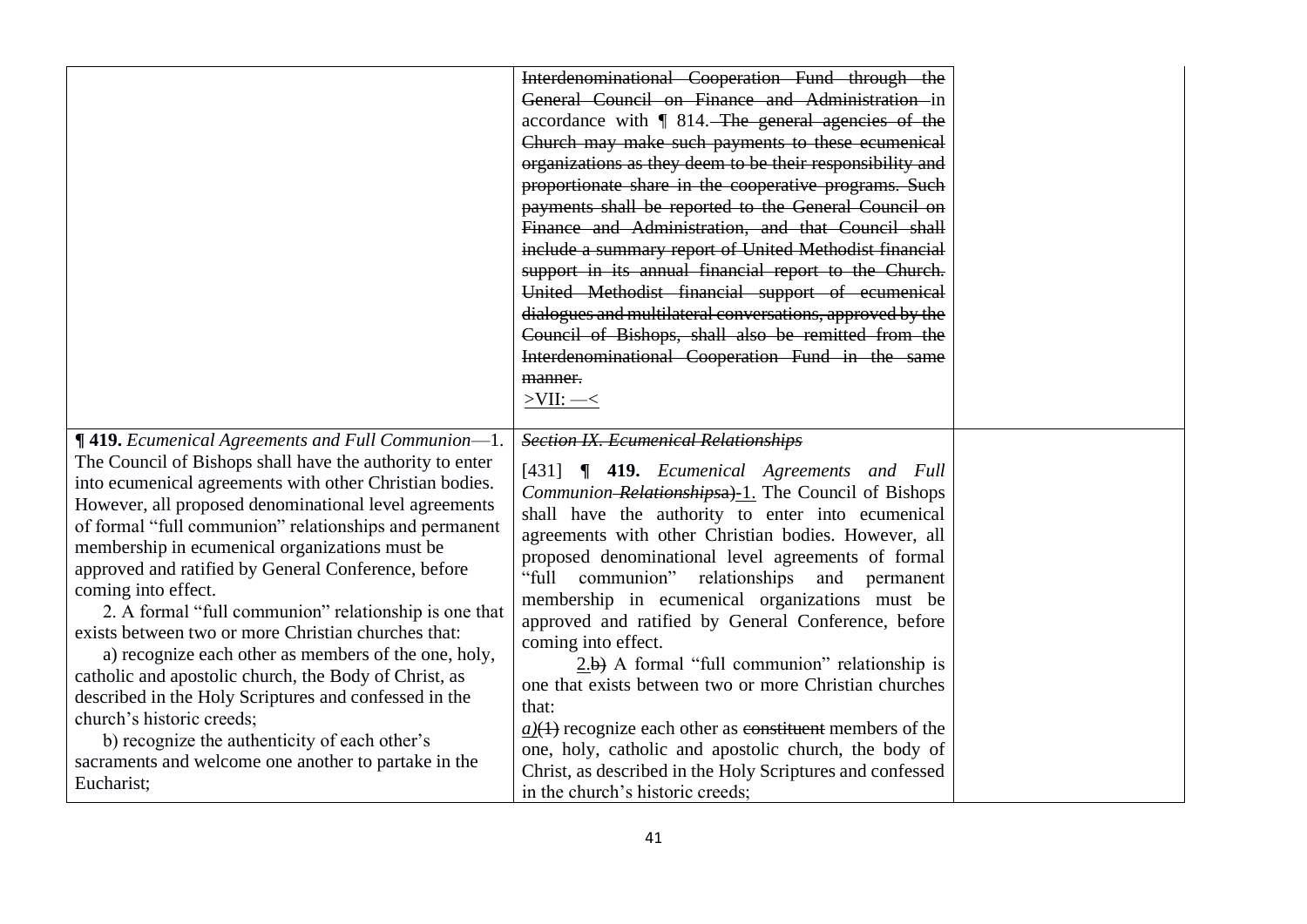| c) affirm the authenticity of each church's Christian   | $\underline{b}(\overline{c})$ recognize the authenticity of each other's |  |
|---------------------------------------------------------|--------------------------------------------------------------------------|--|
| ministry;                                               | sacraments and welcome one another to partake in the                     |  |
| d) recognize the validity of each other's offices of    | Eucharist,                                                               |  |
| ministry.                                               | $c$ )(3) affirm the authenticity of each church's Christian              |  |
| 3. A formal "full communion" relationship commits       | ministry;                                                                |  |
| the churches to working together as partners in mission | $d$ , and (4) recognize the validity of each other's offices             |  |
| toward fuller visible unity. The Council of Bishops is  | of ministry.                                                             |  |
| charged to implement this relationship.                 | $3.e.$ A formal "full communion" relationship                            |  |
| 4. A formal "full communion" relationship does not      | commits the churches to working together as partners in                  |  |
| mean there are no differences or distinctions between   | mission toward fuller visible unity. The Council of                      |  |
| churches; but does mean that these differences are not  | Bishops is charged to implement this relationship.                       |  |
| church dividing.                                        | d) A formal "full communion" relationship is                             |  |
| $>$ VII: $-$ <                                          | entered into in order to: (1) actively commit the                        |  |
| GBOD $\P$ 419.1 = 431.1a; 419.2-4=431.1b, c, +e         | participants to working together as partners in mission                  |  |
|                                                         | and co-laborers in the ministry of Christ Jesus, and $(2)$ as            |  |
|                                                         | a visible witness to the unity of Christians in sharing the              |  |
|                                                         | love of God among all peoples and throughout Creation.                   |  |
|                                                         | 4.e) A formal "full communion" relationship does                         |  |
|                                                         | not mean there are no differences or distinctions between                |  |
|                                                         | churches; but does mean that these differences are not                   |  |
|                                                         | church dividing.                                                         |  |
|                                                         | f) It is understood and affirmed that informal                           |  |
|                                                         | relationships exist with other Christians at all levels                  |  |
|                                                         | throughout the church; these relationships are manifested                |  |
|                                                         | in creative and dynamic ways and the Body of Christ is                   |  |
|                                                         | enriched by the initiative and leadership that takes place               |  |
|                                                         | at many levels. Formal "full communion" relationships                    |  |
|                                                         | entered into by General Conference build upon the                        |  |
|                                                         | faithful unity of Christians in local communities and                    |  |
|                                                         | throughout God's Creation that bring the compassion,                     |  |
|                                                         | love, and witness into the lives of a multitude of persons.              |  |
|                                                         | Formal and informal relationships among Christians are                   |  |
|                                                         | integral to authentic Christian ministry.                                |  |
|                                                         | $\frac{1}{2}$ No membership in an ecumenical organization,               |  |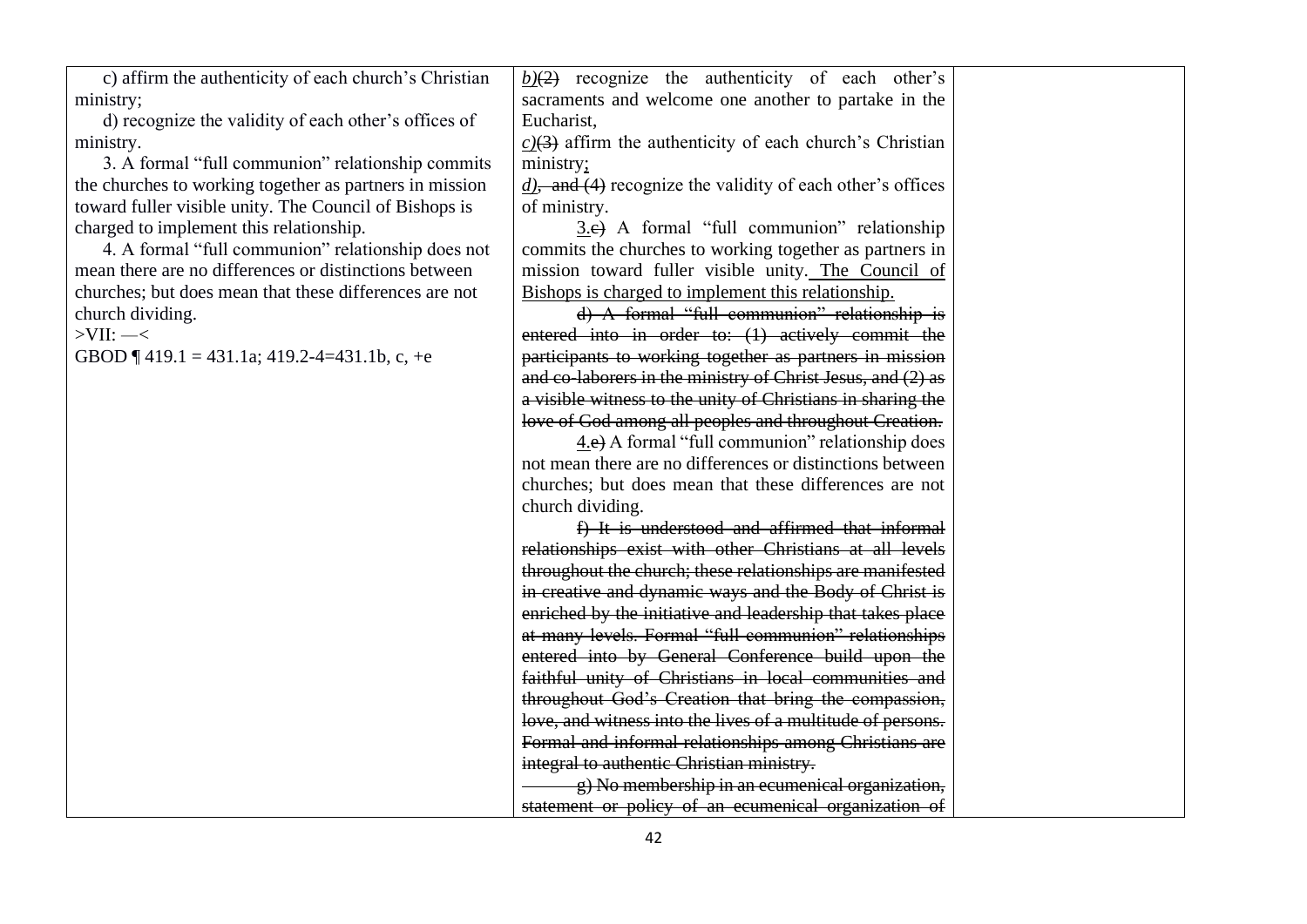which The United Methodist Church is a part, or formal "full communion" agreement shall be construed as modifying, interpreting, or changing the doctrinal and disciplinary standards of The United Methodist Church. h) When a "full communion" relationship has been approved by General Conference, it will remain in effect until an action by the General Conference is taken to change it.

2. *Liaison Role of the Council of Bishops*-1. In formal relations with other churches and/or ecclesial bodies, the Council of Bishops shall be the primary liaison for The United Methodist Church. The ecumenical officer of the Council of Bishops shall be responsible for these relationships.

3. The Office of Christian Unity and Interreligious Relation-ships shall consult with the Council of Bishops in establishing the guidelines for the administration of the Interdenominational Cooperation Fund (see ¶ 814).

4. The United Methodist representatives to ecumenical organizations in the following paragraphs shall be selected by the Council of Bishops. Such representatives shall be inclusive in terms of gender, race and ethnicity, age, persons with disabilities, and region. Representatives shall reflect consideration of balances required both by The United Methodist Church and the respective ecumenical organization. Consideration shall be given to persons named to jurisdictional and central conference pools (see ¶ 705.1.*b, c*).

When proxies are needed to substitute for United Methodist representatives to a specific ecumenical organization, the ecumenical officer of the Council of Bishops is authorized to name such proxies. Consideration shall be given to United Methodists residing in the area of the ecumenical organization's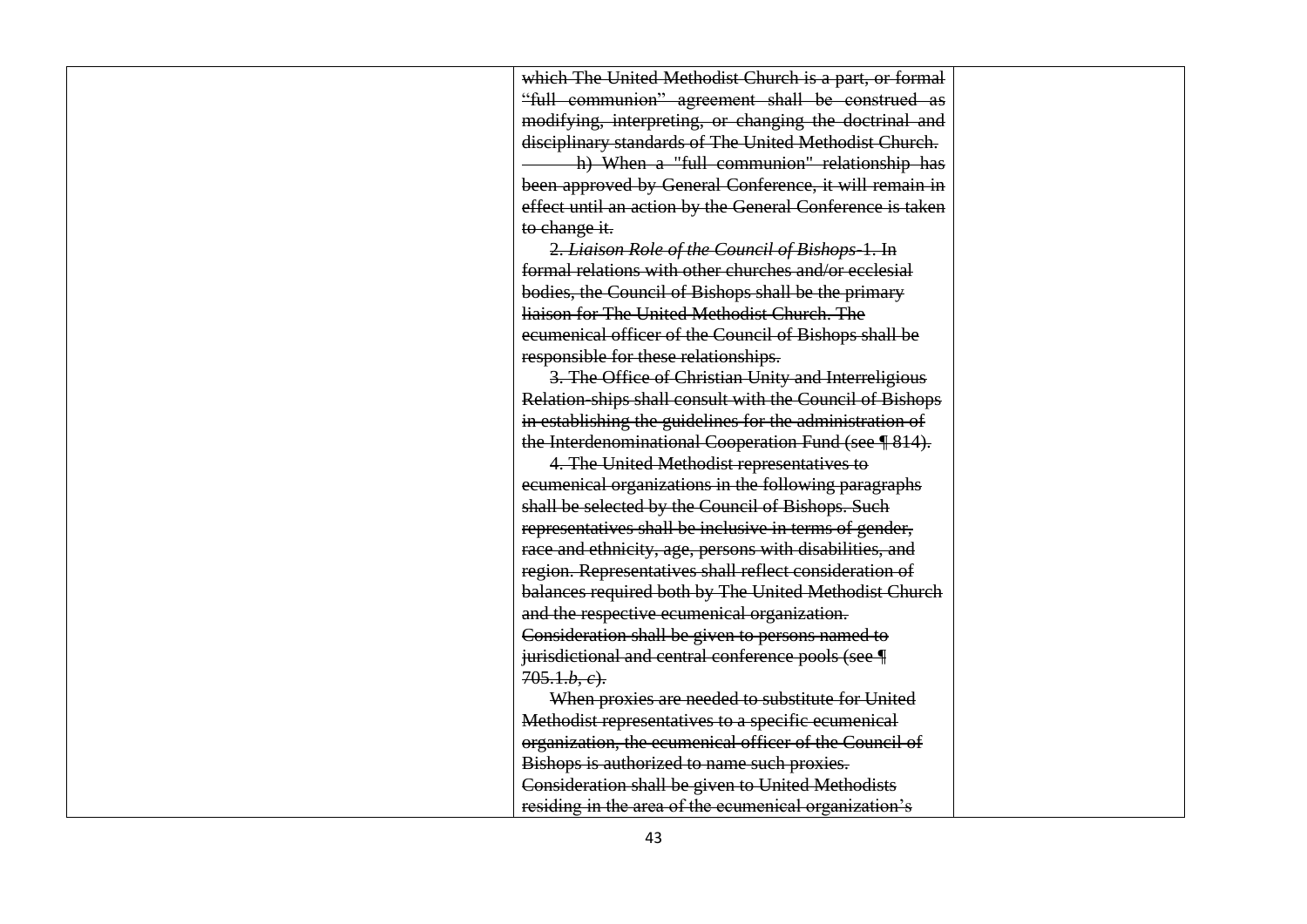|                                                           | meeting, and to the inclusivity of the delegation. The      |  |
|-----------------------------------------------------------|-------------------------------------------------------------|--|
|                                                           | names of proxies shall be reported at the next meeting of   |  |
|                                                           | the Council of Bishops.                                     |  |
|                                                           | Representatives and proxies from The United                 |  |
|                                                           | Methodist Church to various working groups of any of        |  |
|                                                           | the ecumenical organizations in the following               |  |
|                                                           | paragraphs shall be named by the ecumenical officer of      |  |
|                                                           | the Council of Bishops.                                     |  |
|                                                           | 5. Notwithstanding the other provisions of this             |  |
|                                                           | section, should structural changes be voted between         |  |
|                                                           | sessions of the General Conference by any of the            |  |
|                                                           | ecumenical organizations in the following paragraphs,       |  |
|                                                           | necessitating election of a new group of United             |  |
|                                                           | Methodist delegates, the Council of Bishops is              |  |
|                                                           | authorized to elect such delegates as may be required.      |  |
|                                                           |                                                             |  |
|                                                           |                                                             |  |
| ¶420. Methodist Unity-1. World Methodist Council-a)       | [433] [420. Methodist Unity-1. World Methodist              |  |
| The United Methodist Church is a member of the World      | <i>Council-a</i> ) The United Methodist Church is a member  |  |
| Methodist Council, its predecessor Methodist and          | of the World Methodist Council, its predecessor             |  |
| Evangelical United Brethren churches having been          | Methodist and Evangelical United Brethren churches          |  |
| charter members of such body. The council is a            | having been charter members of such body. The council       |  |
| significant channel for United Methodist relationships    | is a significant channel for United Methodist               |  |
| with other Methodist churches and with autonomous         | relationships with other Methodist churches and with        |  |
| Methodist churches, affiliated autonomous Methodist       | autonomous Methodist churches, affiliated autonomous        |  |
| churches, affiliated united churches formerly part of The | Methodist churches, affiliated united churches formerly     |  |
| United Methodist Church or its predecessor                | part of The United Methodist Church or its predecessor      |  |
| denominations, and other churches with a Wesleyan         | denominations, and other churches with a Wesleyan           |  |
| heritage.                                                 | heritage.                                                   |  |
| b) Each affiliated autonomous Methodist church and        | b) Each affiliated autonomous Methodist church              |  |
| each affiliated united church that is a member of the     | and each affiliated united church that is a member of the   |  |
| World Methodist Council may choose to send delegates      | World Methodist Council may choose to send delegates        |  |
| either to the General Conference or to the World          | either to the General Conference as proposed in $\P$ 570.2, |  |
| Methodist Council (receiving from the General             | .3 or to the World Methodist Council (receiving from the    |  |
| Administration Fund the expense of travel and per diem    | General Administration Fund the expense of travel and       |  |
|                                                           |                                                             |  |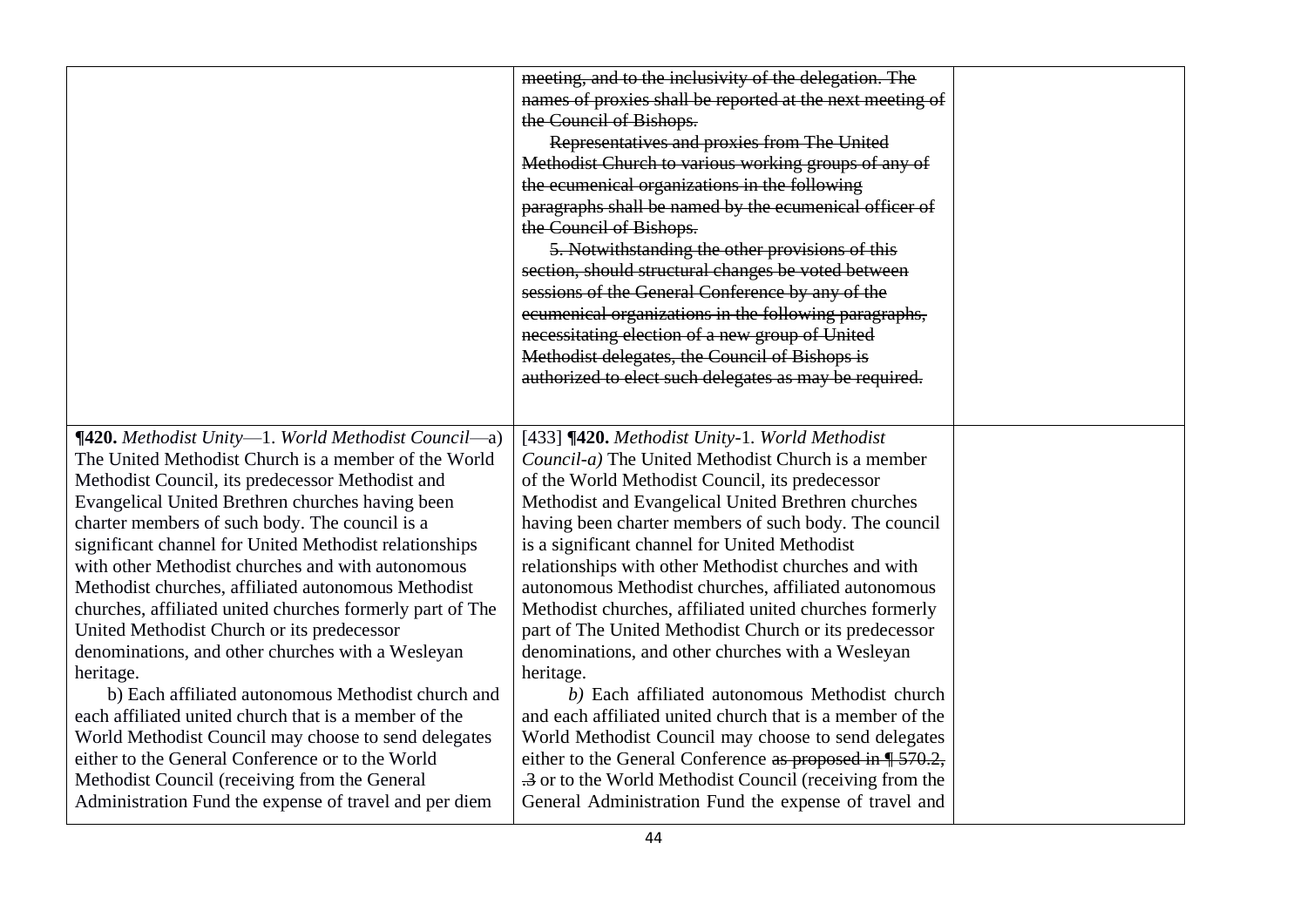allowances thereto for one of the two events in a quadrennium).

2. *Pan-Methodist Commission*—Given the relationship and shared history of the denominations of the Wesleyan tradition in the United States, there shall be a Pan-Methodist Commission established jointly among The African Methodist Episcopal Church, The African Methodist Episcopal Zion Church, The African Union Methodist Protestant Church, The Christian Methodist Episcopal Church, The Union American Methodist Episcopal Church, and The United Methodist Church.  $>$ VII: 420.001<

3. *Conference of Methodist Bishops* - There may be a conference of Methodist bishops, composed of all the bishops elected by the central and jurisdictional conferences and one bishop or chief executive officer from each affiliated autonomous Methodist or united church, which shall meet on call of the Council of Bishops after consultation with other members of the conference of Methodist bishops. The travel and other necessary expense of bishops of affiliated autonomous Methodist or united churches related to the meeting of the Conference of Methodist Bishops shall be paid on the same basis as that of bishops of The United Methodist Church.

4. *Striving Toward Union*—As a result of our heritage as a part of a people called Methodist, The United Methodist Church commits itself to strive toward closer relationship with other Methodist or Wesleyan churches wherever they may be found (¶ 6). GBOD ¶ 420.1 = 433.1; 420.2=433.2Intro; 420.3=433.3; per diem allowances thereto for one of the two events in a quadrennium). But no such church shall be entitled to send delegations at the expense of the General Administration Fund to both the World Methodist Council and the General Conference.

2. *Pan-Methodist Commission*-Given the relationship and shared history of the denominations of the Wesleyan tradition in the United StatesAmerica, there shall be a Pan-Methodist Commission established jointly among The African Methodist Episcopal Church, The African Methodist Episcopal Zion Church, The African Union Methodist Protestant Church, The Christian Methodist Episcopal Church, The Union American Methodist Episcopal Church, and The United Methodist Church. >VII: 420.001< The membership of the commission shall consist of nine persons from each member denomination, with each denomination naming three bishops, three clergypersons, and three lay persons to include at least one young adult. Each denomination will pay the expenses of its delegation to participate in the work of the commission.

The commission shall work to define, determine, plan, and, in cooperation with established agencies of the several denominations, execute activities to foster meaningful cooperation among the six Methodist denominations, and to explore possible union and related issues. The commission may develop one or more Pan-Methodist coalitions to further meaningful cooperation on a particular activity or issue.

Each quadrennium, the commission shall plan and convene a Consultation of Methodist Bishops. The commission shall report to each of its member denominations through their General Conferences. The commission may be expanded by the inclusion of other denominations of the Wesleyan tradition and the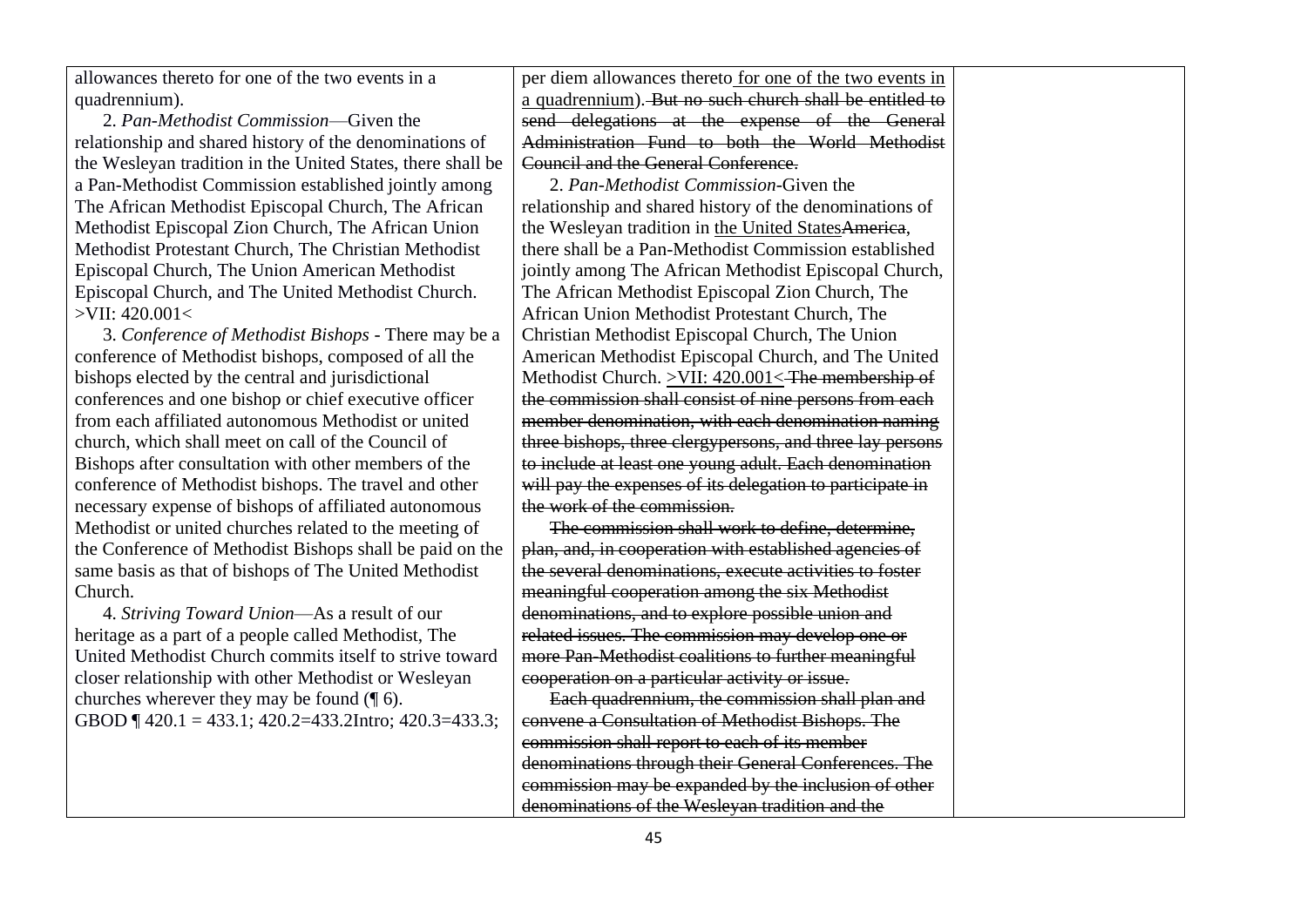|                                                                                                           | commission may establish guidelines to provide for<br>such expansion. Before another Wesleyan or American<br>Methodist denomination may become a part of the<br>commission, it must have the approval of its general<br>conference or equivalent.<br>[433.3] 3. 423. Conference of Methodist Bishops-<br>There may be a conference of Methodist bishops,<br>composed of all the bishops elected by the jurisdictional<br>and central and jurisdictional conferences and one<br>bishop or chief executive officer from each affiliated<br>autonomous Methodist or united church, which shall<br>meet on call of the Council of Bishops after consultation<br>with other members of the conference of Methodist<br>bishops. The travel and other necessary expense of<br>bishops of affiliated autonomous Methodist or united<br>churches related to the meeting of the Conference of<br>Methodist Bishops shall be paid on the same basis as<br>that of bishops of The United Methodist Church.<br>4.3. Striving Toward Union-As a result of our<br>heritage as a part of a people called Methodist, The<br>United Methodist Church commits itself to strive toward<br>closer relationship with other Methodist or Wesleyan<br>churches wherever they may be found $(\P 6)$ . |                                                  |
|-----------------------------------------------------------------------------------------------------------|------------------------------------------------------------------------------------------------------------------------------------------------------------------------------------------------------------------------------------------------------------------------------------------------------------------------------------------------------------------------------------------------------------------------------------------------------------------------------------------------------------------------------------------------------------------------------------------------------------------------------------------------------------------------------------------------------------------------------------------------------------------------------------------------------------------------------------------------------------------------------------------------------------------------------------------------------------------------------------------------------------------------------------------------------------------------------------------------------------------------------------------------------------------------------------------------------------------------------------------------------------------------------|--------------------------------------------------|
| <b>[421.</b> Relationships with churches of the Wesleyan<br>tradition and United Churches - 1. Autonomous | Section V. Autonomous Methodist Churches, Affiliated<br><b>Autonomous Methodist Churches, Affiliated United</b>                                                                                                                                                                                                                                                                                                                                                                                                                                                                                                                                                                                                                                                                                                                                                                                                                                                                                                                                                                                                                                                                                                                                                              | GBOD   421 has been<br>shortened and all further |
| Methodist Churches - Autonomous Methodist churches                                                        | <b>Churches, Covenanting Churches, Concordat Churches</b>                                                                                                                                                                                                                                                                                                                                                                                                                                                                                                                                                                                                                                                                                                                                                                                                                                                                                                                                                                                                                                                                                                                                                                                                                    | provisions are in GC-R 421,                      |
| are self-governing churches of the Wesleyan tradition                                                     | [570] ¶421. Churches located outside the boundaries of                                                                                                                                                                                                                                                                                                                                                                                                                                                                                                                                                                                                                                                                                                                                                                                                                                                                                                                                                                                                                                                                                                                                                                                                                       | but without repetition<br>between the two.       |
| which may or may not have entered into the Act of<br>Covenanting with The United Methodist Church. They   | the jurisdictional conferences and which have entered                                                                                                                                                                                                                                                                                                                                                                                                                                                                                                                                                                                                                                                                                                                                                                                                                                                                                                                                                                                                                                                                                                                                                                                                                        |                                                  |
| are not entitled to send delegates to the General                                                         | into relationship with or have agreements with The                                                                                                                                                                                                                                                                                                                                                                                                                                                                                                                                                                                                                                                                                                                                                                                                                                                                                                                                                                                                                                                                                                                                                                                                                           |                                                  |
| Conference of The United Methodist Church.                                                                | United Methodist Church, including that of sending<br>representatives to General Conference of The United                                                                                                                                                                                                                                                                                                                                                                                                                                                                                                                                                                                                                                                                                                                                                                                                                                                                                                                                                                                                                                                                                                                                                                    |                                                  |
|                                                                                                           | Methodist Church are described as follows:                                                                                                                                                                                                                                                                                                                                                                                                                                                                                                                                                                                                                                                                                                                                                                                                                                                                                                                                                                                                                                                                                                                                                                                                                                   |                                                  |
|                                                                                                           |                                                                                                                                                                                                                                                                                                                                                                                                                                                                                                                                                                                                                                                                                                                                                                                                                                                                                                                                                                                                                                                                                                                                                                                                                                                                              |                                                  |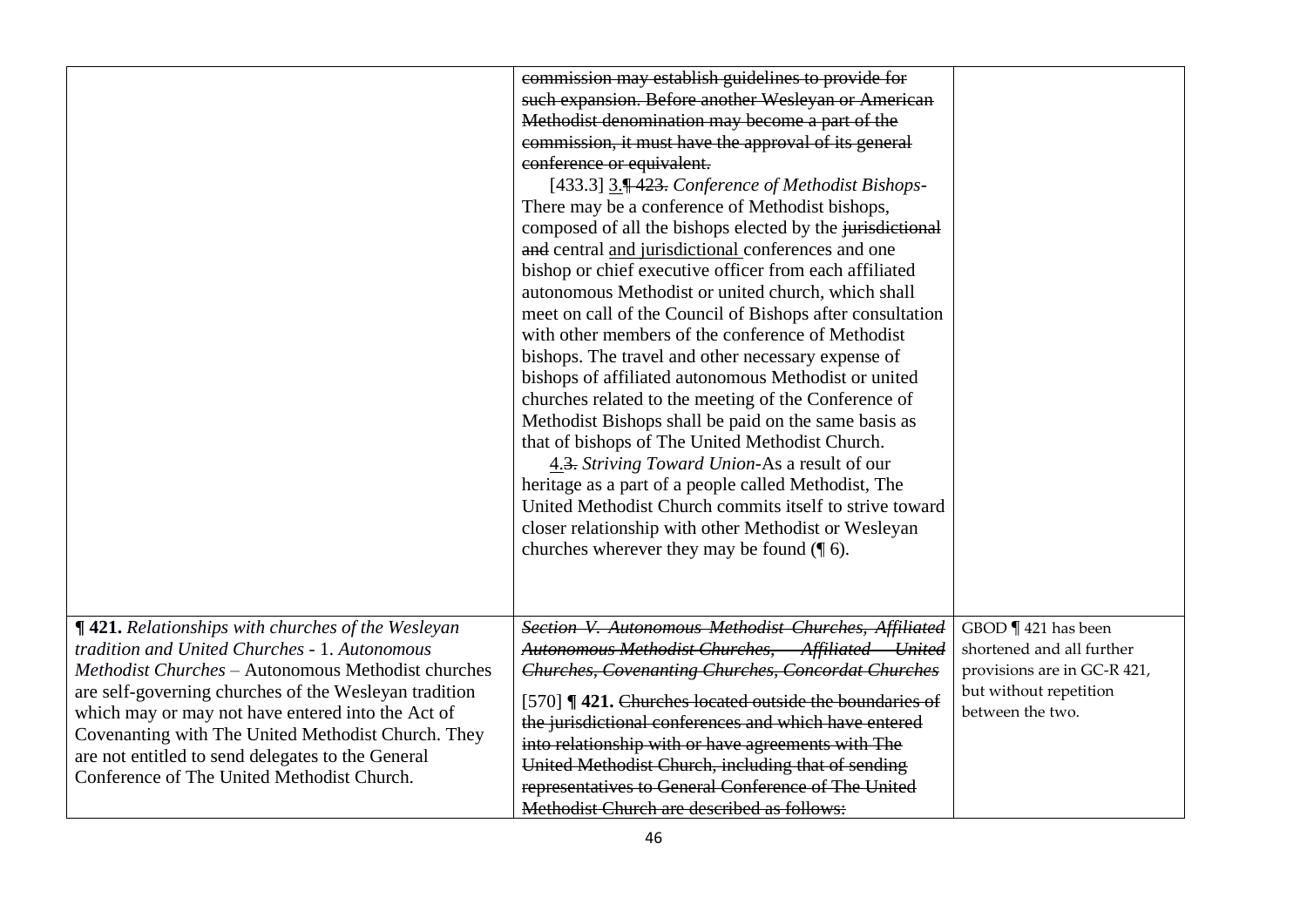3. *Affiliated United Churches-* Affiliated united churches are self-governing churches formed by the uniting of two or more denominations, at least one of which was related to The United Methodist Church or one of its predecessor churches.

4. *Covenanting Churches –* A covenanting relationship, whose elements were adopted by the 1992 General Conference in an action called an "Act of Covenanting Between Christian Churches and The United Methodist Church" may be established between autonomous Methodist churches, affiliated autonomous Methodist churches, affiliated united churches, or other Christian churches and The United Methodist Church.

5. *Methodist Churches with Concordat Agreements –* A Methodist church which has Methodist heritage in common with The United Methodist Church or one of its predecessor churches and which has entered into concordat agreements with the purpose of manifesting the common Methodist heritage, affirming the equal status of the two churches and expressing mutual acceptance and respect, and creating opportunities for closer fellowship between the two churches, especially on the leadership level becomes a concordat church.

6. Relationships with these churches shall be organized according to the provisions of General Conference Regulations (GC-R ¶ 421). >VII: *—<*

1. *Autonomous Methodist Churches*

*a)* A- Autonomous Methodist Churches are selfgoverning churches of the Wesleyan tradition and which may or may not have entered into the Act of Covenanting with The United Methodist Church.

*b)* Autonomous Methodist churches They are not entitled to send delegates to the General Conference of The United Methodist Church.

2. *Affiliated Autonomous Methodist Churches*

*a)* A- Affiliated autonomous Methodist churches are self-governing Methodist churches in whose establishment The United Methodist Church or one of its predecessor churches constituent members (The Evangelical United Brethren Church and The Methodist Church or its predecessors) has assisted and which by mutual agreement has entered into a Covenant of Relationship (in effect from 1968 to 1984) or an Act of Covenanting (see ¶ 573GC-R 421.5) with The United Methodist Church.

*b)* Each affiliated autonomous Methodist church shall be entitled to two delegates, one clergy and one layperson, to the General Conference of The United Methodist Church in accordance with **[433.1b.** They shall be entitled to all the rights and privileges of delegates, including membership on committees, except the right to vote. Such a church having more than 70,000 full members shall be entitled to one additional delegate. At least one of the three delegates shall be a woman. The bishop or president of the affiliated autonomous Methodist churches may be invited by the Council of Bishops to the General Conference.

3. *Affiliated United Churches*

*a)* A- Affiliated united churches are selfgoverning church which is formed by the uniting of two or more denominations, at least one of which shall have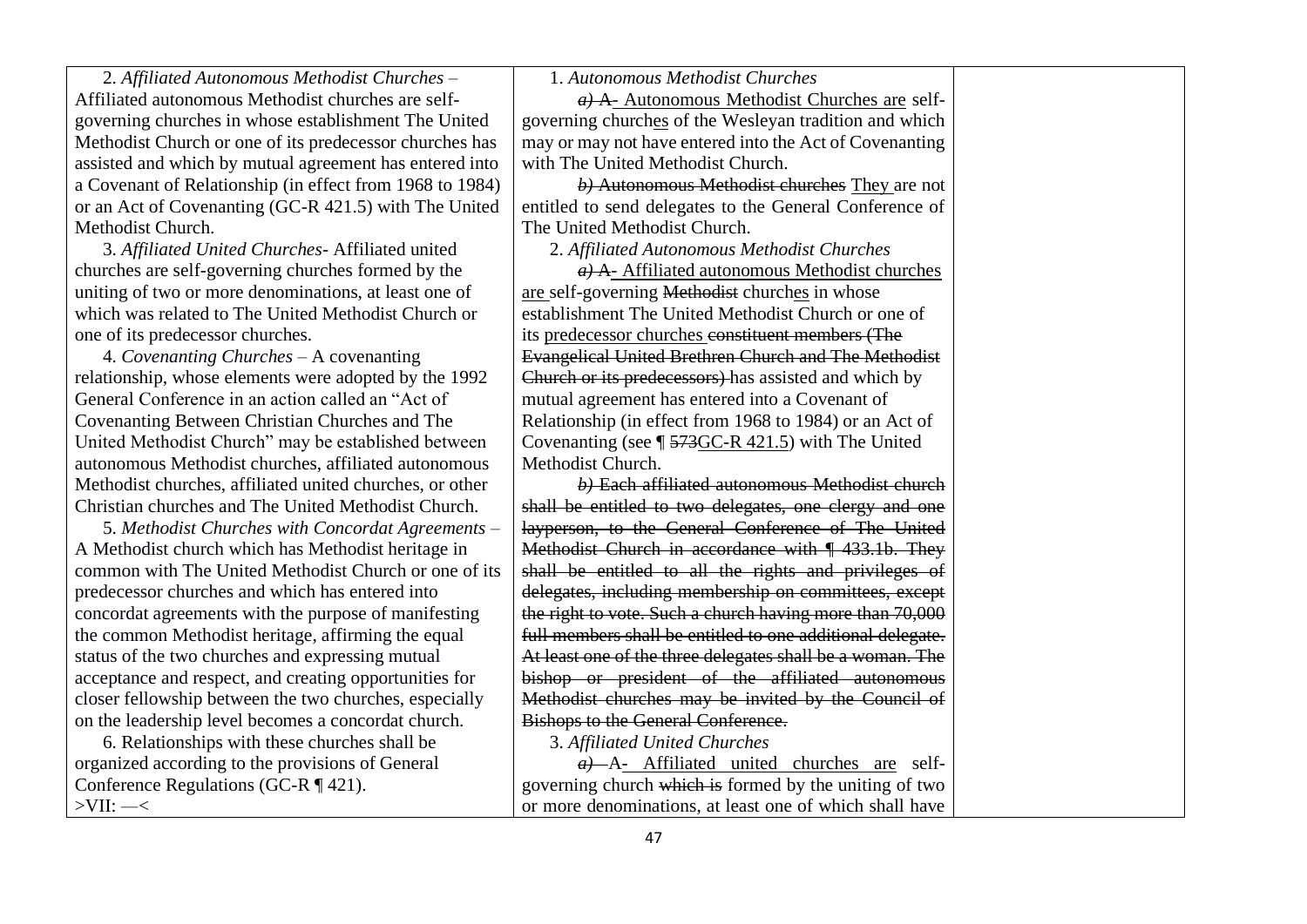| GBOD $\P$ 421.1-3 = 570.1-3; 421.4=573.1; 421.5=570.5; | been related to The United Methodist Church or one of       |  |
|--------------------------------------------------------|-------------------------------------------------------------|--|
| 421.6=New                                              | its predecessor churches.constituent members (The           |  |
|                                                        | <b>Evangelical United Brethren Church and The Methodist</b> |  |
|                                                        | Church or its predecessors).                                |  |
|                                                        | $b)$ Each affiliated united church shall be entitled        |  |
|                                                        | to two delegates, one clergy and one layperson, to the      |  |
|                                                        | General Conference of The United Methodist Church in        |  |
|                                                        | accordance<br>with                                          |  |
|                                                        | 433.1b. They shall be entitled to all the rights and        |  |
|                                                        | privileges of delegates, including membership on            |  |
|                                                        | committees, except the right to vote. Such a church         |  |
|                                                        | having more than 70,000 full members shall be entitled      |  |
|                                                        | to one additional delegate. At least one of the three       |  |
|                                                        | delegates shall be a woman. The bishop or president of      |  |
|                                                        | the affiliated united churches may be invited by the        |  |
|                                                        | Council of Bishops to the General Conference.               |  |
|                                                        | [573.1] 4. Covenanting Churches- A covenanting              |  |
|                                                        | relationship, whose elements were adopted by the 1992       |  |
|                                                        | General Conference in an action called an "Act of           |  |
|                                                        | Covenanting Between Christian Churches and The              |  |
|                                                        | United Methodist Church" may be established between         |  |
|                                                        | autonomous Methodist churches, affiliated autonomous        |  |
|                                                        | Methodist churches, affiliated united churches, or other    |  |
|                                                        | Christian churches and The United Methodist Church.         |  |
|                                                        | $a)$ An autonomous Methodist church, an affiliated          |  |
|                                                        | autonomous Methodist church, an affiliated united           |  |
|                                                        | church, or another Christian church which has entered       |  |
|                                                        | into a covenanting relationship with The United             |  |
|                                                        | Methodist Church through an Act of Covenanting as           |  |
|                                                        | described in $\P$ 573.                                      |  |
|                                                        | $b)$ The Act of Covenanting does not warrant that           |  |
|                                                        | the covenanting churches shall be entitled to delegates at  |  |
|                                                        | the General Conference of The United Methodist Church,      |  |
|                                                        | or at the equivalent body of the covenant partner.          |  |
|                                                        | [570.5] 5. Methodist Churches with Concordat                |  |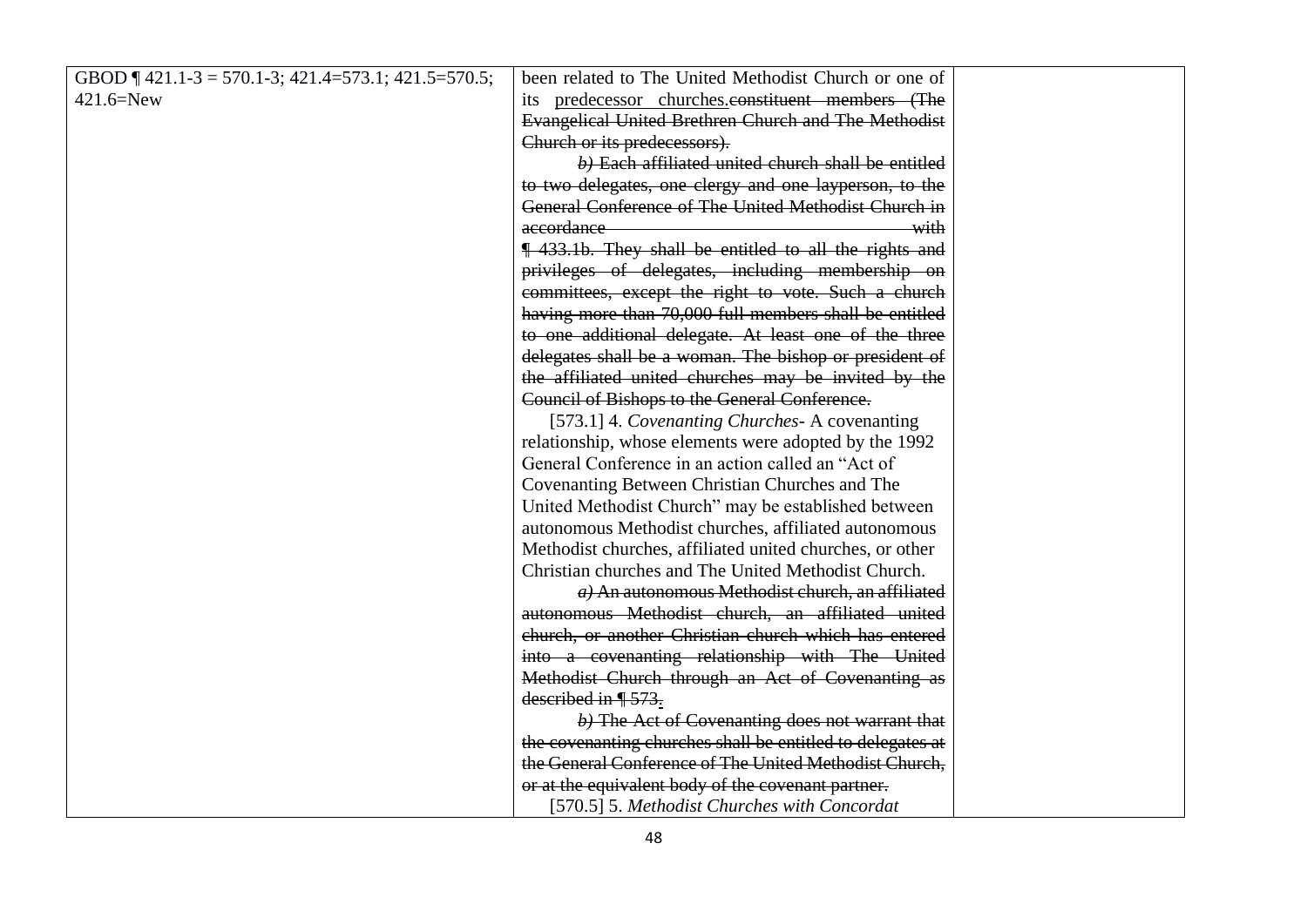*Agreements*

*a)* Other- A Methodist churches which have has Methodist heritage in common with The United Methodist Church or one of its predecessor churches constituent members (The Evangelical United Brethren Church and The Methodist Church or their predecessors) and which have has entered into concordat agreements in accord with ¶ 574 with the purpose of manifesting the common Methodist heritage, affirming the equal status of the two churches and expressing mutual acceptance and respect, and creating opportunities for closer fellowship between the two churches, especially on the leadership level becomes a concordat church.

*b)* Such concordat agreement, with the exception of The Methodist Church of Great Britain (see ¶ 13.3), shall entitle the two churches to the following rights and privileges:

(1) The two churches, entering a concordant relation-ship, shall each elect two delegates, one clergy and one lay, to be seated in each other's General Conference or equivalent bodies with all rights and privileges. The agreements with the Methodist Church of Mexico and the Methodist Church of the Caribbean and the Americas shall be honored.

(2) The host church shall make provisions for hospitality, including room and board, for the delegates of the other concordat church. Travel and other expenses shall be the responsibility of the visiting church.

6. Relationships with theses churches shall be organized according to the provisions of General Conference Regulations (GC-R 421)

>VII: *—<*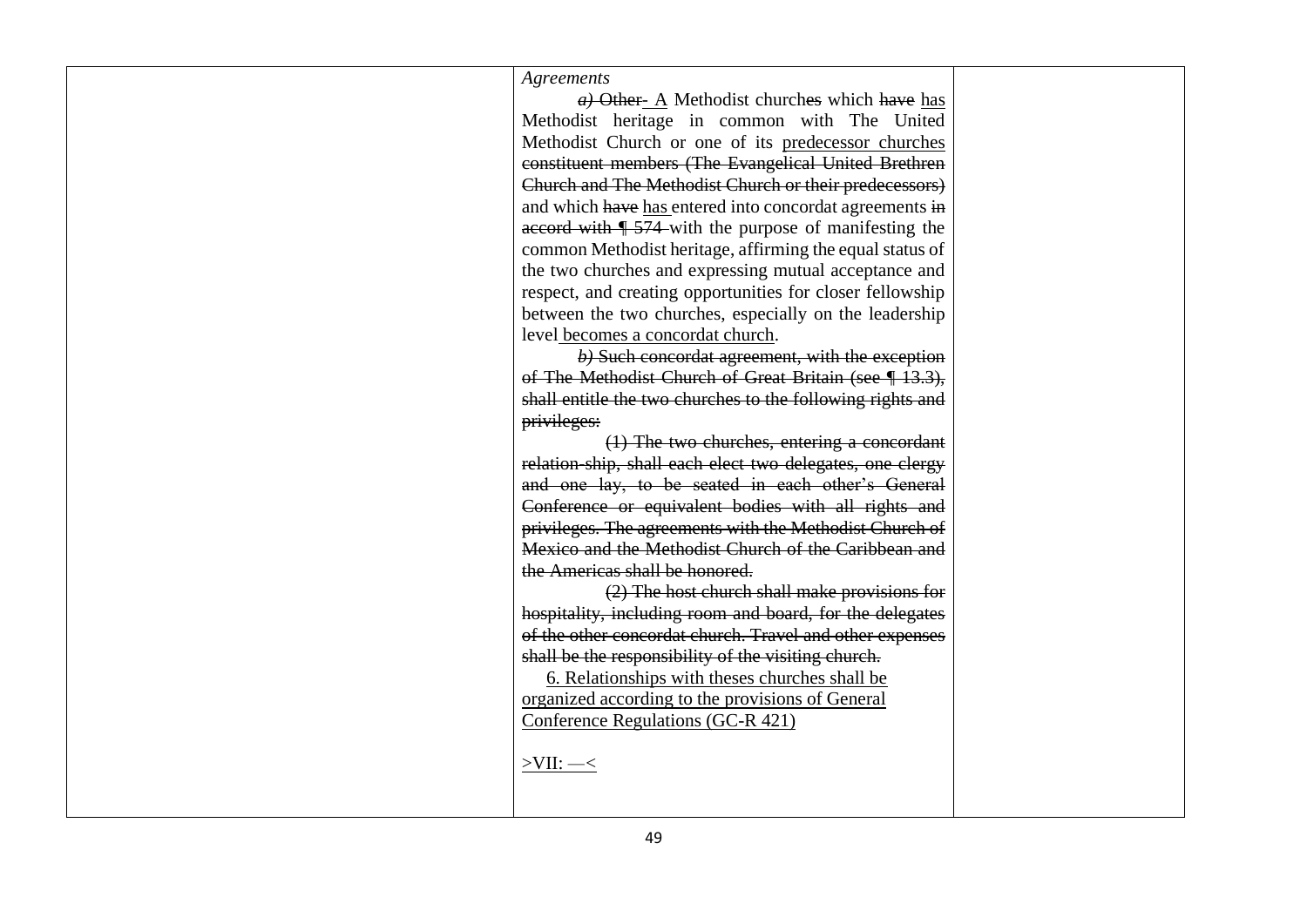**GC-R ¶ 421.** *Relationships with churches of the Wesleyan tradition and United Churches*— 1. *Affiliated Autonomous Methodist Churches*— Each affiliated autonomous Methodist church shall be entitled to send two delegates, one clergy and one layperson to the General Conference of The United Methodist Church, and to one additional delegate, if the church has more than 70,000 full members. They shall be entitled to all the rights and privileges of delegates, including membership on committees, except the right to vote. At least one of the three delegates shall be a woman. The bishop or the president of the affiliated autonomous Methodist churches may be invited by the Council of Bishops to the General Conference.

2. *Affiliated United Churches*— Each affiliated united church shall be entitled to send two delegates, one clergy and one layperson, to the General Conference of The United Methodist Church, and to one additional delegate, if the church has more than 70'000 full members.. They shall be entitled to all the rights and privileges of delegates, including membership on committees, except the right to vote. At least one of the three delegates shall be a woman. The bishop or the president of the affiliated united churches may be invited by the Council of Bishops to the General Conference.

*3. Transfers and Cooperation With Autonomous Methodist Churches, Affiliated Autonomous Methodist Churches, and Affiliated United Churches*- *a)* Certificates of church membership given by clergy in one church shall be accepted by clergy in the other church.

*b)* When the requirements of such a Methodist church for its ordained ministry are comparable to those of The United Methodist Church, clergy may be transferred between its properly constituted ministerial bodies and the annual and provisional annual conferences of The

[570.2b+3b] **GC-R 421.** *Relationships with churches of the Wesleyan tradition and United Churches*—

1.*2. Affiliated Autonomous Methodist Churches*— *b)* Each affiliated autonomous Methodist church shall be entitled to send two delegates, one clergy and one layperson, to the General Conference of The United Methodist Church in accordance with ¶ 433.1b, and to one additional delegate, if the church has more than 70'000 full members. They shall be entitled to all the rights and privileges of delegates, including membership on committees, except the right to vote. Such a church having more than 70,000 full members shall be entitled to one additional delegate. At least one of the three delegates shall be a woman. The bishop or president of the affiliated autonomous Methodist churches may be invited by the Council of Bishops to the General Conference.

2.*3. Affiliated United Churches*— *b)* Each affiliated united church shall be entitled to send two delegates, one clergy and one layperson, to the General Conference of The United Methodist Church in accordance with ¶ 433.1b, and to one additional delegate, if the church has more than 70'000 full members. They shall be entitled to all the rights and privileges of delegates, including membership on committees, except the right to vote. Such a church having more than 70,000 full members shall be entitled to one additional delegate. At least one of the three delegates shall be a woman. The bishop or president of the affiliated autonomous Methodist churches may be invited by the Council of Bishops to the General Conference.

[571] 3.¶ 571. *Transfers and Cooperation With Autonomous Methodist Churches, Affiliated Autonomous Methodist Churches, and Affiliated United Churches*-*a)*1. Certificates of church membership given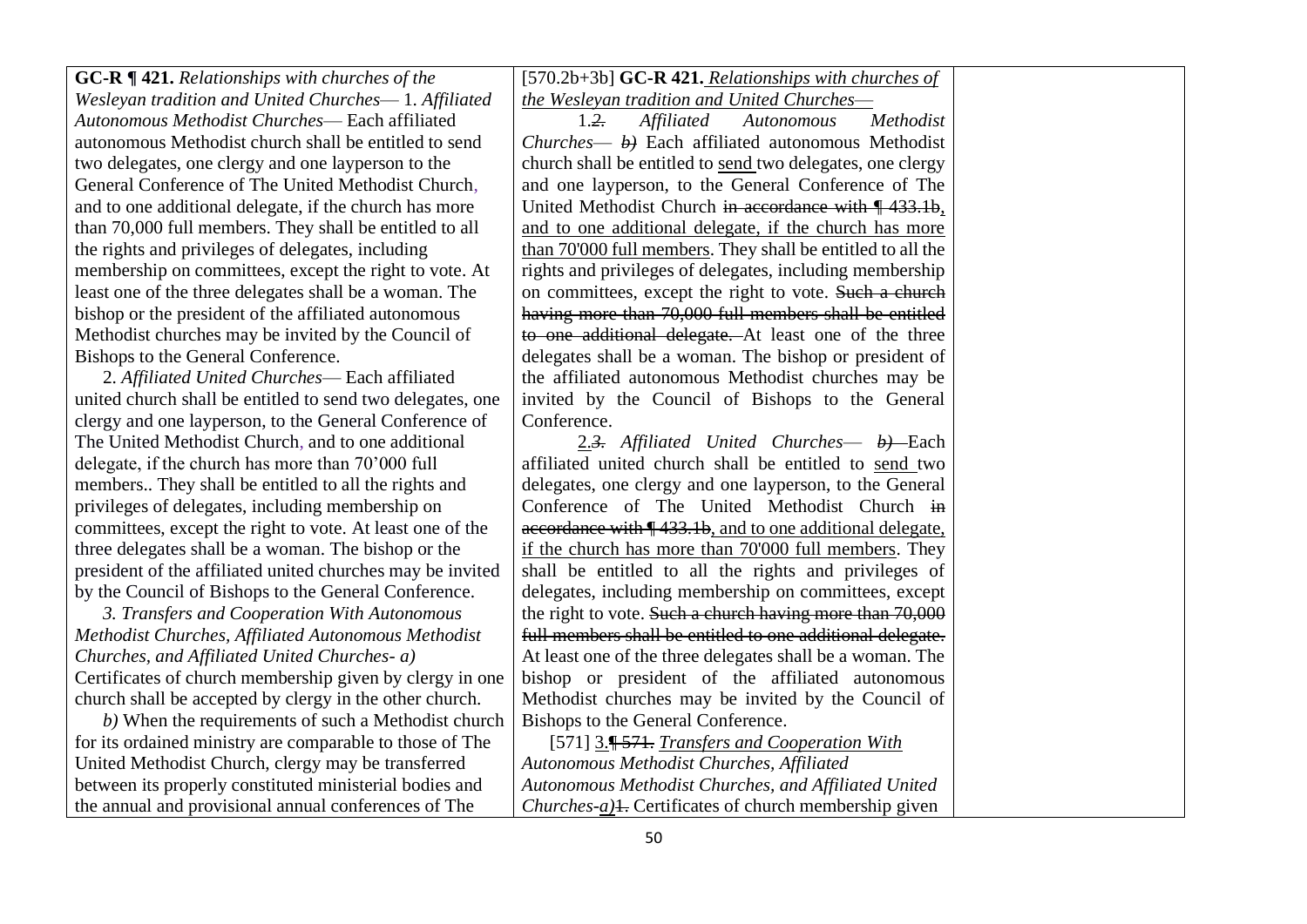United Methodist Church and their ordination(s) recognized as valid, with the approval and consent of the bishops or other appointive authorities involved in compliance with ¶ 331.

*c)* A program of visitation may be mutually arranged by the Council of Bishops in cooperation with the equivalent leadership of the autonomous Methodist church, affiliated autonomous Methodist church, and/or affiliated united church.

*d)* The Council of Bishops, in consultation with the General Board of Global Ministries and the Office of Christian Unity and Interreligious Relationships, shall work out plans of cooperation with these churches. The General Board of Global Ministries shall serve as the agent of The United Methodist Church for a continuing dialogue looking to the establishment of mission priorities with special reference to matters of personnel and finance  $15$ 

*4. Covenanting Churches*— *a)* The purpose of an Act of Covenanting with another Christian church is to encourage a new sense of global common cause, mutual support, mutual spiritual growth, common study of Scripture and culture, creative interaction as ministers in the mission of God's church, cross-fertilization of ideas about ways to be in that mission, sharing of resources, and exploration of new forms of service directed at old and emerging needs.

*b)* An Act of Covenanting will include recognition of our respective baptisms as different facets of the one baptism; recognition of one another as authentic expressions of the one holy, catholic, and apostolic church of Jesus Christ; recognition of the ordained ministries of the two churches; commitment to systematic participation in full eucharistic fellowship;

by clergy in one church shall be accepted by clergy in the other church.

*b)*2. When the requirements of such a Methodist church for its ordained ministry are comparable to those of The United Methodist Church, clergy may be transferred between its properly constituted ministerial bodies and the annual and provisional annual conferences of The United Methodist Church and their ordination(s) recognized as valid, with the approval and consent of the bishops or other appointive authorities involved in compliance with ¶ 347 342 and ¶ 343.

*c)*3. A program of visitation may be mutually arranged by the Council of Bishops in cooperation with the equivalent leadership of the autonomous Methodist church, affiliated autonomous Methodist church, and/or affiliated united church.

*d)*4. The Council of Bishops, in consultation with the General Board of Global Ministries and the Office of Christian Unity and Interreligious Relationships, shall work out plans of cooperation with these churches. The General Board of Global Ministries shall serve as the agent of The United Methodist Church for a continuing dialogue looking to the establishment of mission priorities with special reference to matters of personnel and finance.<sup>16</sup>

[573] 4. *Covenanting Churches-*¶ 573. 1. A covenanting relationship, whose elements were adopted by the 1992 General Conference in an action called an "Act of Covenanting Between Christian Churches and The United Methodist Church" may be established between autonomous Methodist churches, affiliated autonomous Methodist churches, affiliated united churches, or other Christian churches and The United Methodist Church. *a)* The purpose of an Act of Covenanting with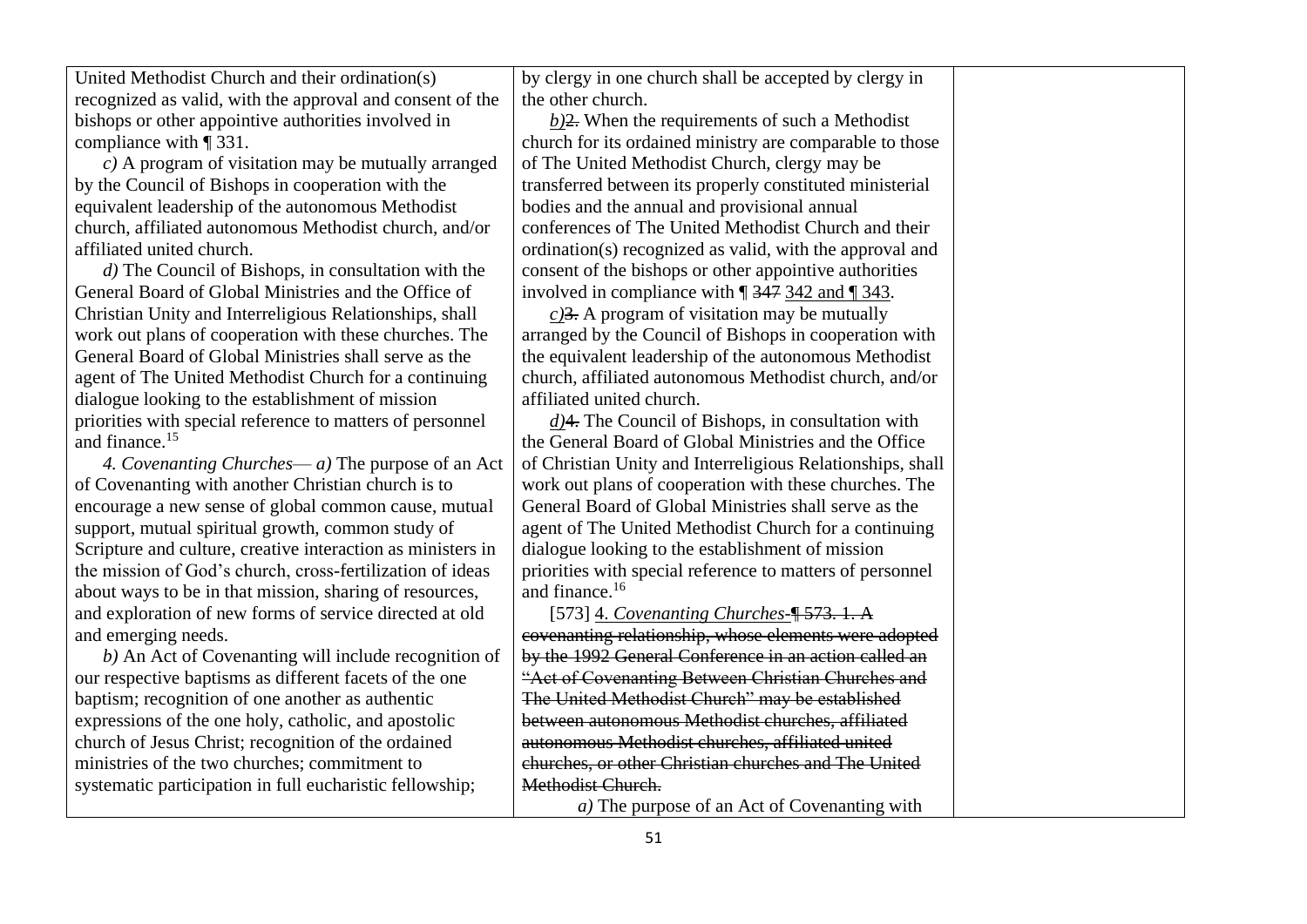and commitment to function in new ways of partnership, visitations, and programs.

*c)* For The United Methodist Church, oversight of the covenantal relationships is the responsibility of the Council of Bishops, while participation in specific projects is the responsibility of the appropriate general agency or agencies.

*d)* The Council of Bishops shall represent The United Methodist Church in developing an Act of Covenanting with a prospective partner church. It shall make recommendations to General Conference as to the specific covenanting agreements. When approved by General Conference and by the chief legislative body of the partner church, the Act of Covenanting becomes effective when signed by the president of the Council of Bishops and the secretary of the General Conference of The United Methodist Church and by the authorized persons in the covenanting church. The text of each Act of Covenanting as adopted shall be printed in the appropriate General Conference journal or equivalent.<sup>16</sup>

*e)* The Act of Covenanting does not warrant that the covenanting churches shall be entitled to delegates at the General Conference of The United Methodist Church, or at the equivalent body of the covenant partner.

*6. Methodist Churches With Concordat Agreements*—*a)* Concordat agreements may be initiated by a Methodist church or by The United Methodist Church through the Council of Bishops. The Council of Bishops who shall, in cooperation with the Methodist church in question, ascertain that all disciplinary conditions are met and then prepare the necessary enabling legislation for adoption by the General Conference.

*b)* When such concordat agreement has been approved by the General Conference, the Council of

another Christian church is to encourage a new sense of global common cause, mutual support, mutual spiritual growth, common study of Scripture and culture, creative interaction as ministers in the mission of God's church, cross-fertilization of ideas about ways to be in that mission, sharing of resources, and exploration of new forms of service directed at old and emerging needs.

*b)* An Act of Covenanting will include recognition of our respective baptisms as different facets of the one baptism; recognition of one another as authentic expressions of the one holy, catholic, and apostolic church of Jesus Christ; recognition of the ordained ministries of the two churches; commitment to systematic participation in full eucharistic fellowship; and commitment to function in new ways of partnership, visitations, and programs.

*c)* For The United Methodist Church, oversight of the covenantal relationships is the responsibility of the Council of Bishops, while participation in specific projects is the responsibility of the appropriate general agency or agencies.

*d)*2. The Council of Bishops shall represent The United Methodist Church in developing an Act of Covenanting with a prospective partner church. It The Council of Bishops shall make recommendations to General Conference as to the specific covenanting agreements. When approved by General Conference and by the chief legislative body of the partner church, the Act of Covenanting becomes effective when signed by the president of the Council of Bishops and the secretary of the General Conference of The United Methodist Church and by the authorized persons in the covenanting church. The text of each Act of Covenanting as adopted shall be printed in the appropriate General Conference journal or equivalent.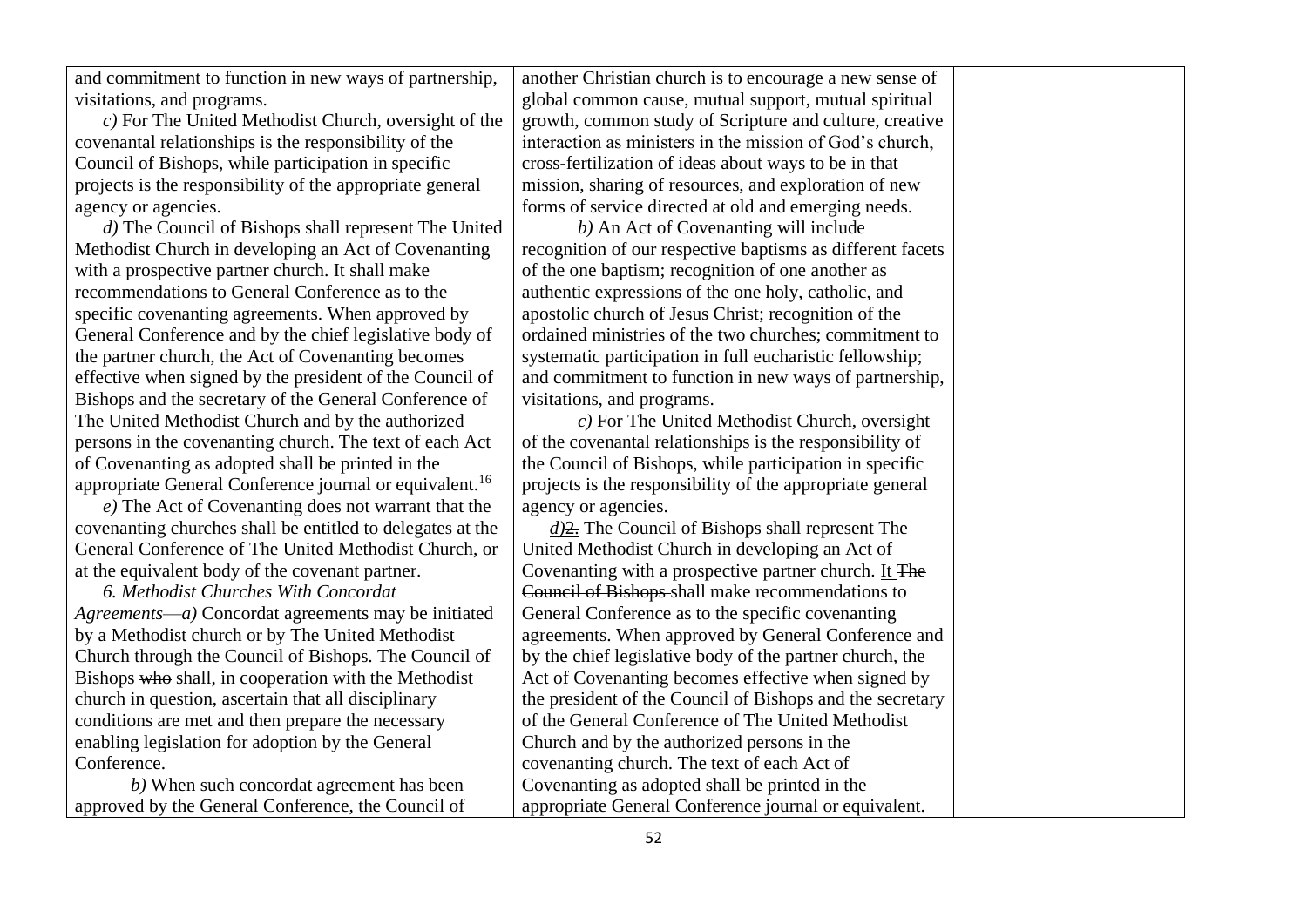Bishops shall prepare a statement of the concordat agreement to be signed by the president of the Council of Bishops, the secretary of the General Conference, and two representatives of the Methodist church with whom the concordat agreement is made. Such concordats shall be printed shall be printed in the appropriate General Conference journal or equivalent.

*c*) Such concordat agreement shall entitle the two churches to the following rights and privileges:

(1) A program of mutual visitation may be arranged by the Council of Bishops in cooperation with the equivalent leadership of the other concordat church. The Council of Bishops may assign one or more of its members for episcopal visitation to concordat churches.

(2) Clergy may be transferred between the two churches in accordance with ¶ 337.2.

*d)* Concordat churches, with the exception of The Methodist Church of Great Britain (see ¶ 13.3), shall be entitled to two delegates, one clergy and one lay, to be seated in each other's General Conference or equivalent bodies with all rights and privileges. The agreements with the Methodist Church of Mexico and the Methodist Church of the Caribbean and the Americas shall be honored. The host church shall make provisions for hospitality, including room and board, for the delegates of the other concordat church. Travel and other expenses shall be the responsibility of the visiting church. >VII: *—<*

GBOD GC-R ¶ 421.1 = 570.2b; 421.3=570.3b; 421.3=571; 421.5=573+570.4b; 421.6=574+570.5b <sup>15</sup> See Judicial Council Decision 692. <sup>16</sup> See Judicial Council Decision 692.

*e)* The Act of Covenanting does not warrant that the covenanting churches shall be entitled to delegates at the General Conference of The United Methodist Church, or at the equivalent body of the covenant partner.

 [574] ¶ 574.6. *Methodist Churches With Concordat Agreements*-1. With the exception of The Methodist Church of Great Britain, such concordats may be established by the following procedure:

*a)* Concordat agreements may be initiated by a Methodist church or by The Methodist church shall. through its major decision-making body, request a concordat relationship with The United Methodist Church through the Council of Bishops. Concordats may also be initiated by The United Methodist Church acting through t-The Council of Bishops who shall, in cooperation with the Methodist church in question, ascertain that all disciplinary conditions are met and then prepare the necessary enabling legislation for adoption by the General Conference.

*b)* When such concordat agreement has been approved by the General Conference, the Council of Bishops shall prepare a statement of the concordat agreement to be signed by the president of the Council of Bishops, the secretary of the General Conference, and two representatives of the Methodist church with whom the concordat agreement is made. Such concordats shall be printed in the appropriate General Conference journal or equivalent. *Daily Christian Advocate* of that General Conference.

*b)*2. Such concordat agreement shall entitle the two churches to the following rights and privileges:

 $(1)$ <sup>a</sup> A program of mutual visitation may be arranged by the Council of Bishops in cooperation with the equivalent leadership of the other concordat church. The Council of Bishops may assign one or more of its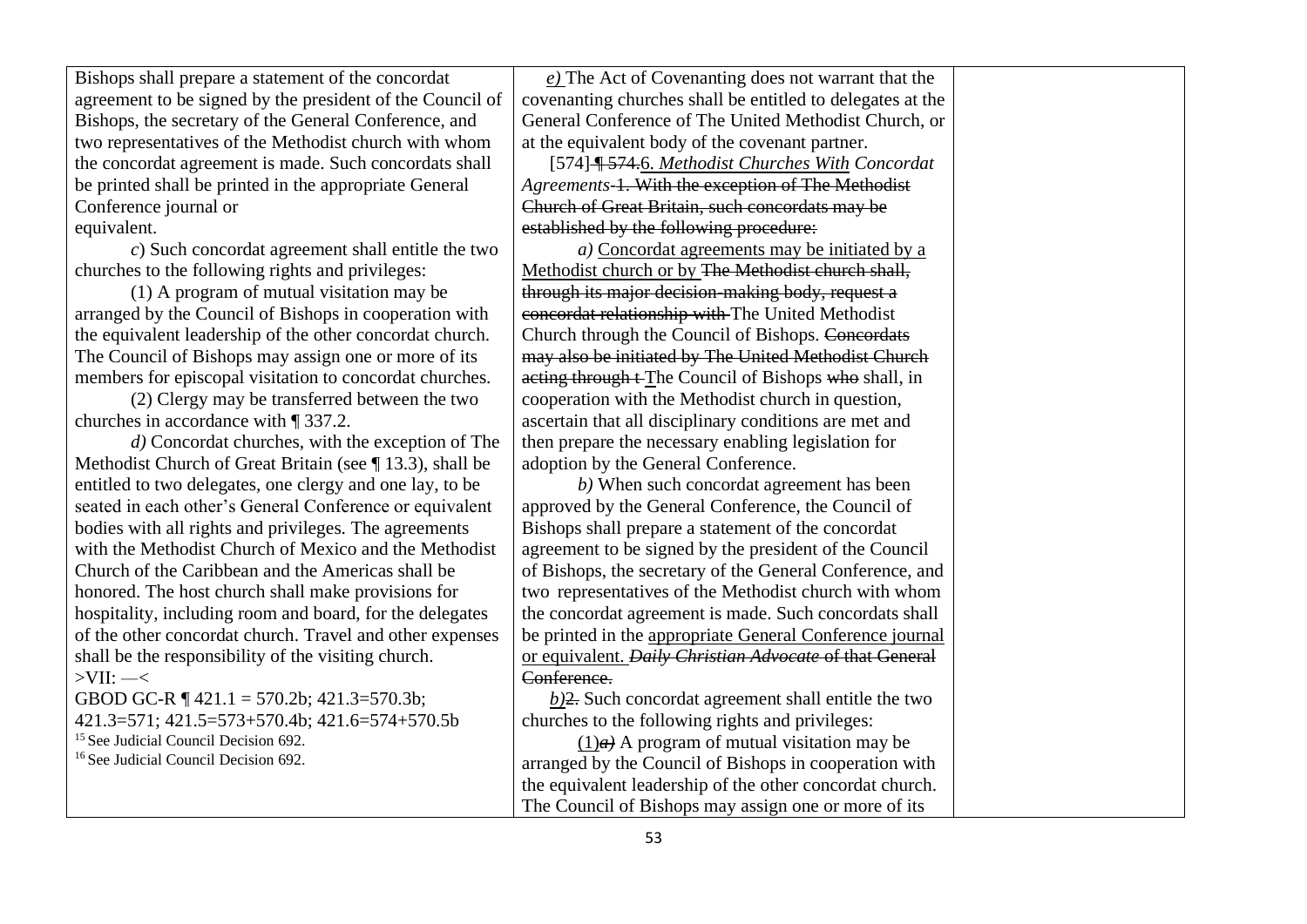|                                                                                                                                                                                                                                                                                                                                                                                                                                                                                                    | members for episcopal visitation to concordat churches.<br>$(2)$ b) Clergy may be transferred between the two<br>churches in accordance with $\P$ 342.2.347.2b and 571.2.<br>$c)$ Concordat churches Such concordat agreement, with<br>the exception of The Methodist Church of Great Britain<br>(see $\P$ 13.3), shall be entitled to the two churches to the<br>following rights and privileges:<br>$(1)$ The two churches, entering a concordant<br>relationship, shall each elect two delegates, one clergy<br>and one lay, to be seated in each other's General<br>Conference or equivalent bodies with all rights and<br>privileges. The agreements with the Methodist Church<br>of Mexico and the Methodist Church of the Carribean<br>and the Americas shall be honored.<br>$\left(2\right)$ The host church shall make provisions for<br>hospitality, including room and board, for the delegates<br>of the other concordat church. Travel and other<br>expenses shall be the responsibility of the visiting<br>church. |  |
|----------------------------------------------------------------------------------------------------------------------------------------------------------------------------------------------------------------------------------------------------------------------------------------------------------------------------------------------------------------------------------------------------------------------------------------------------------------------------------------------------|----------------------------------------------------------------------------------------------------------------------------------------------------------------------------------------------------------------------------------------------------------------------------------------------------------------------------------------------------------------------------------------------------------------------------------------------------------------------------------------------------------------------------------------------------------------------------------------------------------------------------------------------------------------------------------------------------------------------------------------------------------------------------------------------------------------------------------------------------------------------------------------------------------------------------------------------------------------------------------------------------------------------------------|--|
|                                                                                                                                                                                                                                                                                                                                                                                                                                                                                                    | $>$ VII: $-$<br><sup>15</sup> See Judicial Council Decision 692.<br><sup>16</sup> See Judicial Council Decision 692.                                                                                                                                                                                                                                                                                                                                                                                                                                                                                                                                                                                                                                                                                                                                                                                                                                                                                                             |  |
| ¶ 422. Ecumenical Relationships-The United Methodist<br>Church strives toward greater Christian unity through its<br>participation in councils of churches and/or covenantal<br>relationships. Permanent membership in ecumenical<br>organizations shall be approved and ratified by the<br>respective conference, worldwide by General<br>Conference, regional by Central Conferences, and where<br>within the boundaries of one single annual conference by<br>the respective annual conference. | [434] ¶ 422. Ecumenical Relationships-Covenantal or<br><b>Conciliar Relationships-The United Methodist Church</b><br>strives toward greater Christian unity through its<br>participation in councils of churches and/or covenantal<br>relationships. Permanent membership in ecumenical<br>organizations shall be approved and ratified by the<br>respective conference, worldwide by General<br>Conference, regional by Central Conferences, and where<br>within the boundaries of one single annual conference                                                                                                                                                                                                                                                                                                                                                                                                                                                                                                                 |  |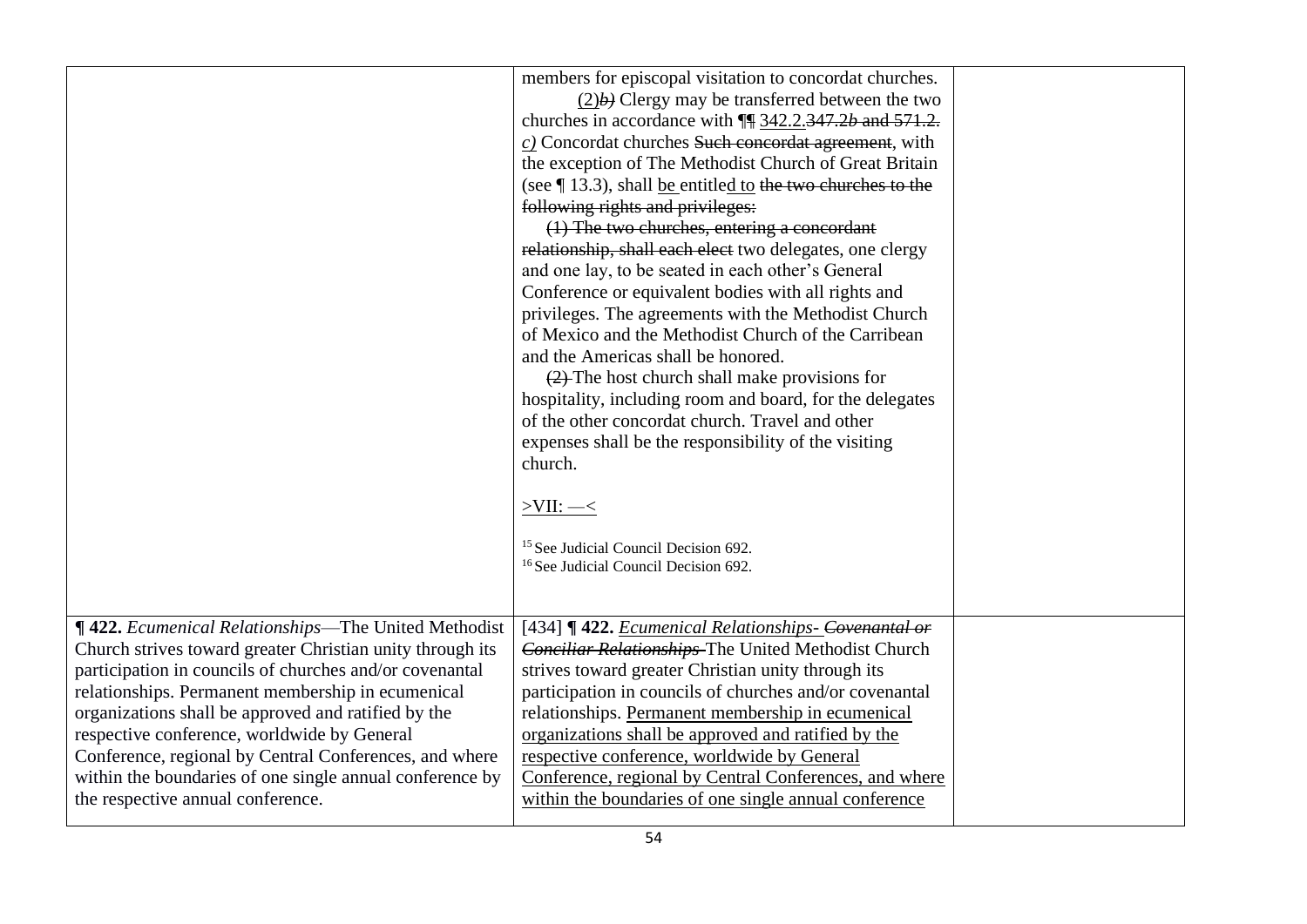1. *The World Council of Churches*—The United Methodist Church is a member of the World Council of Churches, its predecessor Methodist and Evangelical United Brethren churches having been charter members of such body.

2. *Other Worldwide Ecumenical Organizations*— The Council of Bishops shall lead the church in sending observers or prepare membership in other worldwide ecumenical organizations.

3. The Council of Bishops shall be in dialogue with United Methodists in whatever countries they may reside, and shall coordinate, explore, and advocate United Methodist participation in regional ecumenical and interreligious organizations. >VII: 422.001<

4. Further regulations shall be organized according to the provisions in the General Conference Regulations (see GC-R ¶ 422).

GBOD ¶ 422Intro = 434Intro+434.2b; 422.1=434.3a; 422.2=434.3b+c; 422.3=434.2b; 422.4=New

by the respective annual conference. The United Methodist Church may establish covenants with other Christian churches through bilateral or multilateral efforts.

1. *Churches Uniting in Christ*-The United Methodist Church is a member of Churches Uniting in Christ, its predecessor Methodist and Evangelical United Brethren churches having been involved in its very beginnings and in all its committees and plenary consultations. The United Methodist Church is in covenantal relationship with other churches in Churches Uniting in Christ.

2. *National or Regional Ecumenical Organizationsa) The National Council of the Churches of Christ in the U.S.A*.-The United Methodist Church is a member of the National Council of the Churches of Christ in the U.S.A., its predecessor Methodist and Evangelical United Brethren churches having been charter members of such body.

*b) Other National or Regional Ecumenical Organizations*-The Council of Bishops, shall be in dialogue with United Methodists in whatever countries they may reside, and shall coordinate, explore, and advocate United Methodist participation in regional ecumenical and interreligious organizations and shall address the Interdenominational Cooperation Fund funding of financial needs and the advisability of support of these organizations.

*c)* The United Methodist Church shall seek observer status in the National Association of Evangelicals. United Methodist observers to these bodies shall be appointed by the Council of Bishops.

1.3. *The World Council of Churches and Other International Ecumenical Organizations-a) World Council of Churches*-The United Methodist Church is a member of the World Council of Churches, its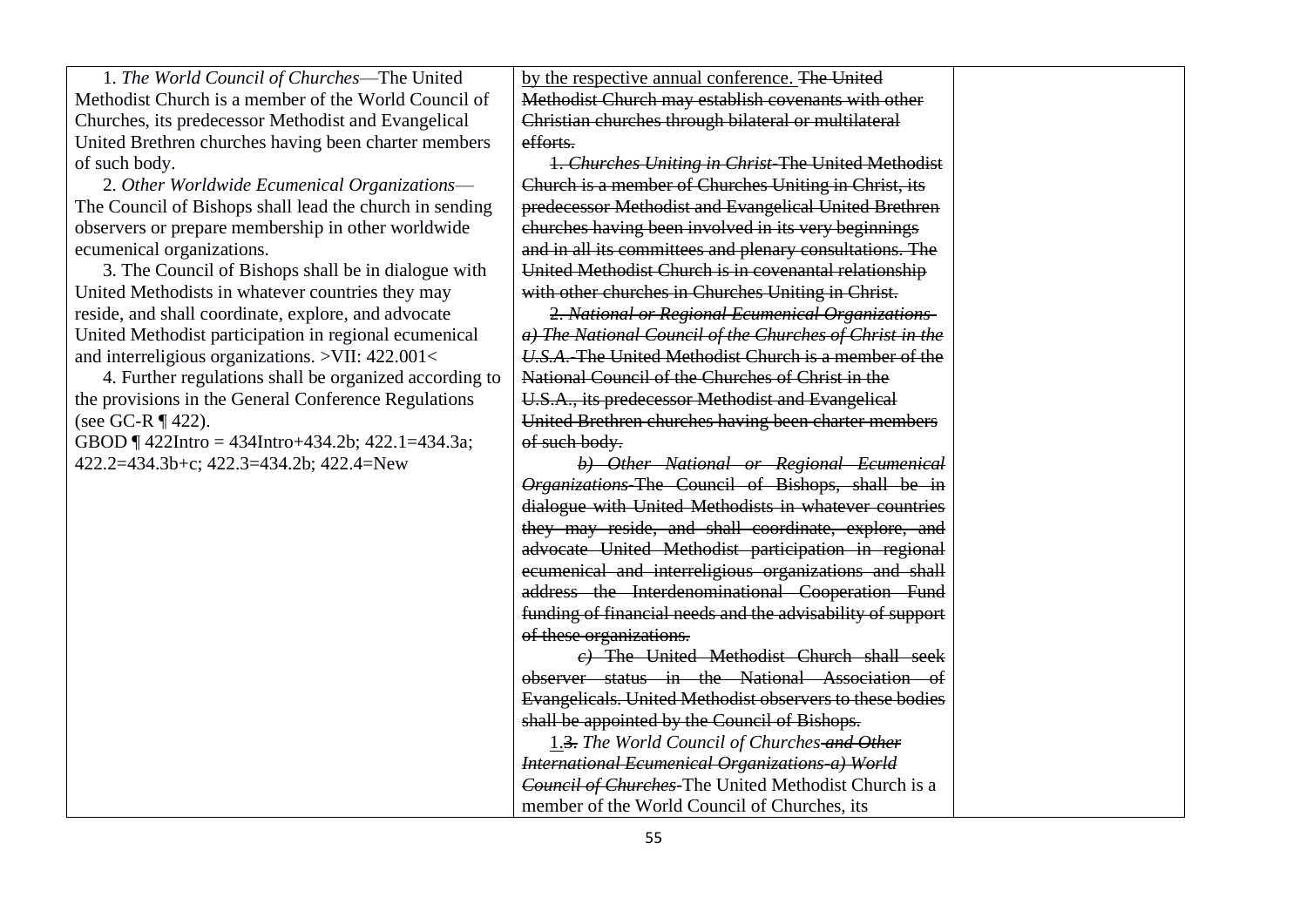**GC-R ¶ 422.** *Ecumenical Relationships –* 1. The United Methodist representatives to ecumenical organizations shall be selected by the Council of Bishops and reflect consideration of balances required both by The United Methodist Church and the respective ecumenical organization.

2. When proxies are needed to substitute for United Methodist representatives to a specific ecumenical organization, the ecumenical officer of the Council of Bishops is authorized to name such proxies and shall report their names at the next meeting of the Council of Bishops.

predecessor Methodist and Evangelical United Brethren churches having been charter members of such body.

2.*b) Other Worldwide International Ecumenical Organizations*-The Council of Bishops shall lead the church in sending observers or prepare membership in other worldwide ecumenical organizations.

3. The Council of Bishops shall be in dialogue with United Methodists in whatever countries they may reside, and shall coordinate, explore, and advocate United Methodist participation in regional international ecumenical and interreligious organizations. and shall address the Interdenominational Cooperation Fund funding of financial needs and the advisability of support of these organizations.

*c)* The United Methodist Church shall seek observer status in the World Evangelical Fellowship. United Methodist observers to these bodies shall be appointed by the Council of Bishops.

4. Further regulations shall be organized according to the provisions in the General Conference Regulations (see GC-R 422).

[431.4] **GC-R 422.** *Ecumenical Relationships –* 1. The United Methodist representatives to ecumenical organizations in the following paragraphs shall be selected by the Council of Bishops and. Such representatives shall be inclusive in terms of gender, race and ethnicity, age, persons with disabilities, and region. Representatives shall reflect consideration of balances required both by The United Methodist Church and the respective ecumenical organization. Consideration shall be given to persons named to jurisdictional and central conference pools (see ¶ 705.1.*b, c*).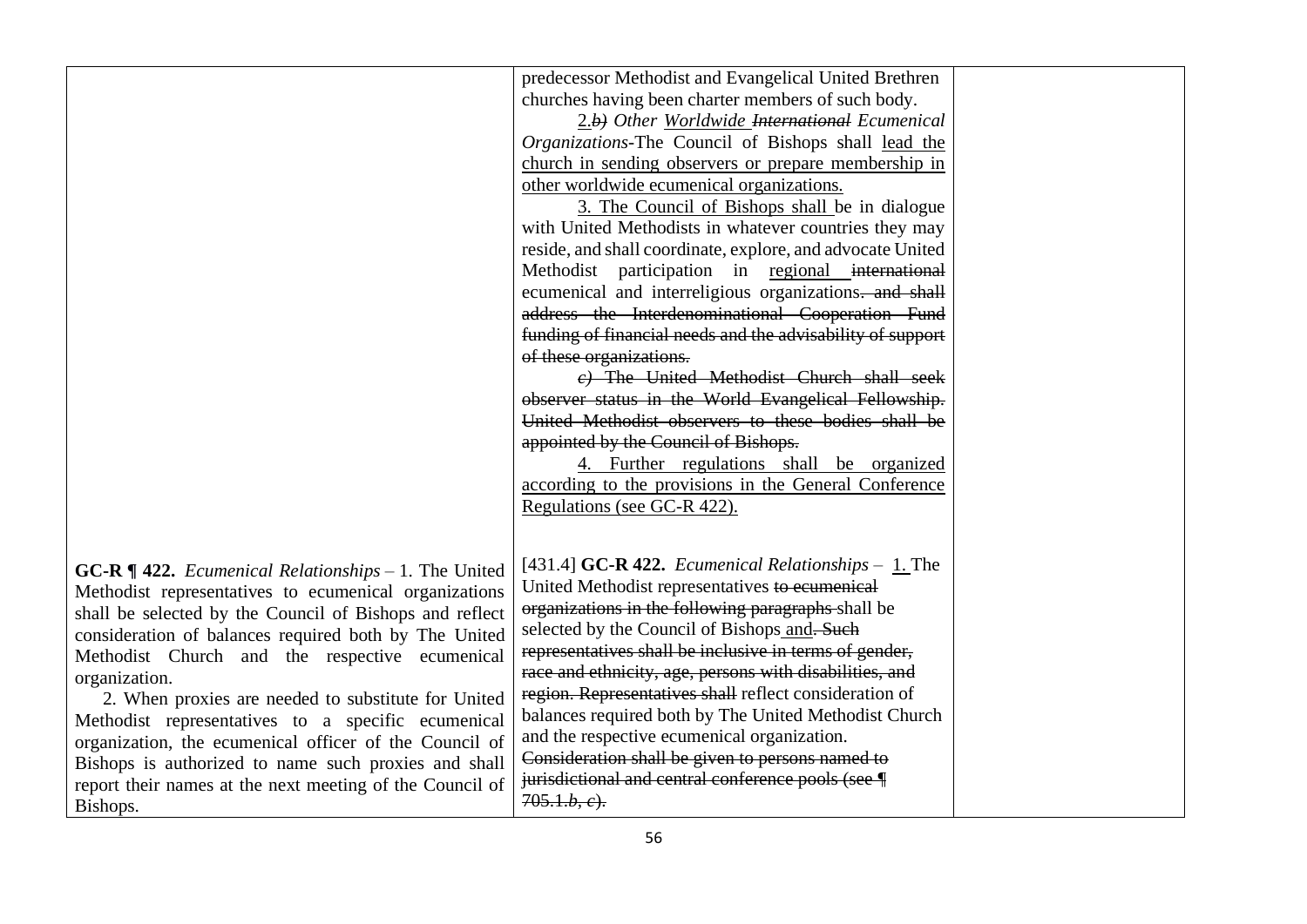| 3. The Council of Bishops shall receive reports of the   |
|----------------------------------------------------------|
| ongoing partnership of The UMC in the central            |
| conferences that are in full communion with Lutheran     |
| Churches and other denominations in order to learn from  |
| each other how to "provide leadership toward the goal of |
| understanding, reconciliation and unity within the       |
| Church-the United Methodist Church and the church        |
| universal" $(\P 403.2e)$ .                               |
| $>VII: -<$                                               |
| GBOD GC-R $\P$ 422.1-2 = 431.4; 422.3=442.2              |

2. When proxies are needed to substitute for United Methodist representatives to a specific ecumenical organization, the ecumenical officer of the Council of Bishops is authorized to name such proxies and. Consideration shall be given to United Methodists residing in the area of the ecumenical organization's meeting, and to the inclusivity of the delegation. The names of proxies shall be reported their names at the next meeting of the Council of Bishops.

Representatives and proxies from The United Methodist Church to various working groups of any of the ecumenical organizations in the following paragraphs shall be named by the ecumenical officer of the Council of Bishops.

[442.2] 3.<del>2.</del> The Council of Bishops shall receive reports of the ongoing partnership of The UMC in the central conferences that are in full communion with Lutheran Churches and other denominations in order to learn from each other how to "provide leadership toward the goal of understanding, reconciliation and unity within the Church-the United Methodist Church and the church universal" (Art. 403.1e). >VII: *—<*

[435] *The American Bible Society*-To encourage the wider circulation and use of the Holy Scriptures throughout the world and to provide for the translation, printing, and distribution essential thereto, the American Bible Society shall be recognized as a means of mission outreach for The United Methodist Church, for which appropriate entities of The United Methodist Church shall offer means for seeking the financial support needed for this program.

[442]*Full Communion with Other Churches*

1. To fulfill the vision of full communion between The United Methodist Church and the Evangelical Lutheran Church in America, there shall be a Joint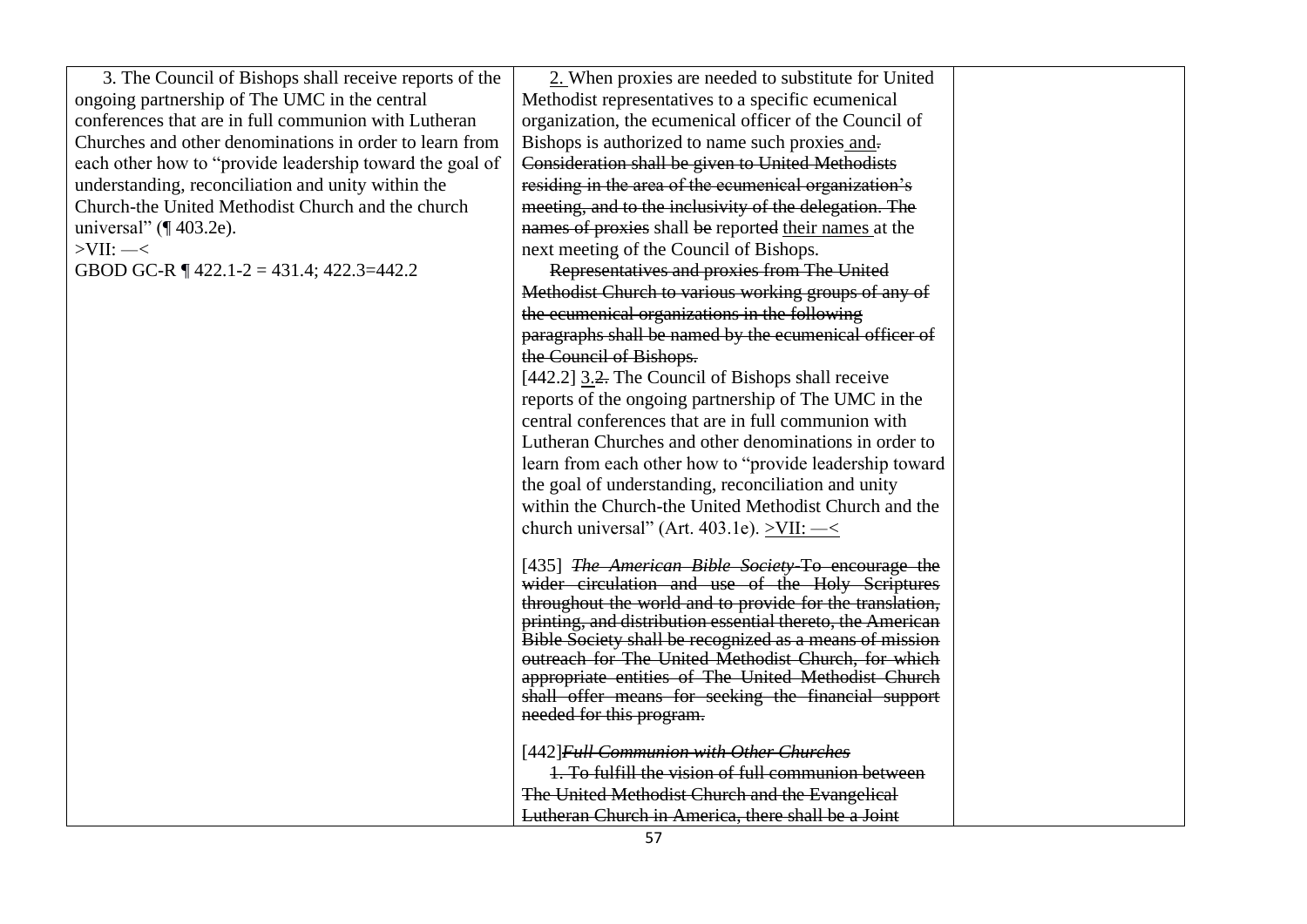|                                                                              | Commission on ELCA/UMC Full Communion. The                   |  |
|------------------------------------------------------------------------------|--------------------------------------------------------------|--|
|                                                                              | commission shall serve the following functions:              |  |
|                                                                              | $a)$ Coordinate the implementation of action taken           |  |
|                                                                              | by the two churches to achieve full communion.               |  |
|                                                                              | b) Assist joint planning for mission.                        |  |
|                                                                              | $e$ ) Facilitate consultation and common decision            |  |
|                                                                              | making through appropriate channels in fundamental           |  |
|                                                                              | matters that the churches may face together in the future.   |  |
|                                                                              | $d$ ) Report regularly and appropriately to each             |  |
|                                                                              | ehureh.                                                      |  |
|                                                                              | The United Methodist membership of this                      |  |
|                                                                              | commission shall be the Ecumenical Officer of the            |  |
|                                                                              | Council of Bishops and one lay and one clergy member         |  |
|                                                                              | of OCUIR elected by OCUIR.                                   |  |
|                                                                              | 2. The Council of Bishops  [--> GC-R422.3]                   |  |
|                                                                              |                                                              |  |
|                                                                              |                                                              |  |
| <b>Section VII. Committee on Faith and Order</b>                             | <b>Section VII.X. Committee on Faith and Order</b>           |  |
| <b><math>\P</math></b> 423. Committee on Faith and Order – 1. There shall be | [443] ¶ 423. Committee on Faith and Order- 1. There          |  |
| a Committee on Faith and Order related and amenable to                       | shall be a Committee on Faith and Order related and          |  |
| the Council of Bishops. This relationship shall be                           | amenable to the Council of Bishops. This relationship        |  |
| collaborative, with attention paid in particular to working                  | shall be collaborative, with attention paid in particular to |  |
| with the persons designated by the Council of Bishops.                       | working with the persons designated by Council of            |  |
| 2. Purpose-The Committee on Faith and Order shall                            | Bishops.                                                     |  |
| give leadership to The United Methodist Church in                            | [444] 2. <i>444</i> Purpose—The Committee on Faith and       |  |
| reflecting upon, discerning and living out matters of                        | Order shall give leadership to The United Methodist          |  |
| faith, doctrinal teaching, order, and discipline in the                      | Church in reflecting upon, discerning and living out         |  |
| midst of mission and ministry in the church and world.                       | matters of faith, doctrinal teaching, order, and discipline  |  |
| The committee shall be a visible expression of the                           | in the midst of mission and ministry in the church and       |  |
| commitment of the United Methodist Church to carry on                        | world. The committee shall be a visible expression of the    |  |
| informed theological reflection for the present time in                      | commitment of The United Methodist Church to carry on        |  |
| dynamic continuity with the historic Christian faith, our                    | informed theological reflection for the present time in      |  |
| common heritage as Christians grounded in the apostolic                      | dynamic continuity with the historic Christian faith, our    |  |
| witness, and our distinctive Wesleyan heritage. The                          | common heritage as Christians grounded in the apostolic      |  |
|                                                                              | witness, and our distinctive Wesleyan heritage. The          |  |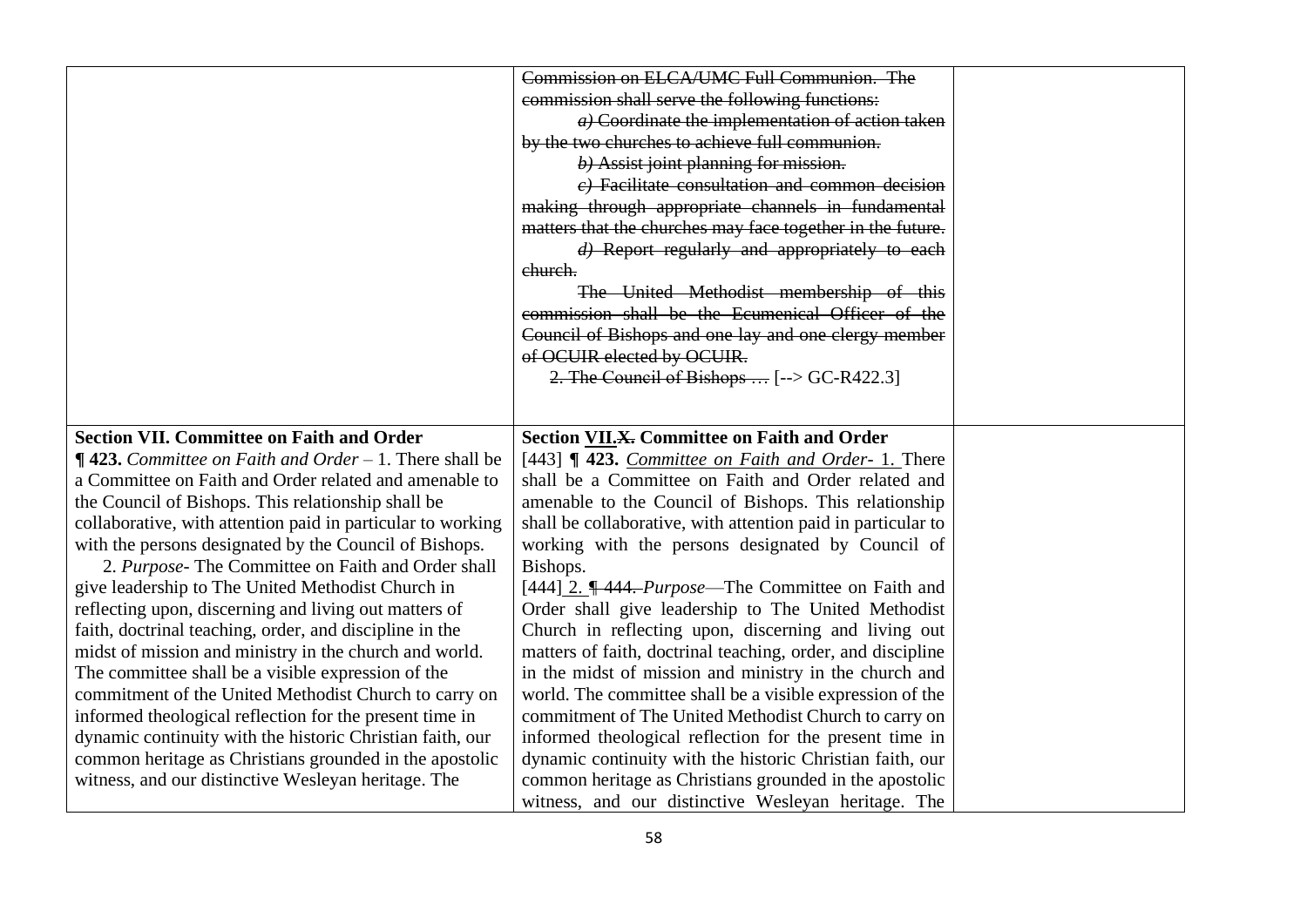| committee shall be charged with three broad<br>responsibilities:<br>a) Upon request of the Council of Bishops, to | be charged with three<br>committee shall<br>broad<br>responsibilities:<br>$\underline{a}$ . Upon request of the Council of Bishops, to support |  |
|-------------------------------------------------------------------------------------------------------------------|------------------------------------------------------------------------------------------------------------------------------------------------|--|
| support and provide resources to the council in its                                                               | and provide resources to the council in its responsibility                                                                                     |  |
| responsibility to "guard, transmit, teach, and proclaim,                                                          | to "guard, transmit, teach, and proclaim, corporately and                                                                                      |  |
| corporately and individually the apostolic faith as it is                                                         | individually the apostolic faith as it is expressed in                                                                                         |  |
| expressed in Scripture and tradition, and as they are led                                                         | Scripture and tradition, and as they are led and endowed                                                                                       |  |
| and endowed by the Spirit, to interpret that faith                                                                | by the Spirit, to interpret that faith evangelically and                                                                                       |  |
| evangelically and prophetically".                                                                                 | prophetically" $(\sqrt{444.3})$ .                                                                                                              |  |
| $b)$ To lead and coordinate studies commissioned by                                                               | $\underline{b}$ . To lead and coordinate studies commissioned by the                                                                           |  |
| the General Conference in matters related to faith,                                                               | General Conference in matters related to the faith,                                                                                            |  |
| doctrine, order and discipline of the church.                                                                     | doctrine, order and discipline of the church.                                                                                                  |  |
| $c$ ) To prepare and provide resources and study                                                                  | $c$ ). To prepare and provide resources and study materials                                                                                    |  |
| materials to The United Methodist Church as deemed                                                                | to The United Methodist Church as deemed appropriate.                                                                                          |  |
| appropriate.                                                                                                      | [445] 3. $\sqrt{445}$ . Responsibilities—The Committee on                                                                                      |  |
| 3. Responsibilities – The Committee on Faith and                                                                  | Faith and Order shall have the authority and power to                                                                                          |  |
| Order shall have the authority and power to fulfill all the                                                       | fulfill all the responsibilities according to the provisions                                                                                   |  |
| responsibilities according to the provisions in the General                                                       | in the General Conference Regulations (GC-R 423).<br>¶446 Authorities and Powers The Committee on Faith                                        |  |
| Conference Regulations (GC-R $\P$ 423).<br>$>$ VII: $-$ <                                                         | and Order shall have the authority and power to fulfill all                                                                                    |  |
| GBOD $\P$ 423.1 = 443; 423.2=444; 423.3=446=>445                                                                  | the responsibilities noted in <b>11</b> 444 and 445.                                                                                           |  |
|                                                                                                                   |                                                                                                                                                |  |
|                                                                                                                   | $>$ VII: $-\leq$                                                                                                                               |  |
|                                                                                                                   | [445] GC-R 423. Responsibilities- The responsibilities                                                                                         |  |
| $GC-R \llbracket$ 423. <i>Responsibilities</i> —The responsibilities of                                           | of the Committee on Faith and Order shall be:                                                                                                  |  |
| the Committee on Faith and Order shall be:                                                                        | 1. To provide a venue and context for ongoing                                                                                                  |  |
| 1. To provide a venue and context for ongoing<br>conversation on matters of faith, doctrine, order and            | conversation on matters of faith, doctrine, order and                                                                                          |  |
| discipline.                                                                                                       | discipline.                                                                                                                                    |  |
| 2. To draw upon scholars and scholarship in biblical                                                              | 2. To draw upon scholars and scholarship in biblical                                                                                           |  |
| studies, biblical theology, systematic theology, historical                                                       | studies, biblical theology, systematic theology, historical                                                                                    |  |
| theology, Christian ethics, Wesleyan studies, practical                                                           | theology, Christian ethics, Wesleyan studies, practical                                                                                        |  |
| theology, missiology, and other areas thereby providing                                                           | theology, missiology, and other areas thereby providing                                                                                        |  |
| expertise and knowledge to lead and assist the church in                                                          | expertise and knowledge to lead and assist the church in                                                                                       |  |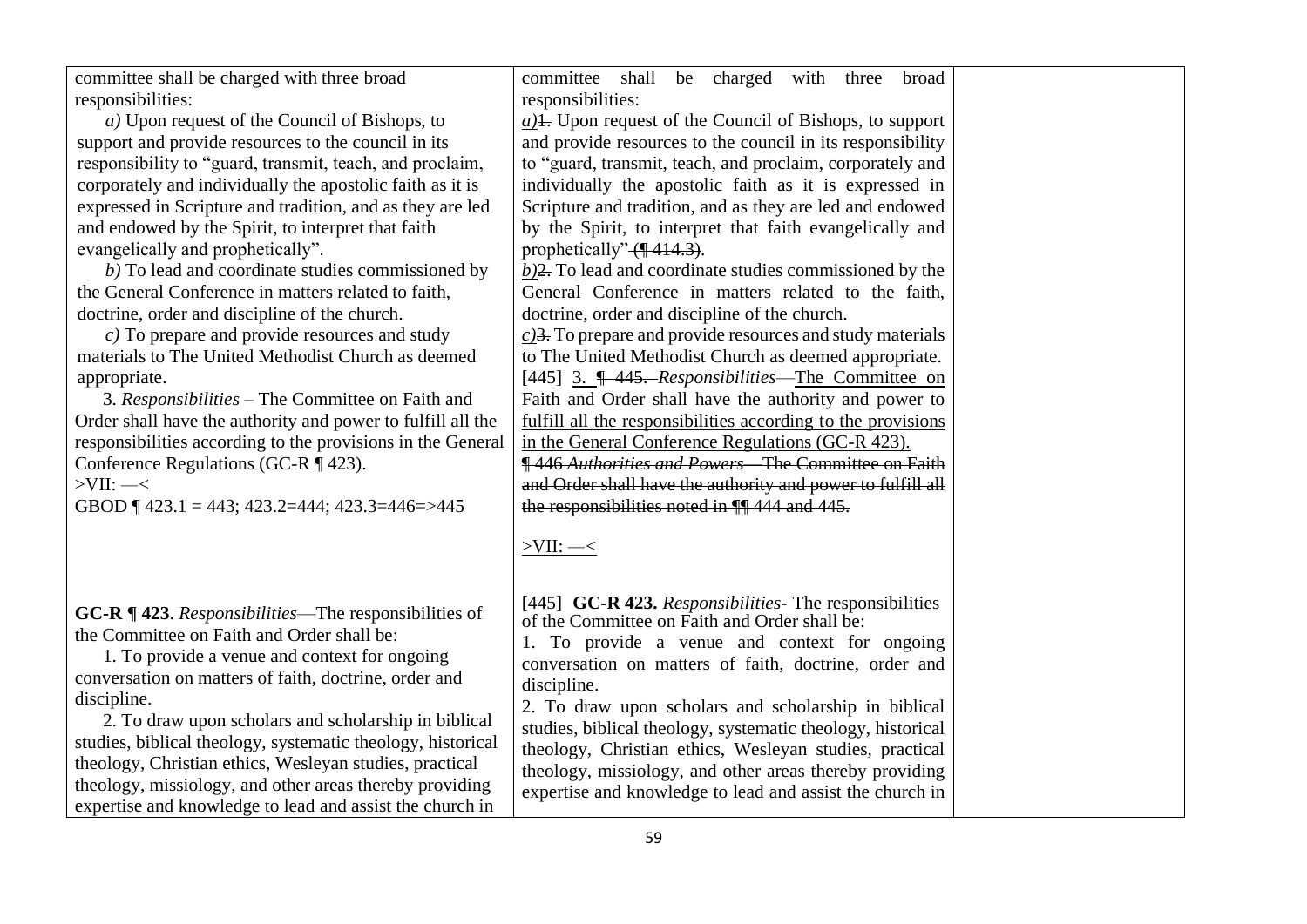| addressing matters of faith and order critical to the life, | addressing matters of faith and order critical to the life, |  |
|-------------------------------------------------------------|-------------------------------------------------------------|--|
| ministry and mission of the church.                         | ministry and mission of the church.                         |  |
| 3. To provide research and resourcing for the Council       | 3. To provide research and resourcing for the Council of    |  |
| of Bishops upon their request in matters related to faith,  | Bishops upon their request in matters related to faith,     |  |
| doctrine, order and discipline.                             | doctrine, order and discipline.                             |  |
| 4. To receive and administer mandates from the              | 4. To receive and administer mandates from the General      |  |
| General Conference for studies on matters that require      | Conference for studies on matters that require significant  |  |
| significant inquiry into and application of the faith and   | inquiry into and application of the faith and order of the  |  |
| order of the church.                                        | church.                                                     |  |
| 5. To bring studies, materials, or publications as          | 5. To bring studies, materials, or publications as          |  |
| appropriate to the Council of Bishops or to the General     | appropriate to the Council of Bishops or to the General     |  |
| Conference for approval and action.                         | Conference for approval and action.                         |  |
| 6. To make provision for the preparation and                | 6. To make provision for the preparation and                |  |
| dissemination of study documents and materials for the      | dissemination of study documents and materials for the      |  |
| Church upon request of the Council of Bishops, or the       | Church upon request of the Council of Bishops, or the       |  |
| General Conference.                                         | General Conference.                                         |  |
| 7. To coordinate and provide for effective interaction      | 7. To coordinate and provide for effective interaction and  |  |
| and communication among various study committees,           | communication among various study committees,               |  |
| commissions, and teams when multiple studies have been      | commissions, and teams when multiple studies have been      |  |
| mandated.                                                   | mandated.                                                   |  |
| $>$ VII: $-$ <                                              |                                                             |  |
| GBOD GC-R ¶ 423=445                                         | $>$ VII: $-\leq$                                            |  |
|                                                             |                                                             |  |
| <b>¶ 424.</b> Organization-1. The Committee on Faith and    | [447] ¶ 424. Organization- 1. [447. Membership-The          |  |
| Order (CFO) shall be composed of sixteen persons.           | Committee on Faith and Order (CFO) shall be organized       |  |
| 2. It shall be organized according to the provisions in     | each quadrennium and shall be composed of sixteen           |  |
| the General Conference Regulations (see GC-R $\P$ 424).     | persons.                                                    |  |
| 3. In collaboration with the Council of Bishops, it         | 2. It shall be organized according to the provisions in     |  |
| shall propose its budget as part of the Episcopal Fund, to  | the General Conference Regulations (see GC-                 |  |
| be approved by General Conference.                          | Regulations 426).                                           |  |
| $>$ VII: $-$ <                                              | [450] 3. [450. <i>Funding</i> —In collaboration with the    |  |
| GBOD $\P$ 424.1 = 447Intro; 424.2=>447, 448, 449;           | Council of Bishops, it the Committee on Faith and Order     |  |
| $424.3 = 450$                                               | shall propose its budget as part of the Episcopal Fund, to  |  |
|                                                             | be approved by General Conference.                          |  |
|                                                             | $>$ VII: $-$ <                                              |  |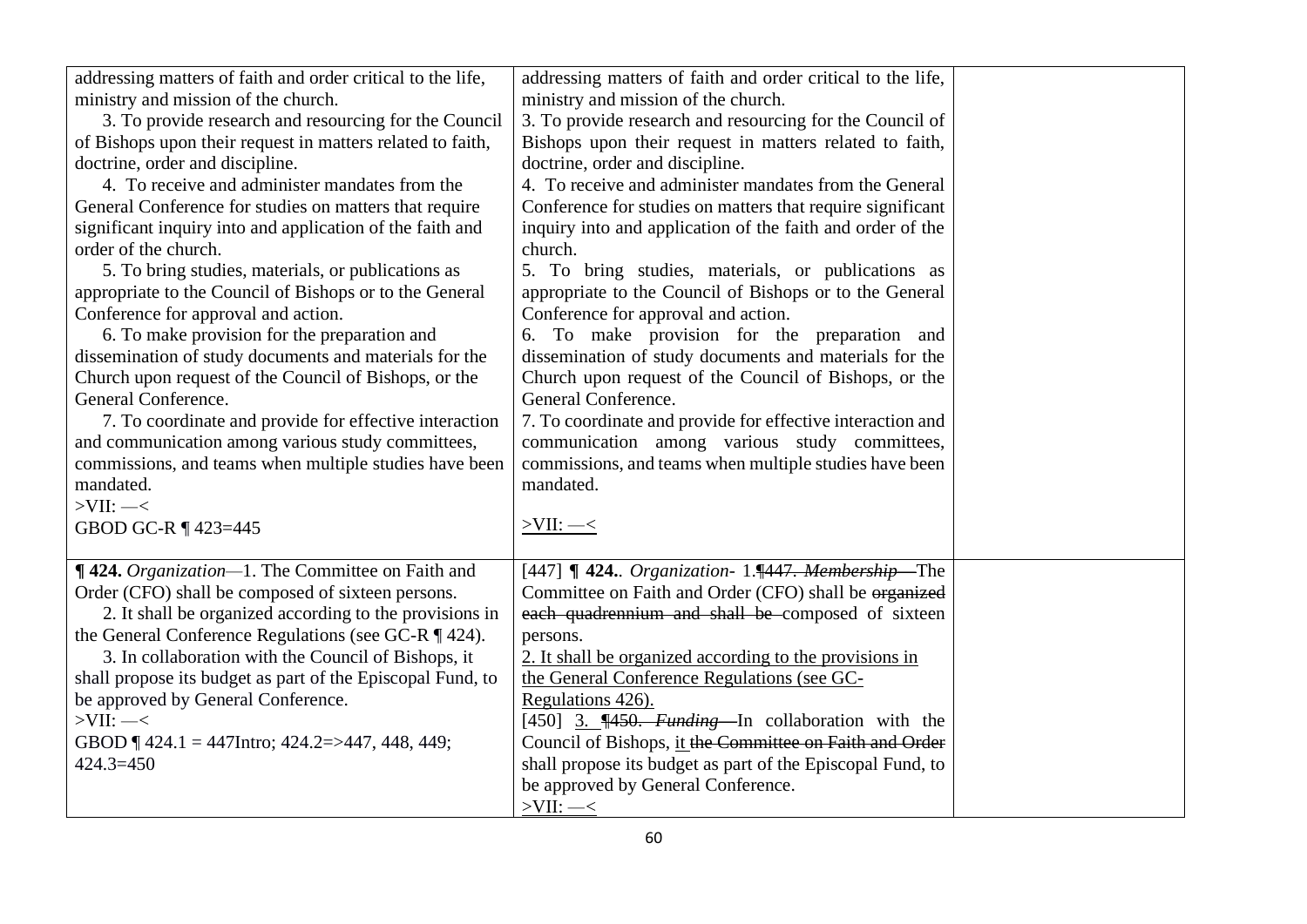| $GC-R \nsubseteq 424$ Organization of the Committee on Faith | [447] GC-R 424 Organization of the Committee on                    |  |
|--------------------------------------------------------------|--------------------------------------------------------------------|--|
| and Order- 1. Membership-a) Nominations to the CFO           | Faith and order- 1. Membership-a) <del>1.</del> Nominations to the |  |
| shall be made by the CFO Executive Committee, in             | CFO shall be made by the CFO Executive Committee, in               |  |
| consultation with the General Board of Higher Education      | consultation with the General Board of Higher Education            |  |
| and Ministry and the Office of Christian Unity and           | and Ministry and the Office of Christian Unity and                 |  |
| Interreligious Relationships, and sent to the Council of     | Interreligious Relationships, and sent to the Council of           |  |
| Bishops and to the entire Committee on Faith and Order       | Bishops and to the entire Committee on Faith and Order             |  |
| for their review.                                            | for their review.                                                  |  |
| (1) Four bishops shall serve as members one of               | $(1)$ 2. Four bishops shall serve as members one of whom           |  |
| whom shall be the ecumenical officer of the Council of       | shall be the ecumenical officer of the Council of Bishops          |  |
| Bishops of The United Methodist Church and three other       | of The United Methodist Church and three other bishops             |  |
| bishops as assigned by the Council of Bishops. At least      | as assigned by the Council of Bishops. At least one of the         |  |
| one of the bishops shall be from central conferences.        | bishops shall be from central conferences.                         |  |
| (2) New members of the committee shall be elected            | $(2)$ 3. New members of the committee shall be elected by          |  |
| by the Council of Bishops at its spring meeting in the       | the Council of Bishops at its spring meeting in the year           |  |
| year of the General Conference. Election shall be for a      | of the General Conference each quadrennium. Election               |  |
| term of eight (8) years, and no person shall serve as a      | shall be for a term of eight (8) years, and no person shall        |  |
| member of the Committee on Faith and Order for more          | serve as a member of the Committee on Faith and Order              |  |
| than sixteen $(16)$ years in succession. The classes of      | for more than sixteen (16) years in succession. The                |  |
| membership shall be established so that the terms of         | classes of membership shall be established so that the             |  |
| service of 50 percent of the membership expire when          | terms of service of 50 percent of the membership expire            |  |
| their successors are seated at the organizational meeting    | when their successors are seated at the organizational             |  |
| of the committee following each General Conference.          | meeting of the committee following each General                    |  |
| $b$ ) The composition of the committee, and all sub-         | Conference.                                                        |  |
| committees and teams, shall attend to lay and clergy         | $b$ )4. The composition of the committee, and all sub-             |  |
| status, racial/ethnic and gender diversity, and regional     | committees and teams, shall attend to lay and clergy               |  |
| representation. It shall model effective representation of   | status, racial/ethnic and gender diversity, and regional           |  |
| the theological diversity of The United Methodist            | representation. It shall model effective representation of         |  |
| Church. The Council of Bishops shall exercise oversight      | the theological diversity of The United Methodist                  |  |
| in the nomination and election of members with regard to     | Church. The Council of Bishops shall exercise oversight            |  |
| inclusiveness, diversity, and representation. Vacancies      | in the nomination and election of members with regard to           |  |
| occurring during any quadrennium shall be filled by the      | inclusiveness, diversity, and representation. Vacancies            |  |
| CFO Executive Committee in consultation with the             | occurring during any quadrennium shall be filled by the            |  |
| Council of Bishops.                                          | CFO Executive Committee in consultation with the                   |  |
|                                                              | Council of Bishops.                                                |  |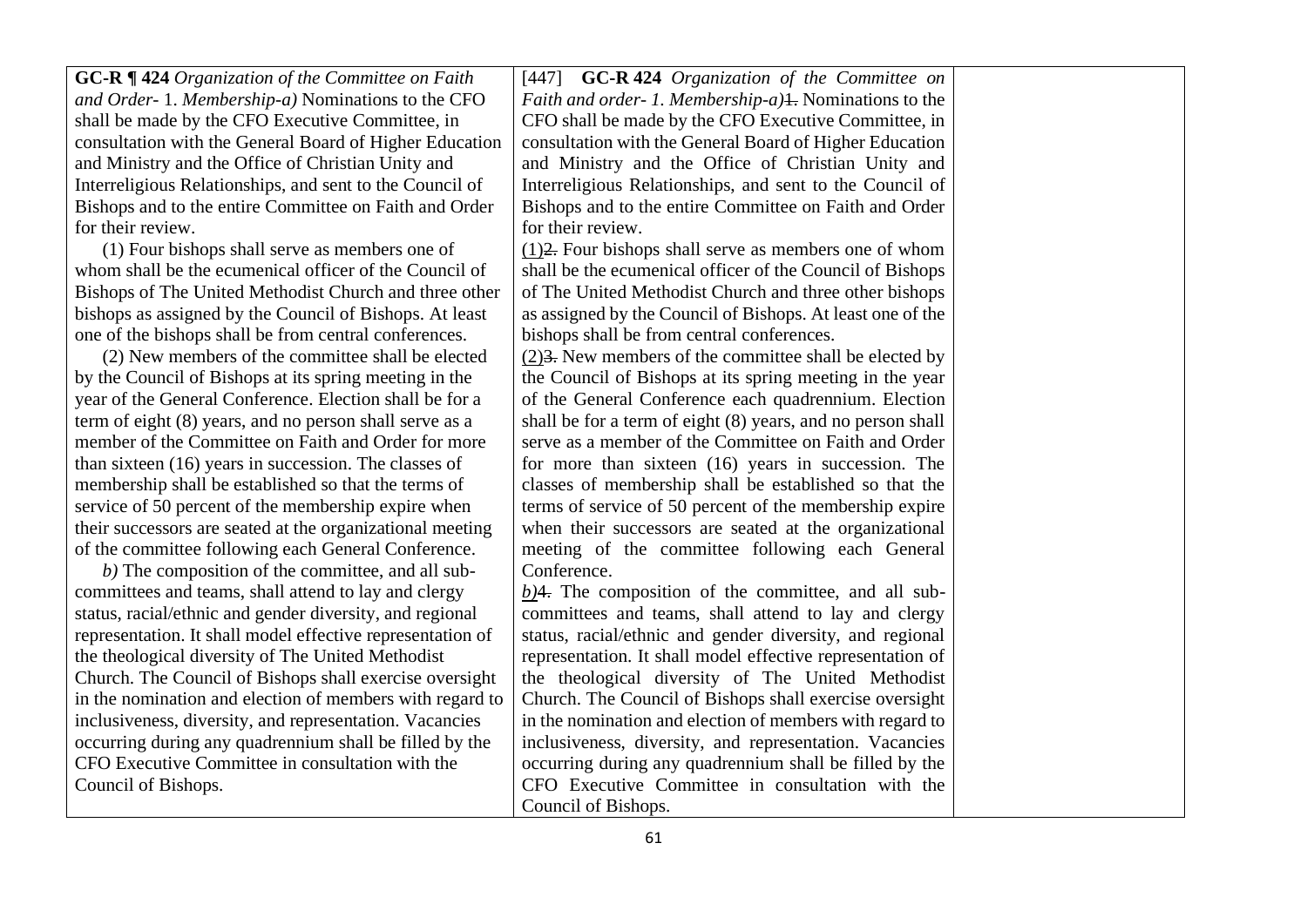| $c$ ) The committee may, in consultation and               | $b)$ 5. The committee may, in consultation and                |  |
|------------------------------------------------------------|---------------------------------------------------------------|--|
| collaboration with the Council of Bishops, carry out any   | collaboration with the Council of Bishops, carry out any      |  |
| mandated study internally or may create such sub-          | mandated study internally or may create such sub-             |  |
| committees and teams using members from within the         | committees and teams using members from within the            |  |
| committee and others beyond the committee as may be        | committee and others beyond the committee as may be           |  |
| required by the volume and complexity of work.             | required by the volume and complexity of work.                |  |
| d) Membership on the board of directors of any other       | $c$ ) 6. Membership on the board of directors of any other    |  |
| general agency, or serving as a staff member of a general  | general agency, or serving as a staff member of a general     |  |
| agency, does not make one ineligible to serve as a         | agency, does not make one ineligible to serve as a            |  |
| member of this committee, ¶ 710.5 and 715.6 to the         | member of this committee, $\P$ 710.5 and 715.6 to the         |  |
| contrary notwithstanding, and the limitations specified in | contrary notwithstanding, and the limitations specified in    |  |
| ¶ 710.4 for membership on general agencies shall not       | 1 710.4 for membership on general agencies shall not          |  |
| apply to anyone as a result of membership on this          | apply to anyone as a result of membership on this             |  |
| committee.                                                 | committee.                                                    |  |
| 2. Organization and Meetings-a) The committee shall        | [448] 2. <b>1448.</b> Organization and Meetings The           |  |
| elect from its episcopal membership a chairperson and      | Committee on Faith and Order shall be organized as            |  |
| from its total membership other officers as it may         | follows:                                                      |  |
| determine.                                                 | $\overline{a}$ . The committee shall elect from its episcopal |  |
| $b)$ There shall be an executive committee of the CFO      | membership a chairperson and from its total membership        |  |
| with powers as determined by the CFO.                      | other officers as it may determine.                           |  |
| $c$ ) The committee shall meet for organizational          | $b)$ . There shall be an executive committee of the CFO       |  |
| purposes each quadrennium prior to the end of the first    | with powers as determined by the CFO.                         |  |
| quarter of the year following the year in which the        | $c$ )3. The committee shall meet for organizational           |  |
| General Conference is held.                                | purposes each quadrennium prior to the end of the first       |  |
| $d$ ) The committee shall meet at least annually and at    | quarter of the year following the year in which the           |  |
| such other times as it shall deem necessary. A majority of | General Conference is held.                                   |  |
| members of the committee shall constitute a quorum.        | $d$ )4. The committee shall meet at least annually and at     |  |
| 3. Staffing - Staff for the work of the Committee on       | such other times as it shall deem necessary. A majority of    |  |
| Faith and Order shall be provided as determined by the     | members of the committee shall constitute a quorum.           |  |
| Council of Bishops in consultation with the Executive      | 3. 449 Staffing—Staff for the work of the Committee on        |  |
| Committee of the Committee on Faith and Order. The         | Faith and Order shall be provided as determined by the        |  |
| Council of Bishops may request staff assistance and        | Council of Bishops in consultation with the Executive         |  |
| consultation from agencies and other bodies of the         | Committee of the Committee on Faith and Order. The            |  |
| Church.                                                    | Council of Bishops may request staff assistance and           |  |
| $>$ VII: $-$ <                                             |                                                               |  |